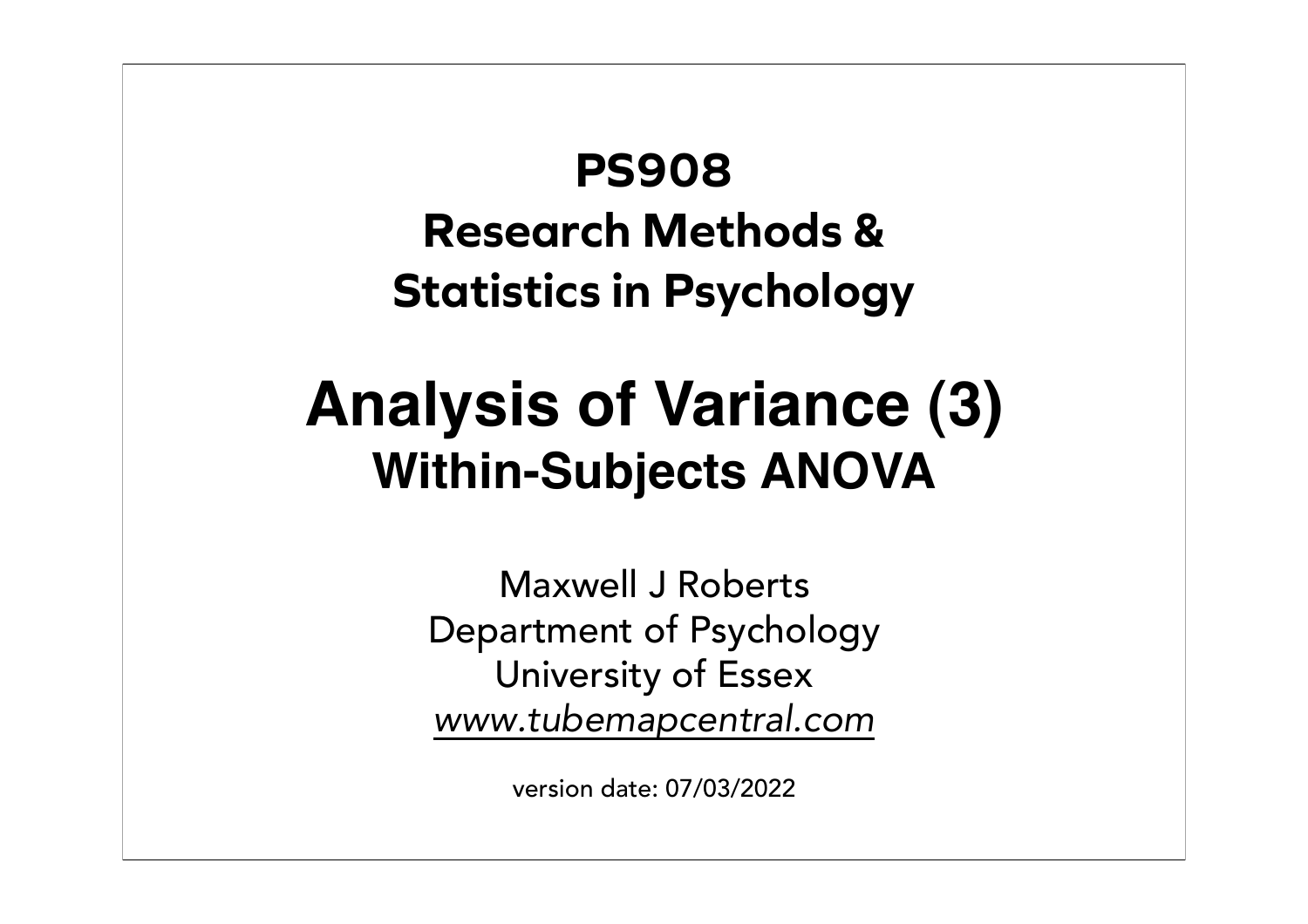# **Topic 3: Within-Subjects ANOVA**

- Sources of variability and error
- *Individual-Differences* and *Residual* variance
- How within-subjects Analysis of Variance works
- Single-factor within-subjects Analysis of Variance
- Interpreting the ANOVA table
- Follow-up tests for three or more levels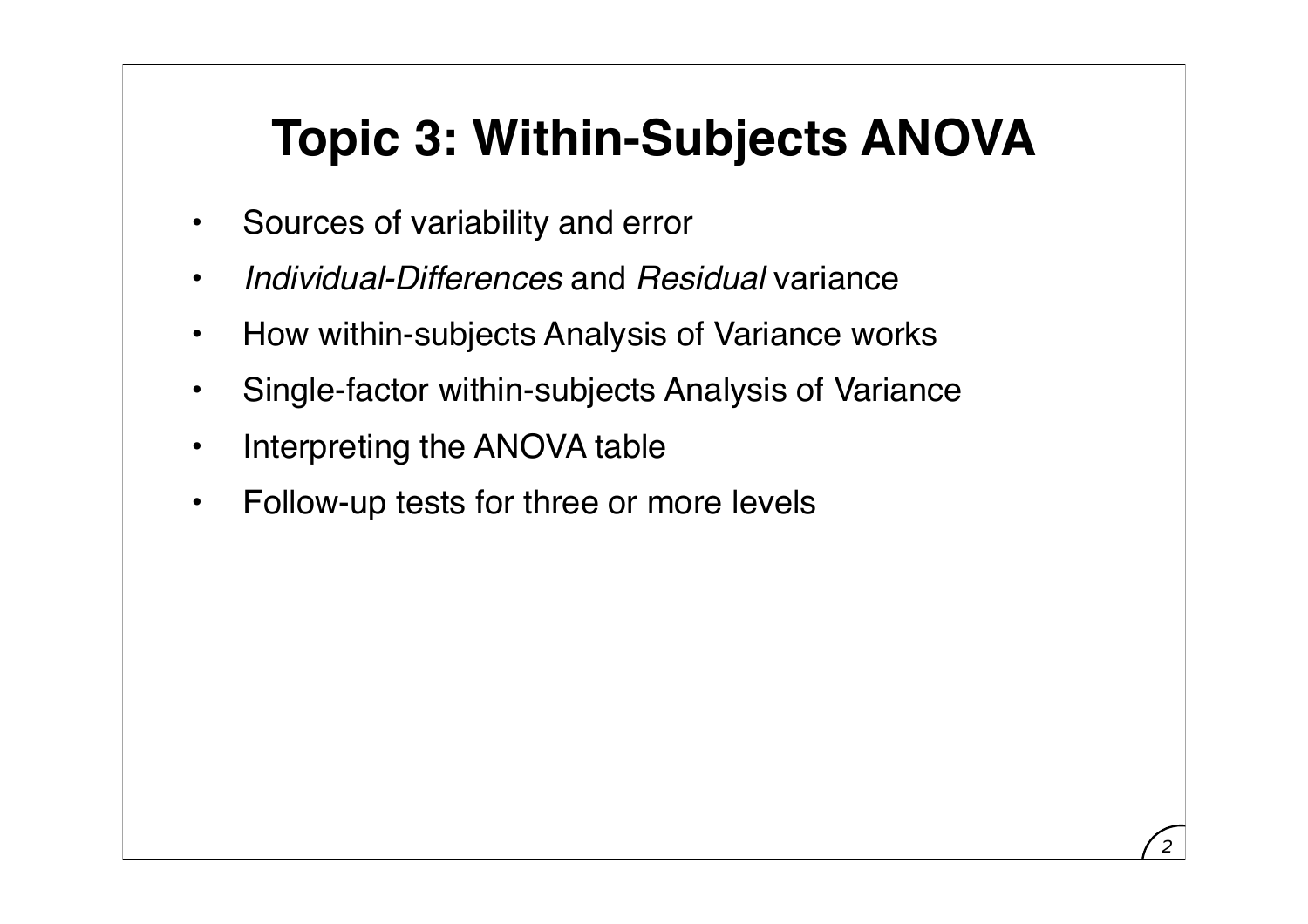### **• Between-Ss ANOVA**

 $F =$ between-group variance within-group variance

- Between-group variance
	- Measurement of **effect**: differences between level means
- Within-group variance
	- Measurement of **experimental error**: the extent to which people differ even though they were treated alike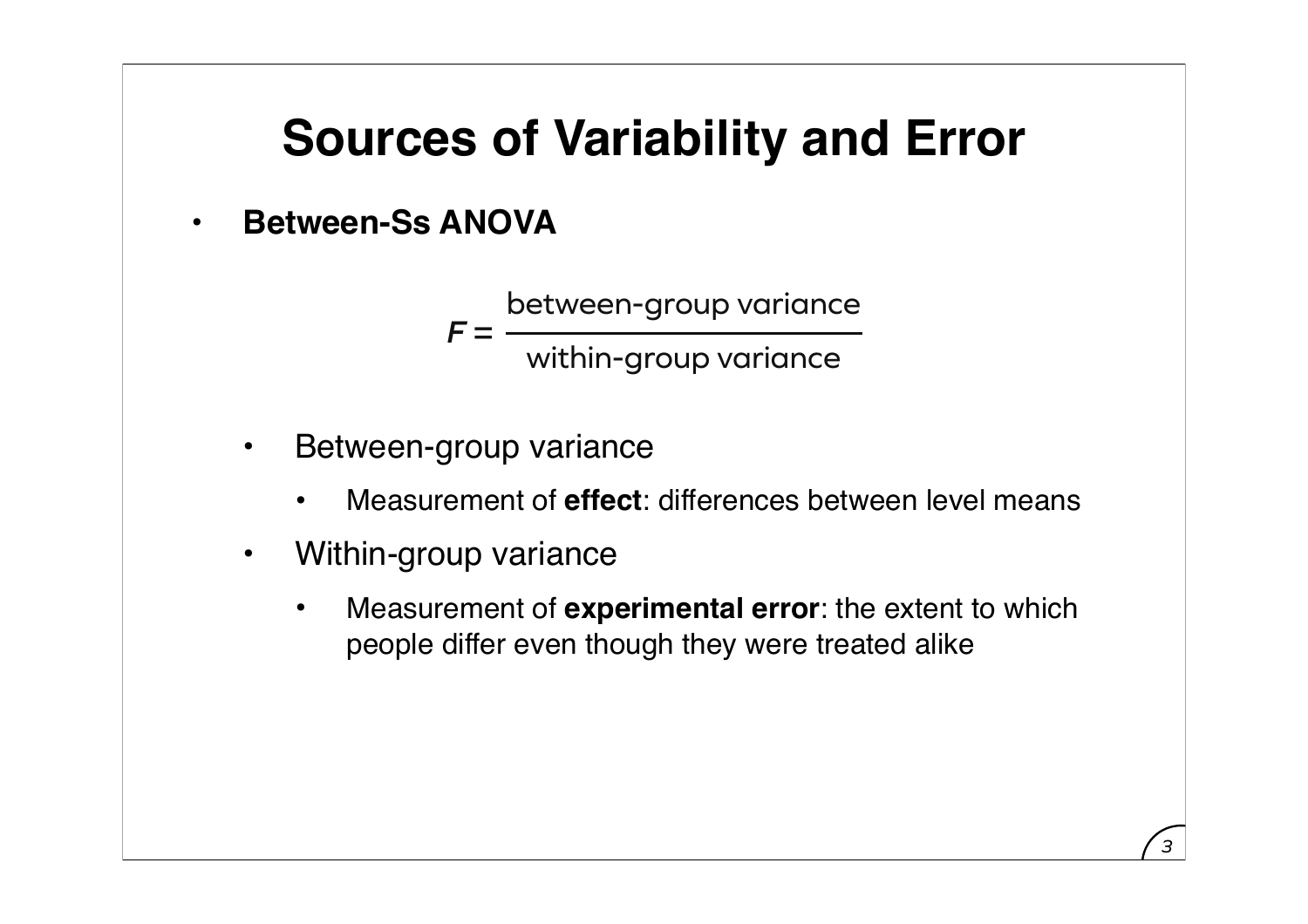#### **• Between-Ss ANOVA**

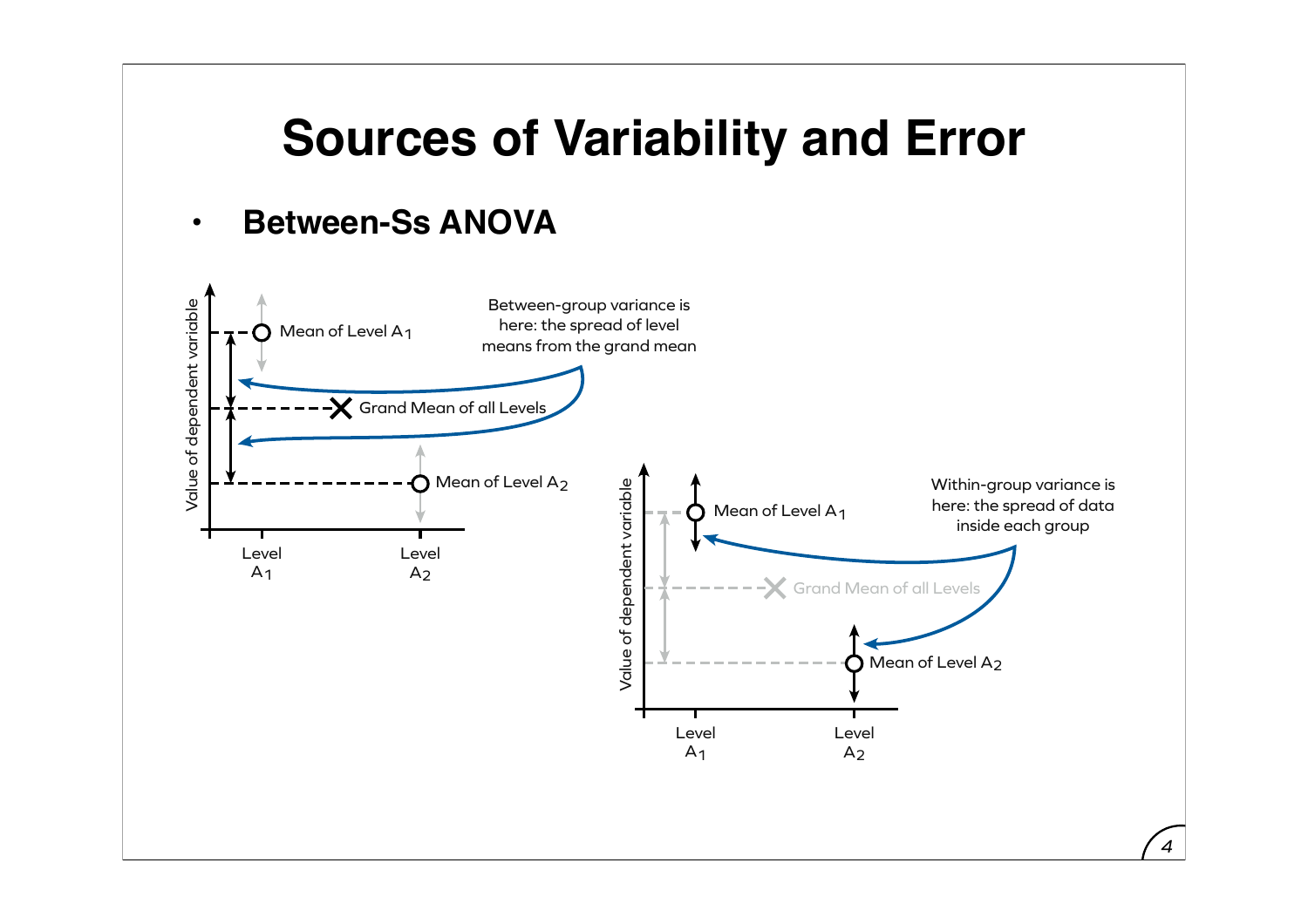#### **• Between-Ss ANOVA**

- One measurement per person
- Identification of causes of variability in data is limited



- Cannot distinguish between variability caused by individual differences versus random errors
- Error term must combine both, is relatively large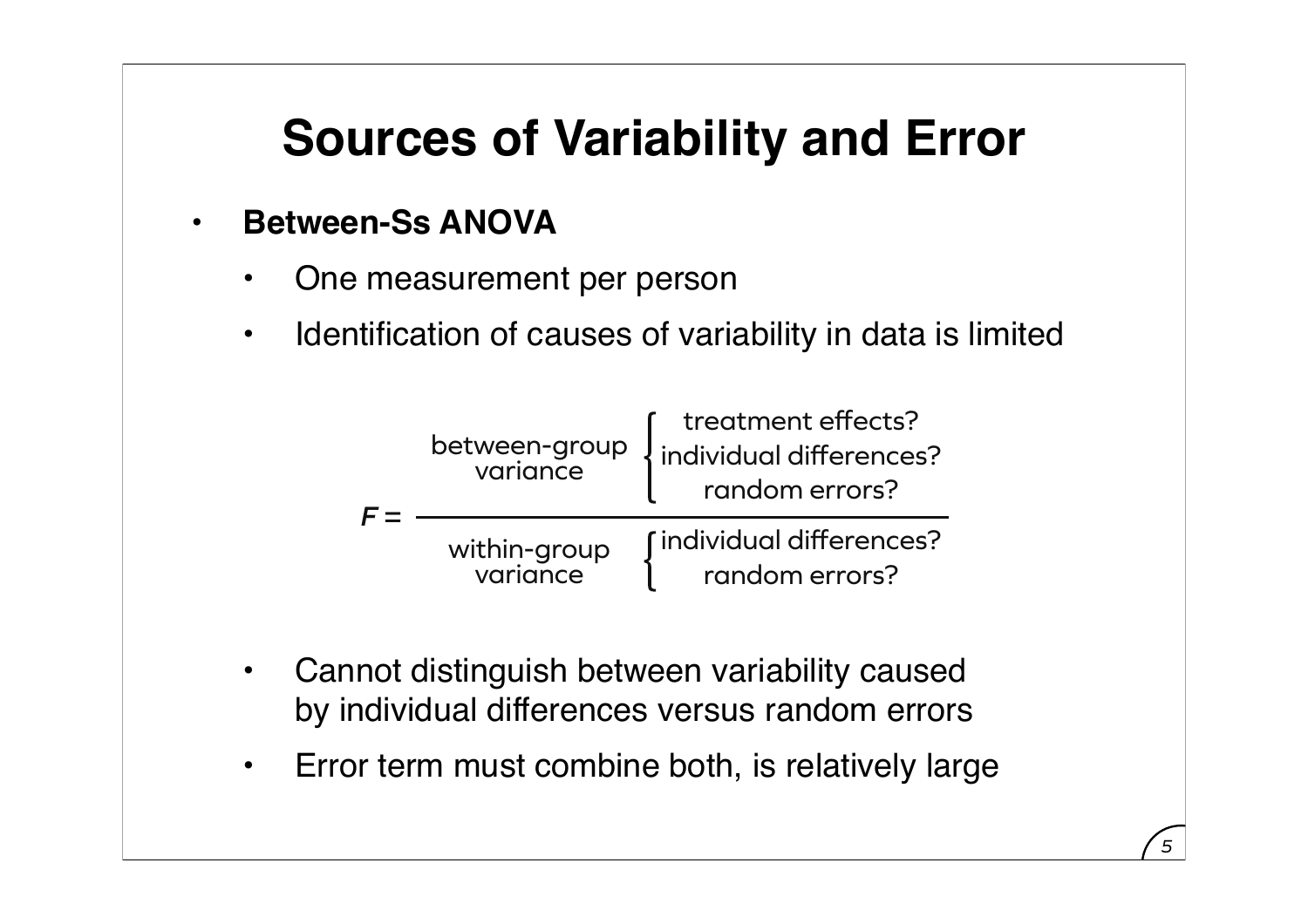### **• Within-Ss ANOVA**

- Two (or more) measurements per person
- Can now identify the variability that is uniquely caused by individual differences

|                    | <b>Visually Complex Visually Simple</b><br>IQ Test Items IQ Test Items |    |
|--------------------|------------------------------------------------------------------------|----|
| S <sub>1</sub>     | 8                                                                      | 10 |
| $S_2$              | 6                                                                      | 8  |
| $S_3$              | 7                                                                      | 7  |
| $S_4$              | 5                                                                      | 9  |
| S <sub>5</sub>     | 4                                                                      | 6  |
| <b>Level Means</b> |                                                                        |    |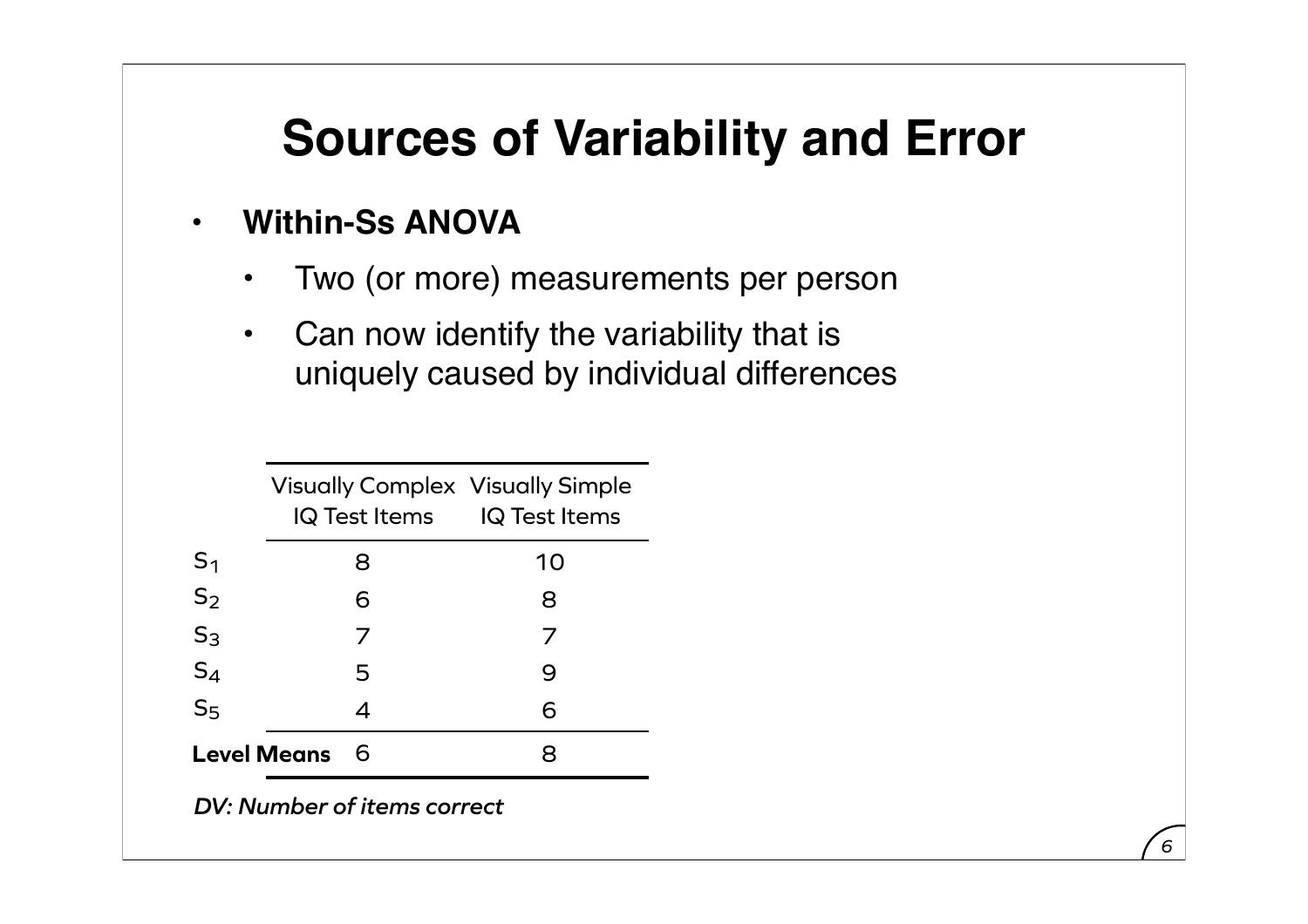### **• Within-Ss ANOVA**

- An individual's level of performance is given by the *cross-task subject mean* across experimental levels
- *Variability* caused by *individual differences* = variability in *cross-task subject means* from person to person

*7*

|                    | <b>Visually Complex Visually Simple</b> | IQ Test Items IQ Test Items | <b>Cross-Task</b><br><b>Subject Means</b> |
|--------------------|-----------------------------------------|-----------------------------|-------------------------------------------|
| $S_1$              | 8                                       | 10                          | 9                                         |
| S <sub>2</sub>     | 6                                       | 8                           |                                           |
| $S_3$              |                                         |                             |                                           |
| $S_4$              | 5                                       | 9                           |                                           |
| S <sub>5</sub>     | 4                                       | 6                           | 5                                         |
| <b>Level Means</b> | 6                                       |                             |                                           |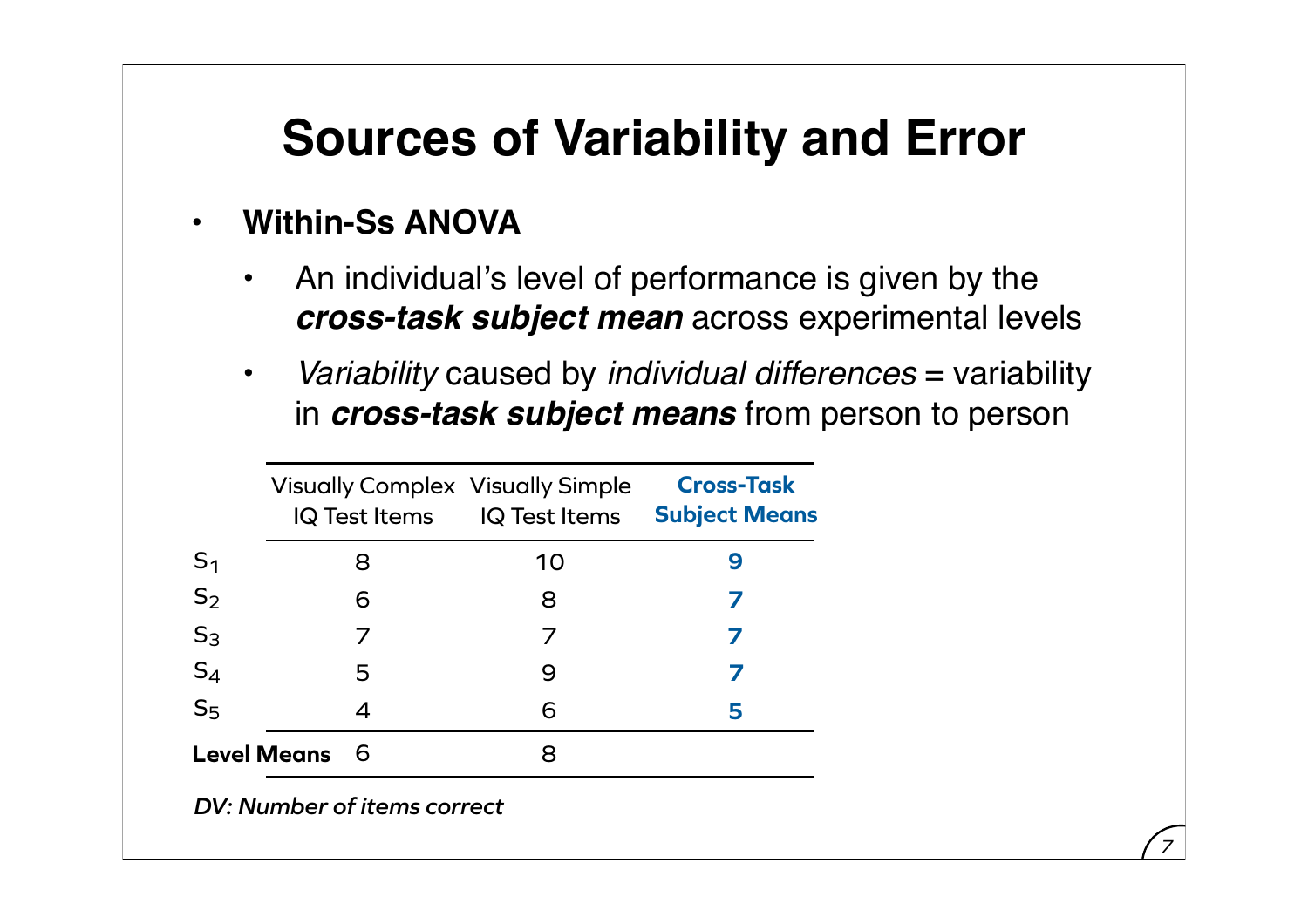- **• Within-Ss ANOVA: measurement of effect**
	- Calculated as before, *between-group variance*: the extent to which the level means differ but …
	- Two (or more) measurements per person gives a purer measure of the effect

|                    | <b>Visually Complex Visually Simple</b> | IQ Test Items IQ Test Items | <b>Cross-Task</b><br><b>Subject Means</b> |
|--------------------|-----------------------------------------|-----------------------------|-------------------------------------------|
| $S_1$              | 8                                       | 10                          | g                                         |
| S <sub>2</sub>     | 6                                       | 8                           |                                           |
| $S_3$              |                                         |                             |                                           |
| $S_4$              | 5                                       | 9                           |                                           |
| S <sub>5</sub>     | 4                                       | 6                           | 5                                         |
| <b>Level Means</b> | 6                                       |                             |                                           |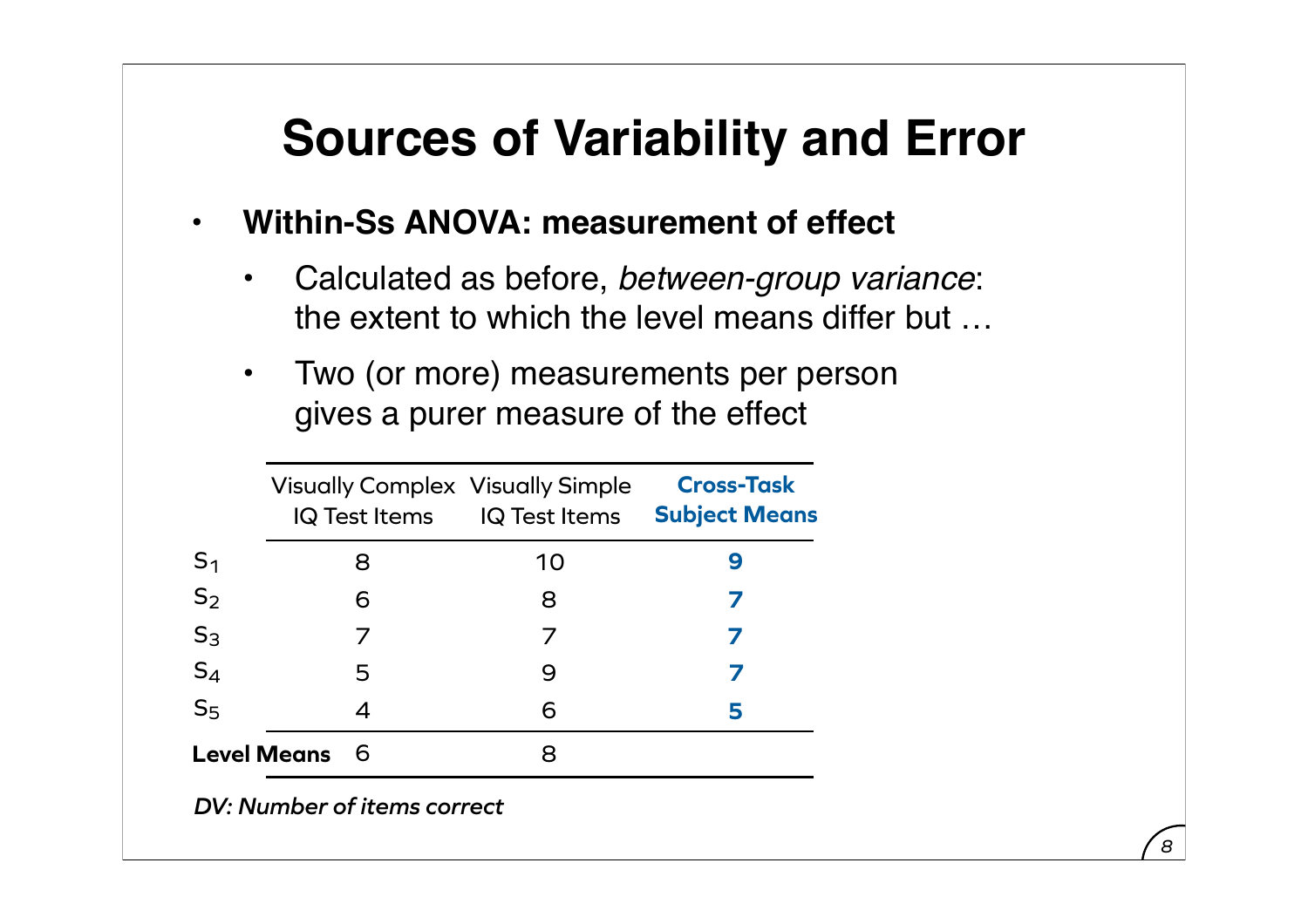- **• Within-Ss ANOVA: measurement of effect**
	- Purer measure because individual differences variability, as defined has:
		- *No effect* on differences in group means
		- *No effect* on between-group variance

|                    | <b>Visually Complex Visually Simple</b><br><b>IQ Test Items</b> | IQ Test Items | <b>Cross-Task</b><br><b>Subject Means</b> |
|--------------------|-----------------------------------------------------------------|---------------|-------------------------------------------|
|                    | 8                                                               | 10            | 9 <b>A</b> Pulling BOTH level means up    |
| $S_2$              | 6                                                               | 8             |                                           |
| $S_3$              |                                                                 |               | Neutral effect on level means             |
| $S_4$              | 5                                                               | 9             |                                           |
| S <sub>5</sub>     |                                                                 | 6             | 5 Pulling BOTH level means down           |
| <b>Level Means</b> | 6                                                               | 8             |                                           |
|                    | $\mathsf{D}(l, l)$ unkan af itanaa aannaat                      |               |                                           |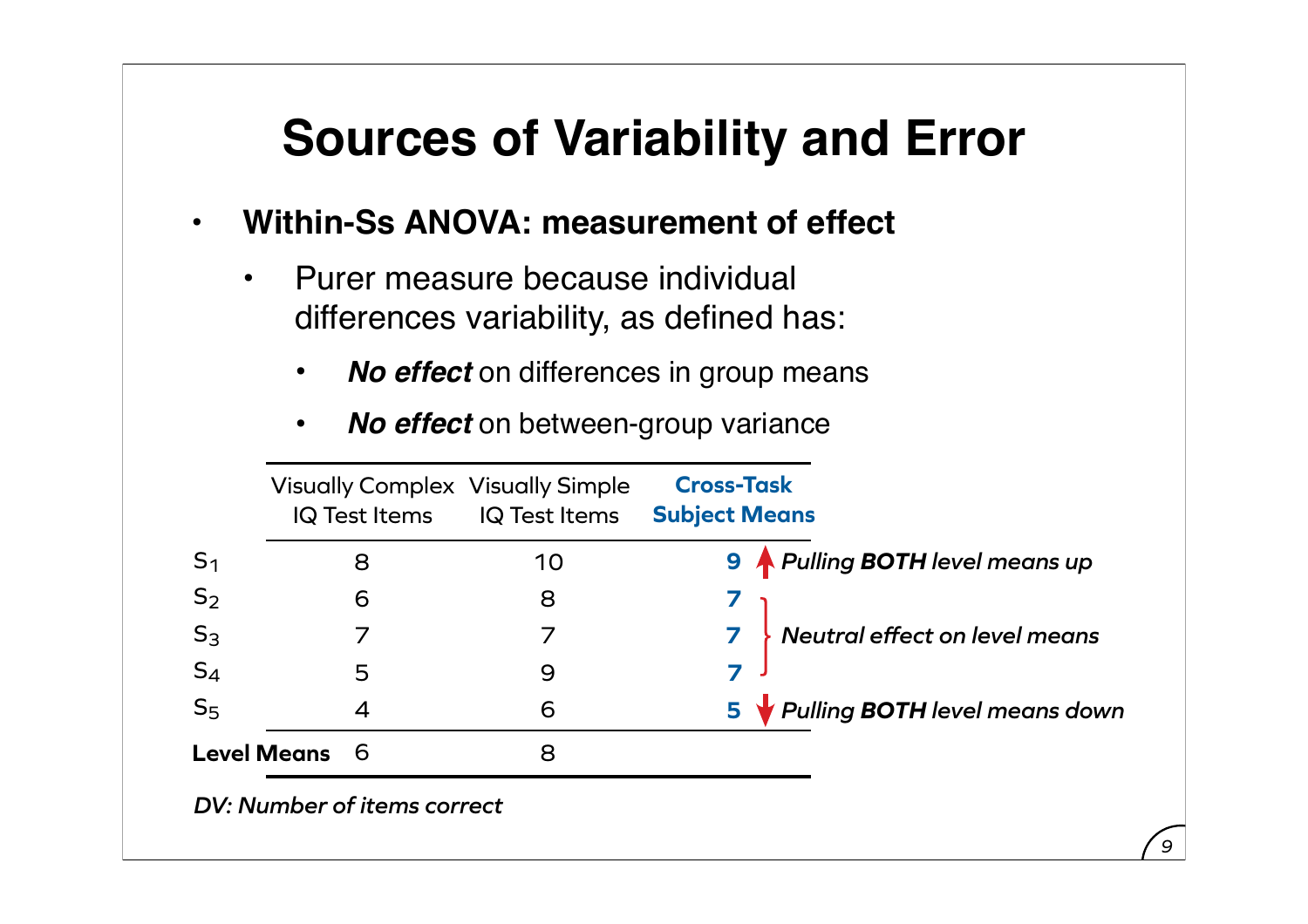- **• Within-Ss ANOVA: measurement of effect**
	- Two (or more) measurements per person
	- Gives a purer measure of effect (between-group variance) than for a between-subjects design



*10*

• No need to change calculations, this is built in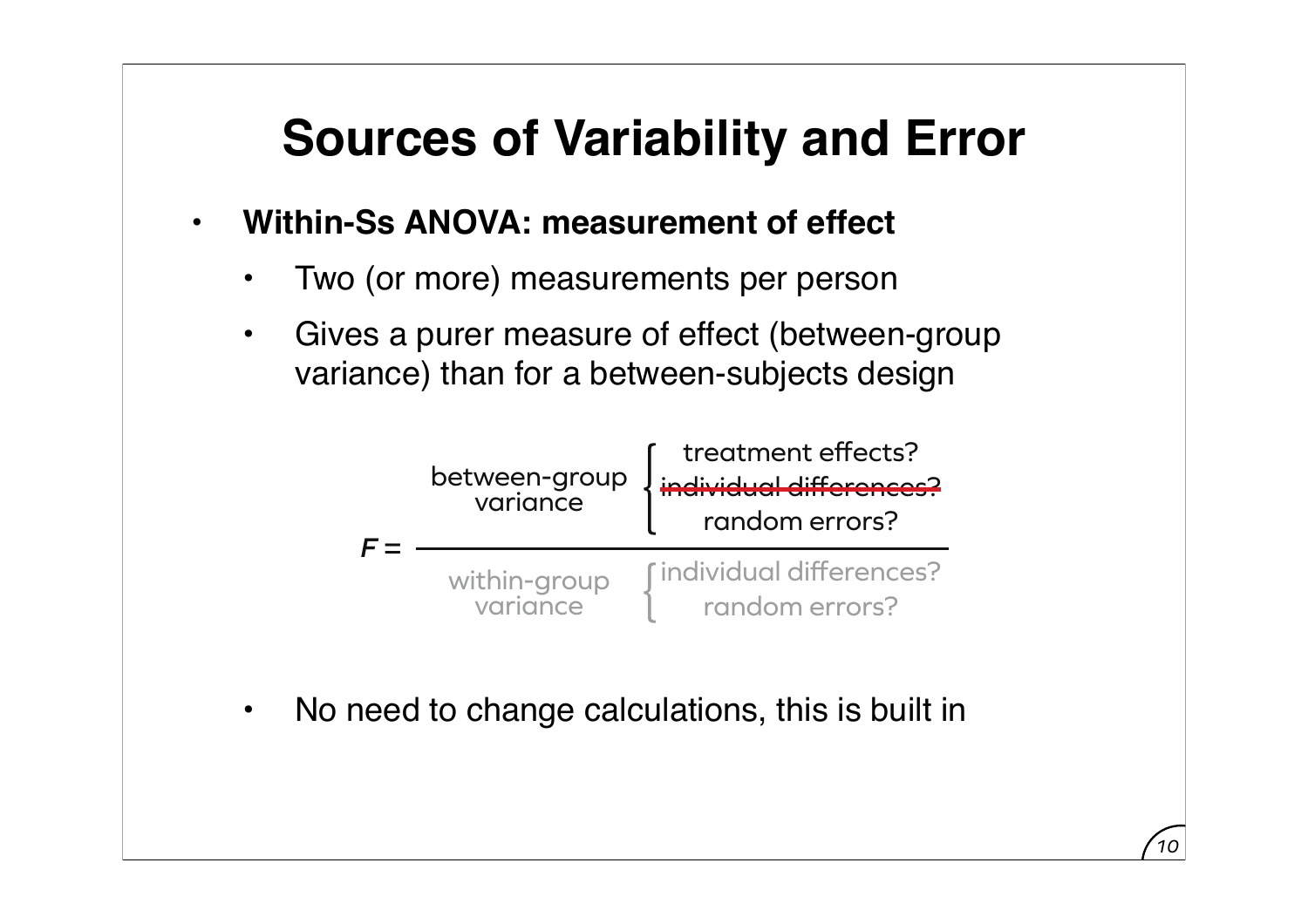**• Within-Ss ANOVA: measurement of experimental error**

*11*

- Within-group variance is caused by *individual differences* and *random errors of measurement*
- But individual differences are *irrelevant* to hypothesis testing

|                    | <b>Visually Complex Visually Simple</b> | IQ Test Items IQ Test Items | <b>Cross-Task</b><br><b>Subject Means</b> |
|--------------------|-----------------------------------------|-----------------------------|-------------------------------------------|
| $S_1$              | 8                                       | 10                          | g                                         |
| S <sub>2</sub>     | 6                                       | 8                           |                                           |
| $S_3$              |                                         |                             |                                           |
| $S_4$              | 5                                       | 9                           |                                           |
| S <sub>5</sub>     | 4                                       | 6                           | 5                                         |
| <b>Level Means</b> | 6                                       |                             |                                           |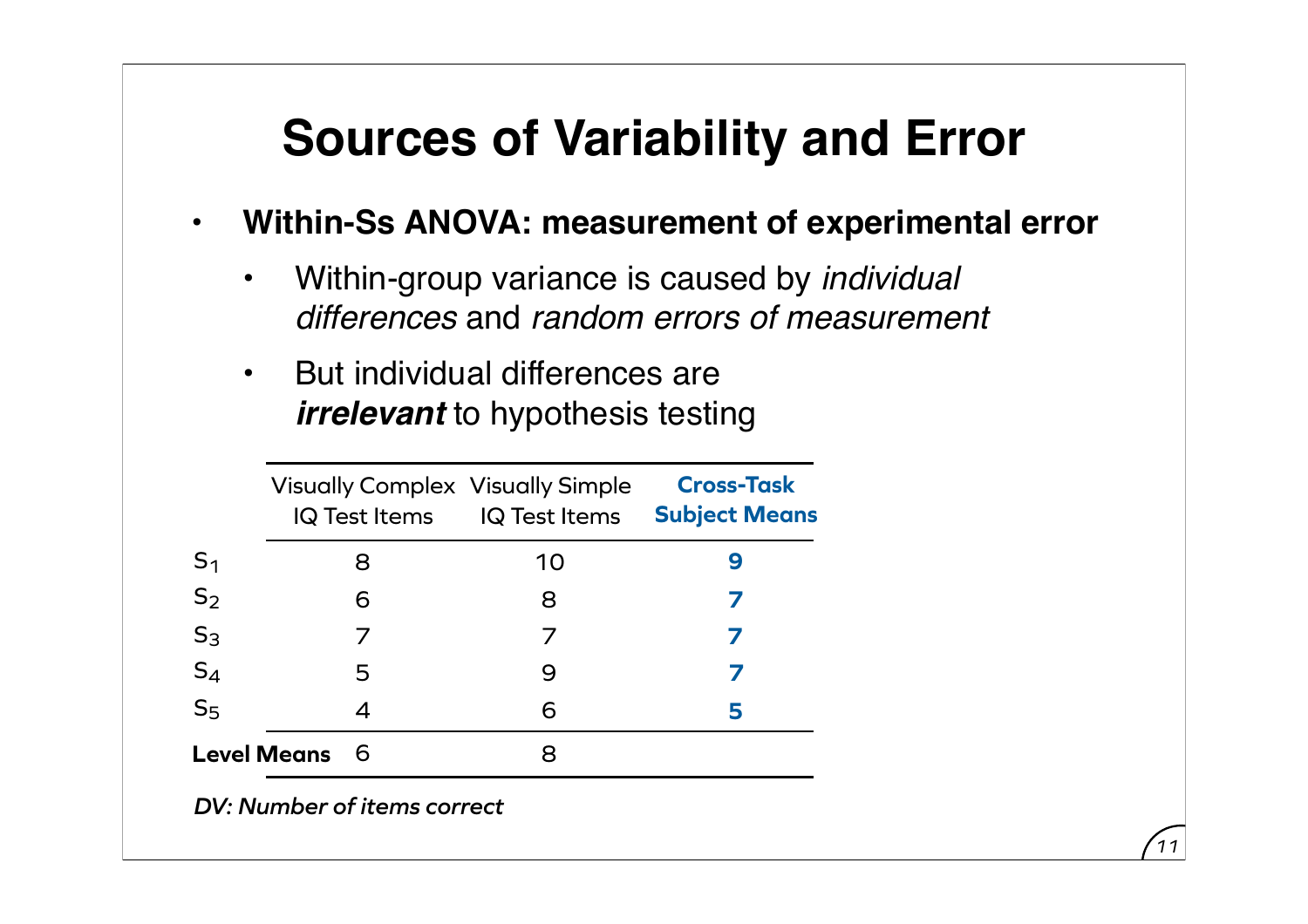- **• Within-Ss ANOVA: measurement of experimental error**
	- *•* Experimental hypotheses entail *direction of difference*
		- Task A will have *more correct items* than Task B
		- Task A will be *faster to perform* than Task B

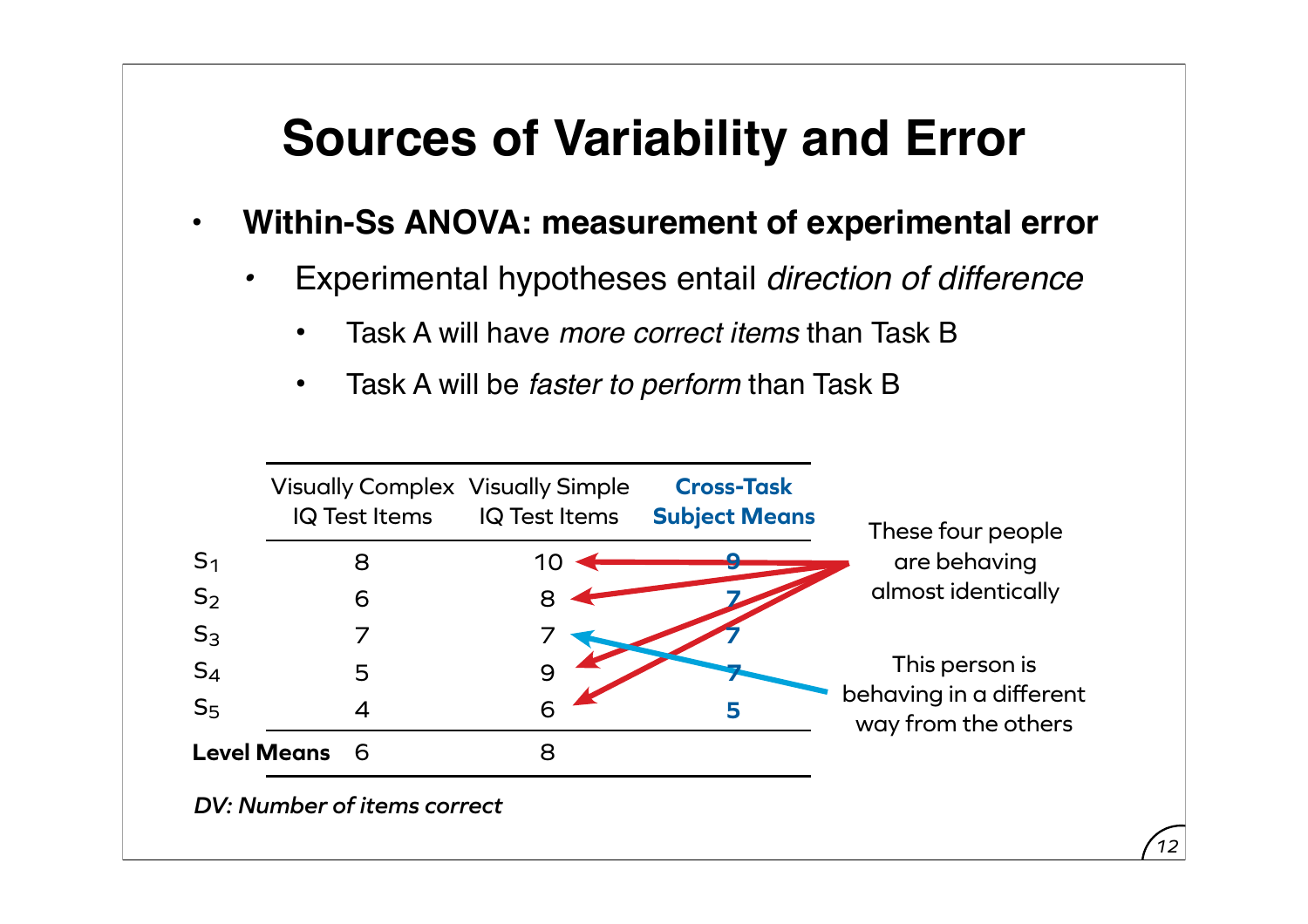- **• Within-Ss ANOVA: measurement of experimental error**
	- Two (or more) measurements per person
	- Gives an opportunity to remove variability caused by individual differences giving a *smaller error term*



• Need to measure random errors of measurement to give the *correct* error term for a within-subjects design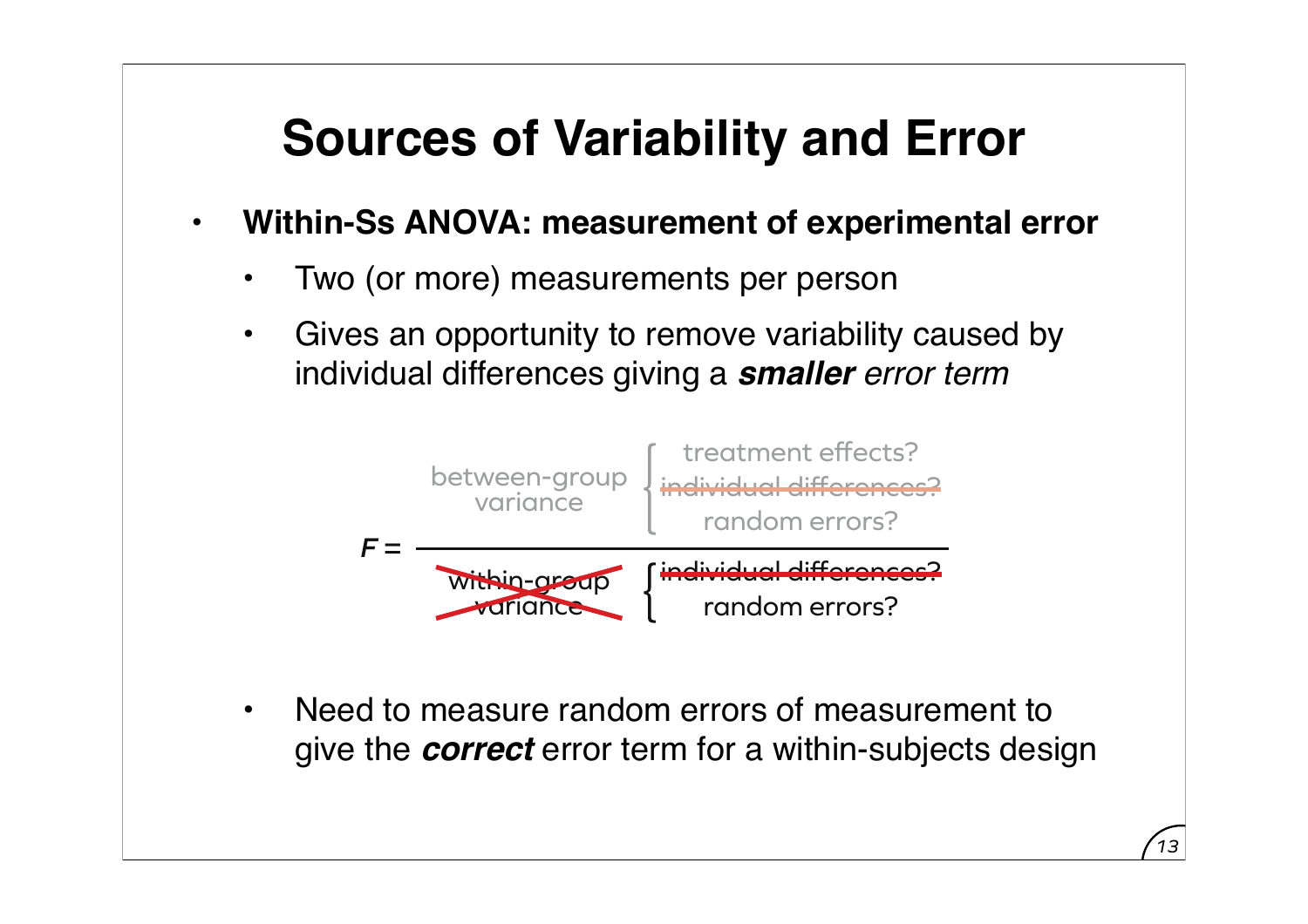### **• Within-Ss ANOVA**

- An individual's pattern of performance is given by the *cross-task subject trend* across experimental levels
- *Variability* caused by *random errors* = variability in *cross-task subject trends* from person to person

|                    | <b>Visually Complex</b><br><b>IQ Test Items</b> | <b>Subject Trends</b> IQ Test Items | <b>Cross-Task</b> Visually Simple |
|--------------------|-------------------------------------------------|-------------------------------------|-----------------------------------|
| S <sub>1</sub>     | 8                                               |                                     | 10                                |
| $S_2$              | 6                                               |                                     | 8                                 |
| $S_3$              |                                                 |                                     |                                   |
| $S_4$              | 5                                               |                                     | 9                                 |
| S <sub>5</sub>     |                                                 |                                     | 6                                 |
| <b>Level Means</b> |                                                 |                                     |                                   |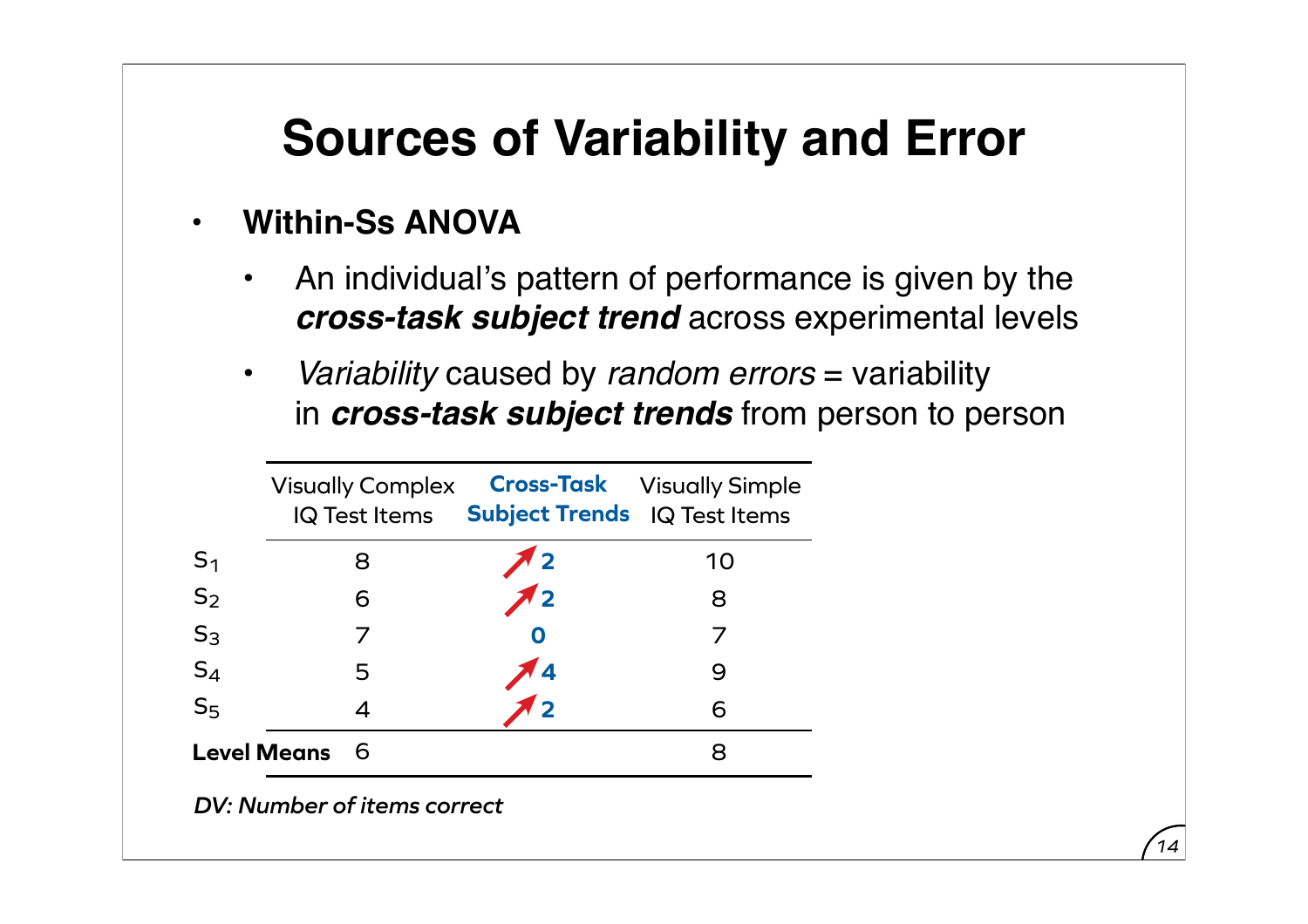**•** Within-group variance is the *wrong* measure of error



- **•** Run as Between-Ss Anova
- $F(1,8) = 4$ ,  $F_{\text{CRIT}} = 5.32$ , NS
- **•** Difference between level means is **small** in relation to variability of scores **within each level**

| Source                     | Sum of<br><b>Squares</b> | Degrees of<br>Freedom | Variance<br>(Mean<br>Square) | F-value | <i>p</i> -value<br>(sig. level) |
|----------------------------|--------------------------|-----------------------|------------------------------|---------|---------------------------------|
| <b>BETWEEN-GROUP</b>       | 10                       |                       | 10                           | 4       | $p > .05$ NS                    |
| S/A<br><b>WITHIN-GROUP</b> | 20                       | 8                     | 2.5                          |         |                                 |
| <b>TOTAL</b>               | 30                       | 9                     |                              |         |                                 |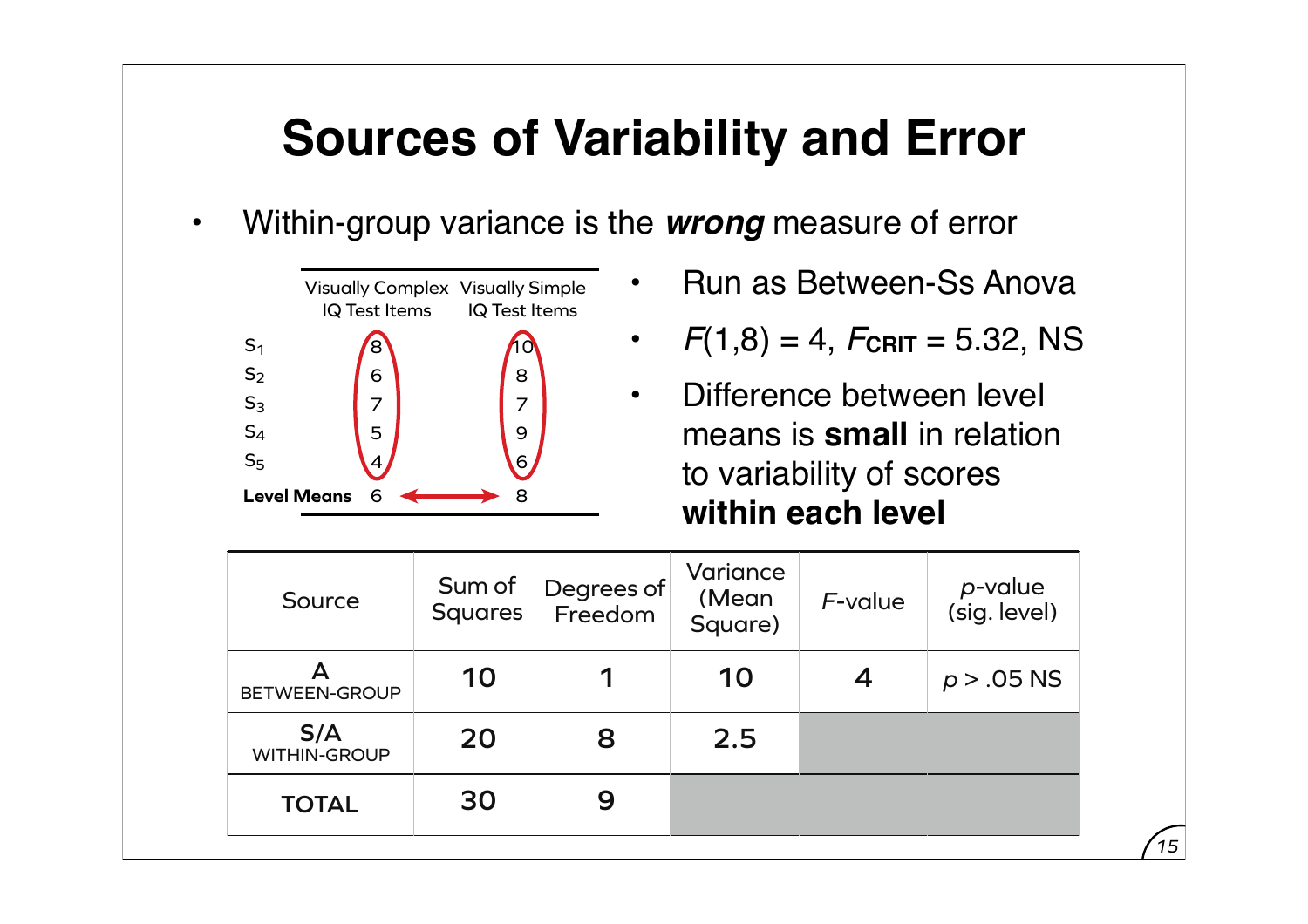**•** Within-group variance is the *wrong* measure of error

|                    | <b>Visually Complex Visually Simple</b><br>IQ Test Items<br>IQ Test Items |  |    |  |  |  |
|--------------------|---------------------------------------------------------------------------|--|----|--|--|--|
| ${\sf S}_1$        | 8                                                                         |  | 10 |  |  |  |
| S <sub>2</sub>     | 6                                                                         |  | 8  |  |  |  |
| $S_3$              |                                                                           |  |    |  |  |  |
| $S_4$              | 5                                                                         |  | g  |  |  |  |
| S <sub>5</sub>     |                                                                           |  | 6  |  |  |  |
| <b>Level Means</b> |                                                                           |  | R  |  |  |  |

**•** Differences between level means is *large* in relation to variability in the *cross-task subject trends* across levels

**•** There *is* an effect in these data

| Source                             | Sum of<br><b>Squares</b> | Degrees of<br>Freedom | Variance<br>(Mean<br>Square) | F-value | <i>p</i> -value<br>(sig. level)     |
|------------------------------------|--------------------------|-----------------------|------------------------------|---------|-------------------------------------|
| <b>BETWEEN-GROUP</b>               | 10                       |                       | 10                           |         | $\Omega$ $\Gamma$ $\Omega$ $\Omega$ |
| $S/\Lambda$<br><b>WITHIN-GROUP</b> | ∍≏<br>ZV                 | U                     | <del>2.5</del>               |         |                                     |
| <b>TOTAL</b>                       | 30                       | 9                     |                              |         |                                     |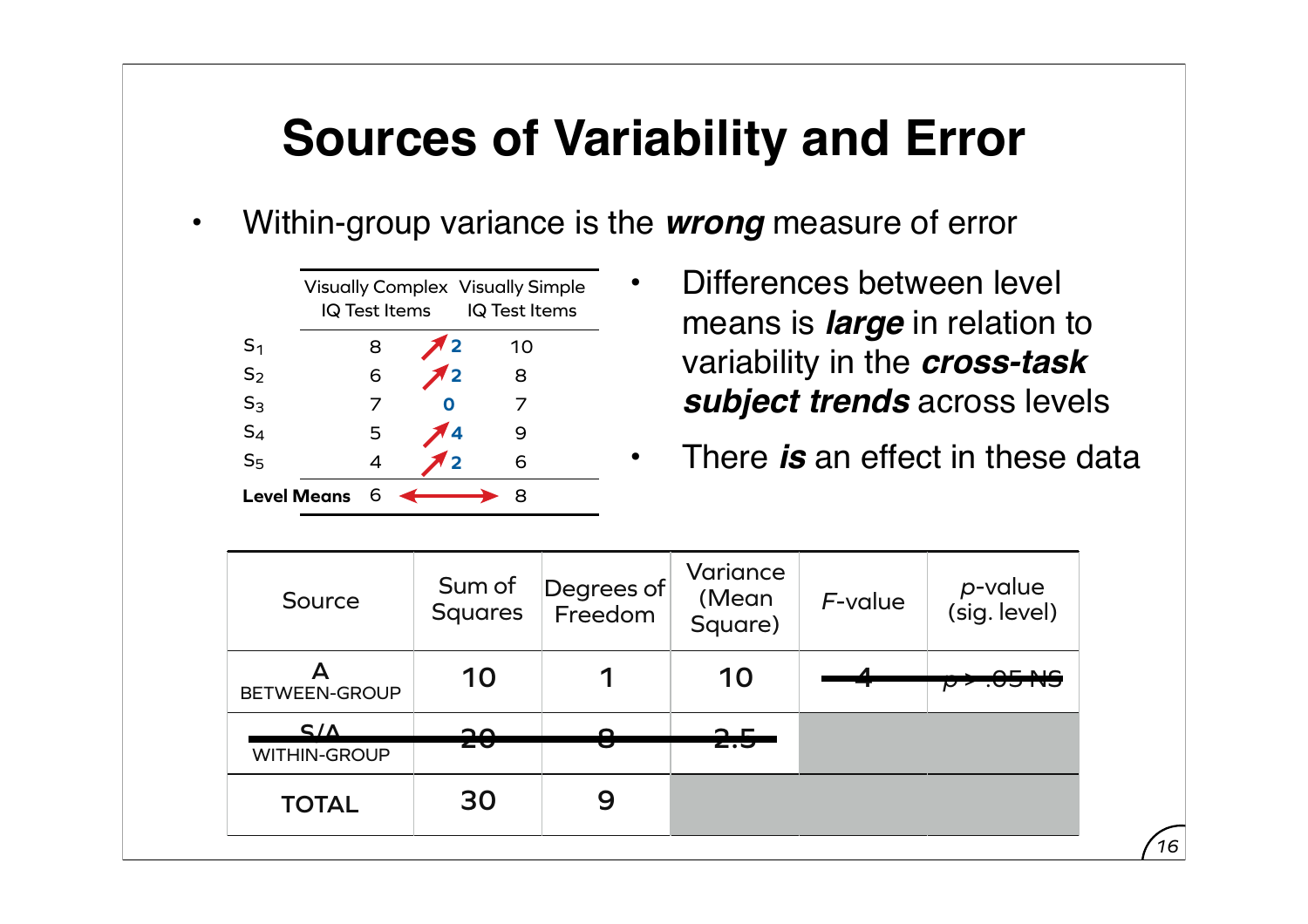- **• Individual-differences variance**
	- Measures variability caused by individual differences
	- Extent to which subjects differ overall *ignoring levels*
	- Calculated from the variability in the cross-task subject means [with the Grand Mean as the benchmark]

|                |  | Level $A_1$ Level $A_2$ Cross-Task Mean |
|----------------|--|-----------------------------------------|
| S <sub>1</sub> |  |                                         |
| $S_2$          |  | 7                                       |
| $S_3$<br>$S_4$ |  |                                         |
|                |  |                                         |
| Level Means ?  |  | <b>GM</b>                               |
|                |  |                                         |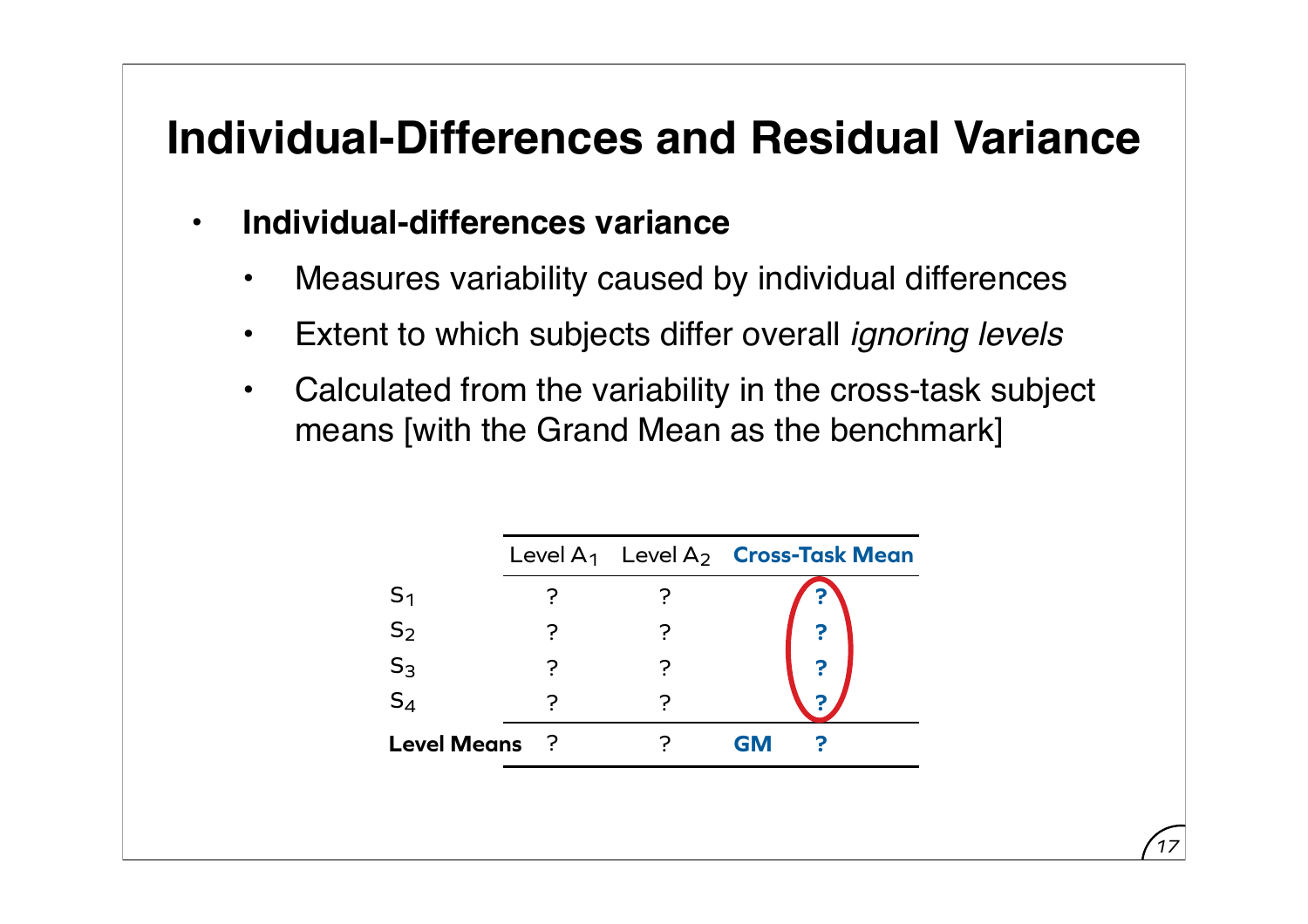|                      |   |   |           | Level $A_1$ Level $A_2$ Cross-Task Mean |
|----------------------|---|---|-----------|-----------------------------------------|
| S <sub>1</sub>       |   |   |           | 5                                       |
| $S_2$                | 5 | 5 |           | 5                                       |
| $S_3$                | 6 |   |           | 5                                       |
| $S_4$                |   | 6 |           | 5                                       |
| <b>Level Means</b> 4 |   |   | <b>GM</b> |                                         |

*18*

**•** Individual-differences variance is zero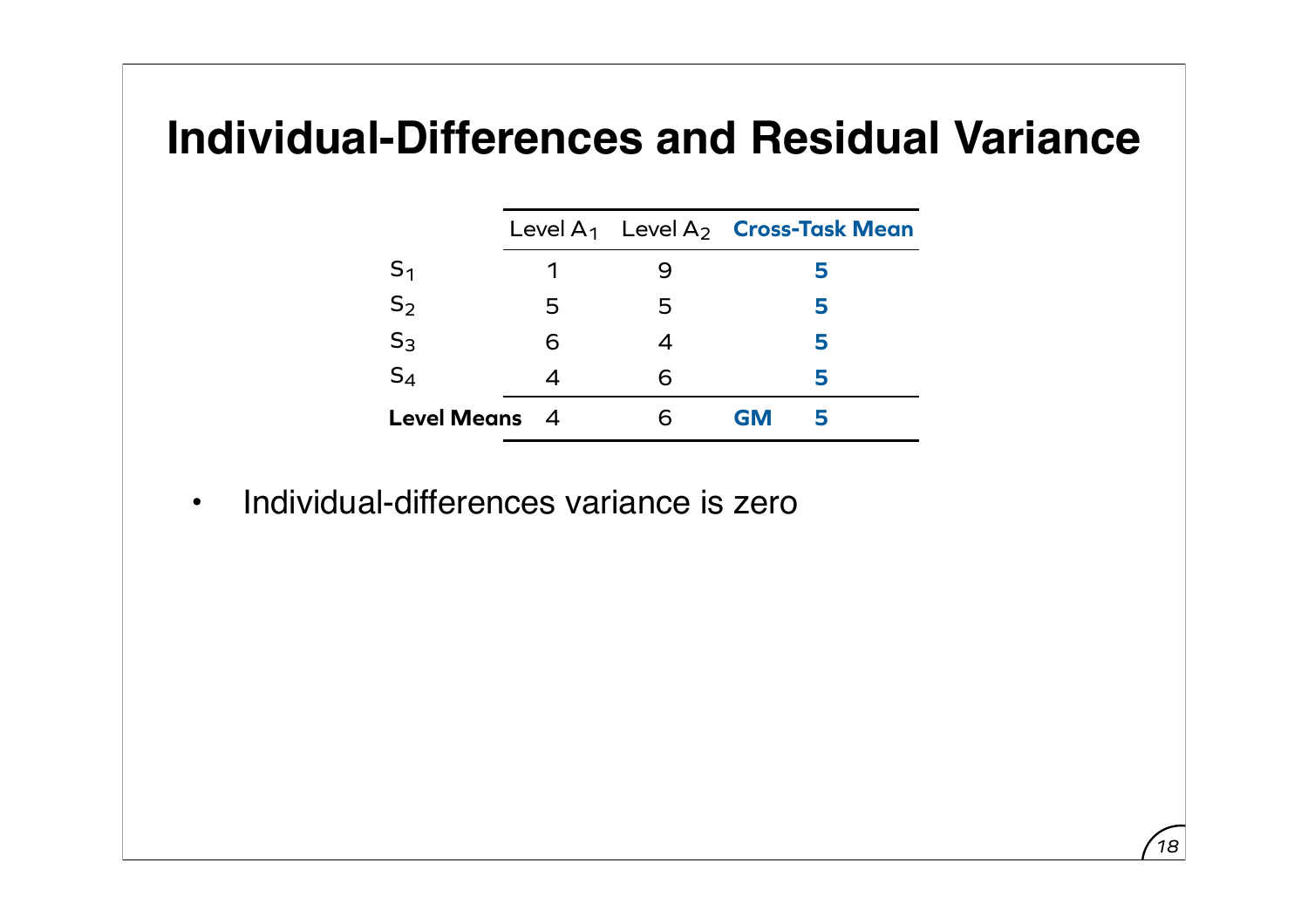|                      |   |   |           | Level $A_1$ Level $A_2$ Cross-Task Mean |
|----------------------|---|---|-----------|-----------------------------------------|
| S <sub>1</sub>       | 3 | 5 |           | Δ                                       |
| S <sub>2</sub>       |   | 9 |           | 8                                       |
| $S_3$                |   | 3 |           | $\overline{\mathbf{2}}$                 |
| $S_4$                | 5 |   |           | 6                                       |
| <b>Level Means</b> 4 |   |   | <b>GM</b> | 5                                       |

*19*

**•** Individual-differences variance is greater than zero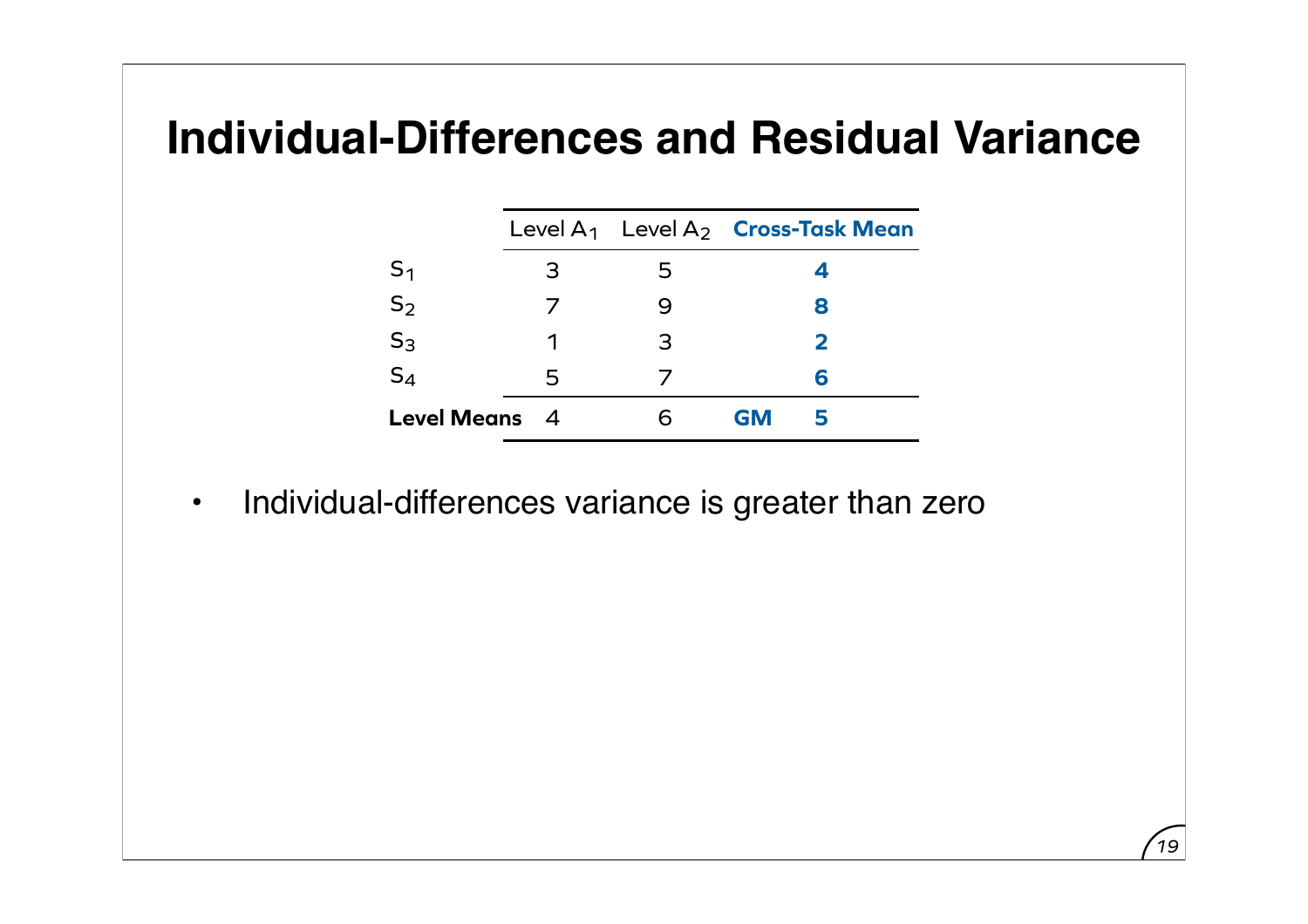- **• Residual variance**
	- Measures variability caused by random errors
	- Extent to which *cross-task subject trends*  are *consistent* from subject to subject

|                    |     | Level $A_1$ Cross-Task Trend Level $A_2$ |  |
|--------------------|-----|------------------------------------------|--|
| S <sub>1</sub>     |     |                                          |  |
| S <sub>2</sub>     |     |                                          |  |
| S <sub>3</sub>     |     |                                          |  |
| $S_4$              |     |                                          |  |
| <b>Level Means</b> | - 2 |                                          |  |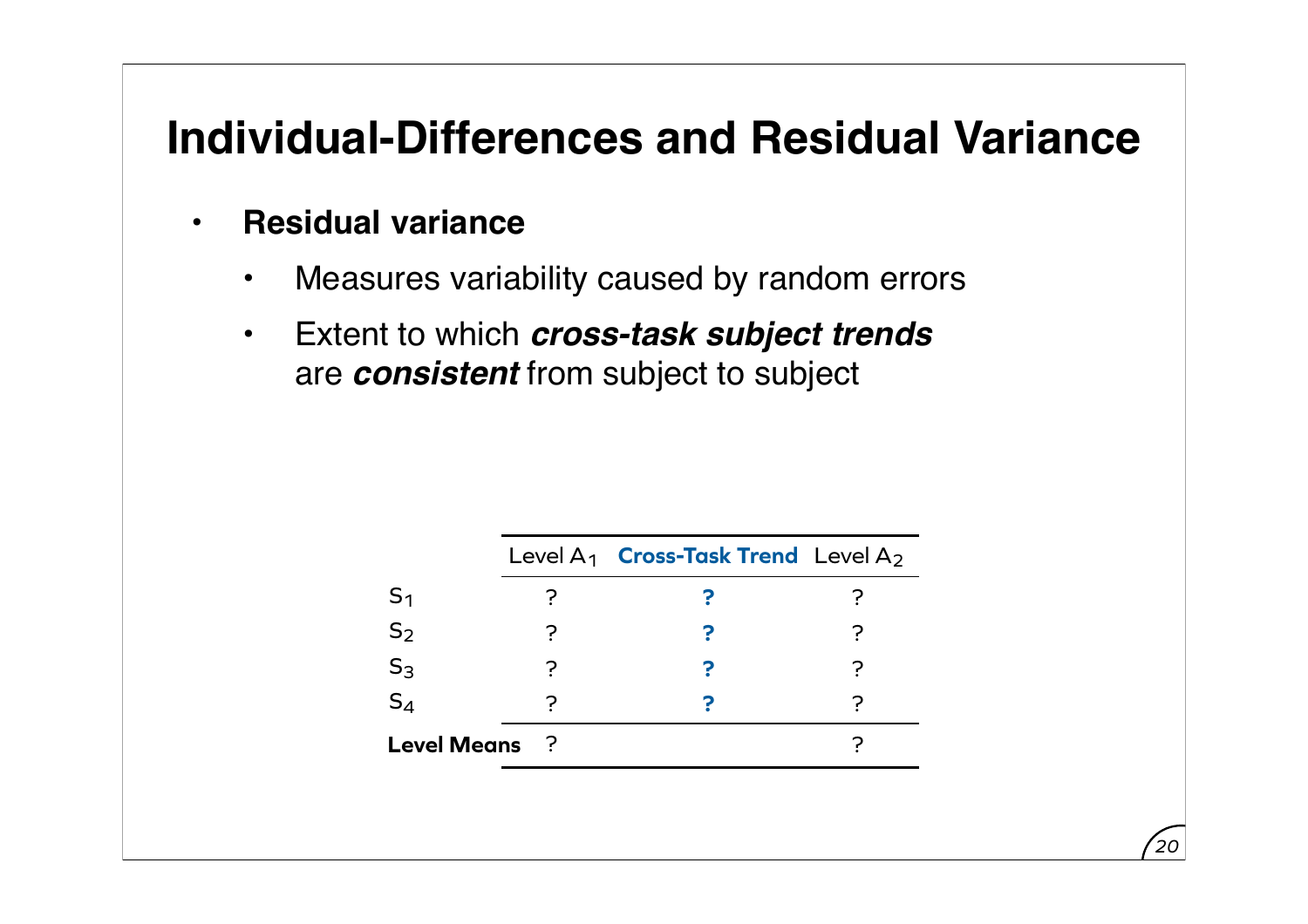|                      |   | Level $A_1$ Cross-Task Trend Level $A_2$ |   |
|----------------------|---|------------------------------------------|---|
| S <sub>1</sub>       | 3 | $\sqrt{2}$                               | 5 |
| $S_2$                |   | $\sqrt{2}$                               |   |
| $S_3$                |   | $\pi$ <sub>2</sub>                       | 3 |
| $S_4$                | 5 | / 2                                      |   |
| <b>Level Means</b> 4 |   |                                          |   |

**•** Residual variance is zero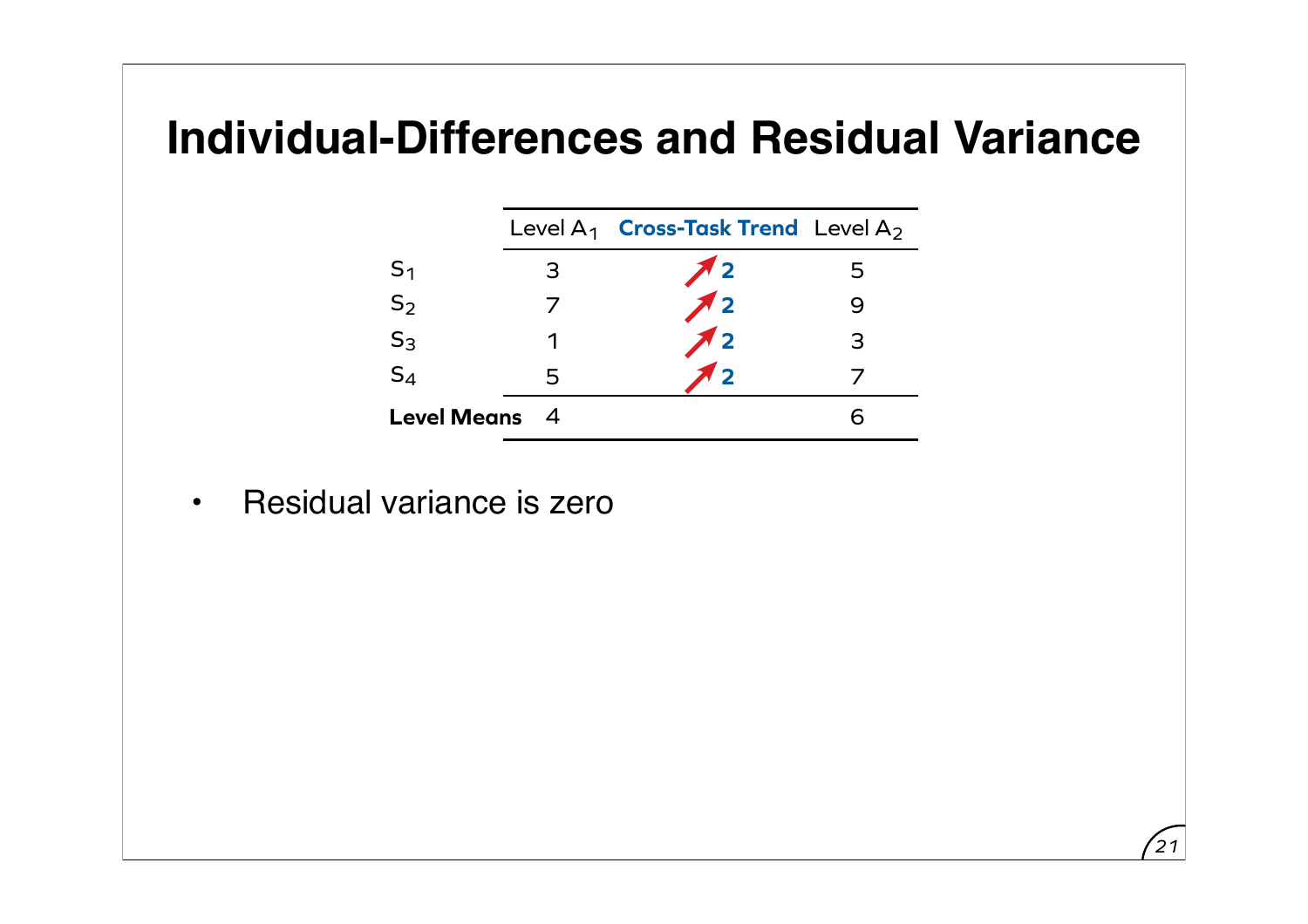|                    |                | Level $A_1$ Cross-Task Trend Level $A_2$ |   |
|--------------------|----------------|------------------------------------------|---|
| S <sub>1</sub>     |                | <b>8</b>                                 |   |
| $S_2$              | 5              |                                          | 5 |
| $S_3$<br>$S_4$     | 6              | $\sqrt{2}$                               |   |
|                    |                | $\overline{\mathbf{2}}$                  | 6 |
| <b>Level Means</b> | $\overline{4}$ |                                          |   |

**•** Residual variance is greater than zero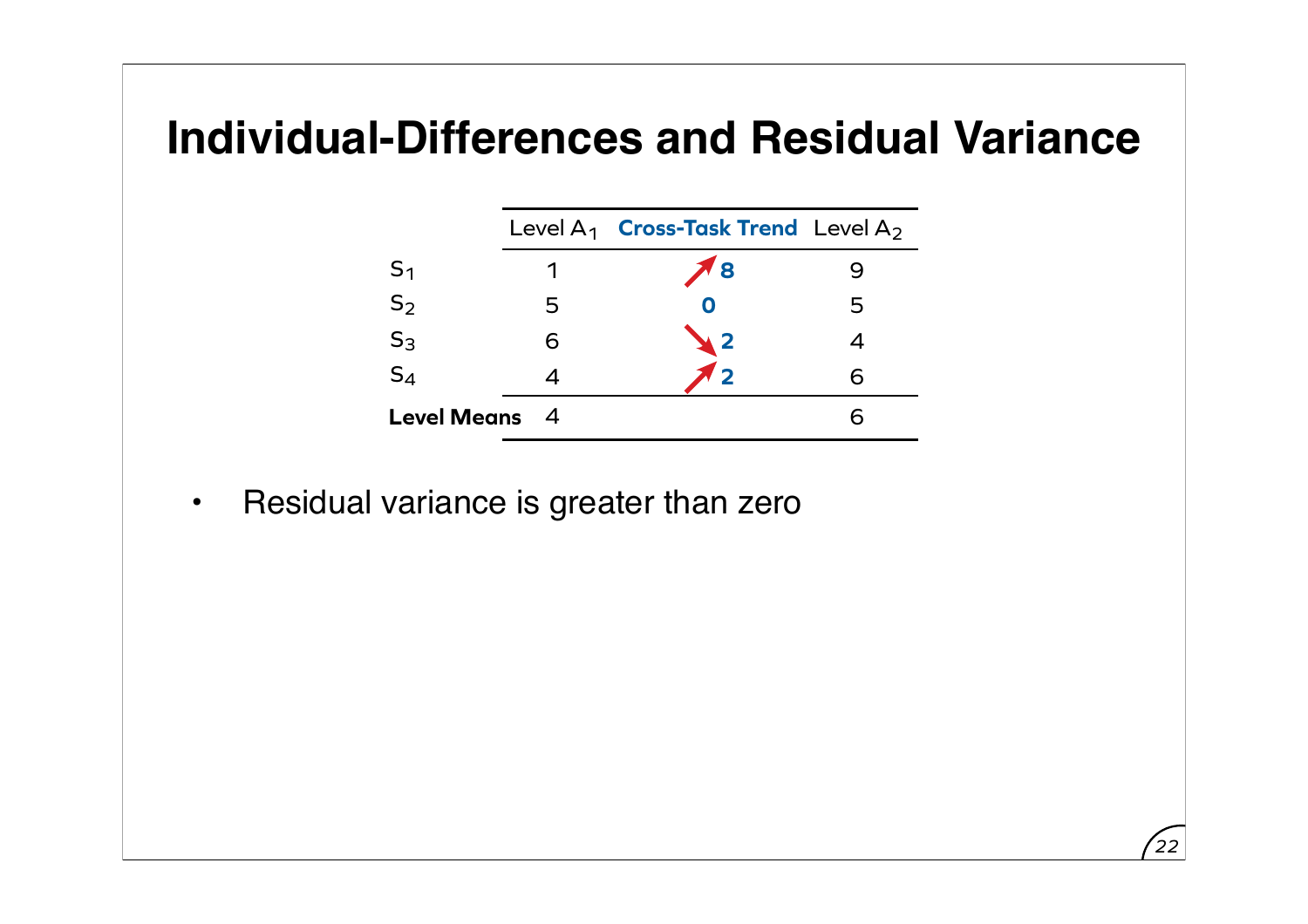**•** All combinations are possible, separate and independent

|                    | Cross-task subject |                    |                                      |   |
|--------------------|--------------------|--------------------|--------------------------------------|---|
|                    |                    |                    | Level $A_1$ Trends Level $A_2$ Means |   |
| S <sub>1</sub>     |                    | $\pi$ 2            | 6                                    |   |
| $S_2$              | 4                  | $\pi$ <sub>2</sub> | -6                                   | 5 |
| $S_3$              |                    | $\pi$ <sub>2</sub> | 6                                    | 5 |
| $S_4$              |                    | $^{\prime}$ 2      | 6                                    |   |
| <b>Level Means</b> |                    |                    |                                      |   |

**Individial-differences variance = zero Residual variance = zero**

**Cross-task subject …**

|                    | Cross-task subject |                    |                                      |                |
|--------------------|--------------------|--------------------|--------------------------------------|----------------|
|                    |                    |                    | Level $A_1$ Trends Level $A_2$ Means |                |
| $S_1$<br>$S_2$     | 3                  | 72                 | -5                                   |                |
|                    |                    | $\pi$ <sub>2</sub> | 9                                    | 8              |
| $S_3$              |                    | $\pi$ <sub>2</sub> | $\overline{\mathbf{3}}$              | $\overline{2}$ |
| $S_4$              | 5                  | $^{\prime}$ 2      |                                      | 6              |
| <b>Level Means</b> | -4                 |                    | 6                                    |                |

**Individial-differences variance = more than zero Residual variance = zero**

#### **Cross-task subject …**

|                      |   |                    | Level $A_1$ Trends Level $A_2$ Means |   |
|----------------------|---|--------------------|--------------------------------------|---|
| S <sub>1</sub>       |   | 78                 |                                      | 5 |
| $S_2$                | 5 | Ο                  | 5                                    | 5 |
| $S_3$                | 6 | $\blacktriangle$ 2 |                                      | 5 |
| $S_4$                |   | $\overline{2}$     | 6                                    | 5 |
| <b>Level Means</b> 4 |   |                    |                                      |   |

**Individial-differences variance = zero Residual variance = more than zero**

#### **Cross-task subject …**

|                      |   |            | Level $A_1$ Trends Level $A_2$ Means |   |
|----------------------|---|------------|--------------------------------------|---|
| S <sub>1</sub>       | 5 | $\sqrt{2}$ | З                                    |   |
| $S_2$                | 5 |            | 5                                    | 5 |
| $S_3$<br>$S_4$       | 2 | 6          | 8                                    | 5 |
|                      |   | 4          | 8                                    | 6 |
| <b>Level Means</b> 4 |   |            |                                      |   |

**Individial-differences variance = more than zero Residual variance = more than zero**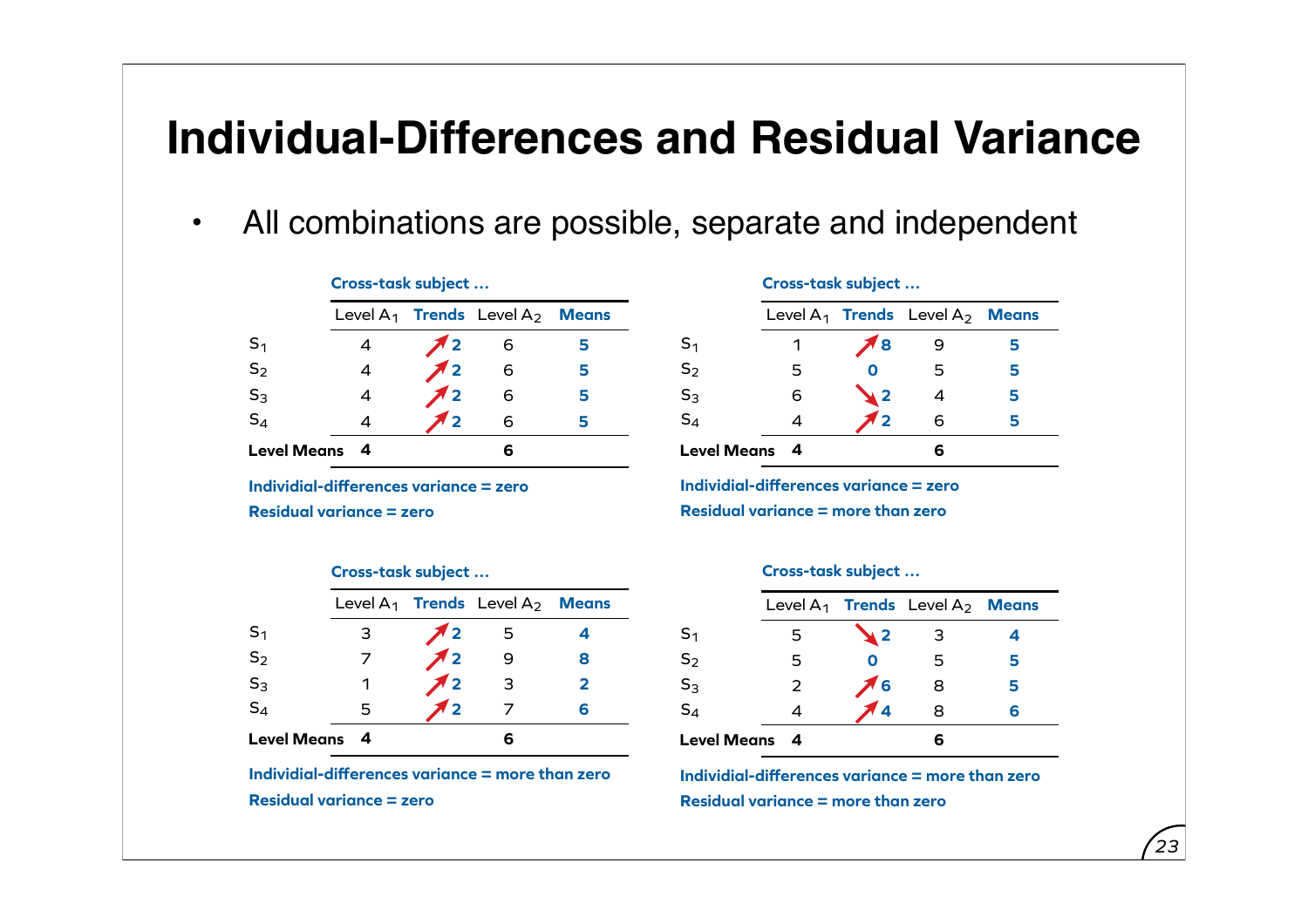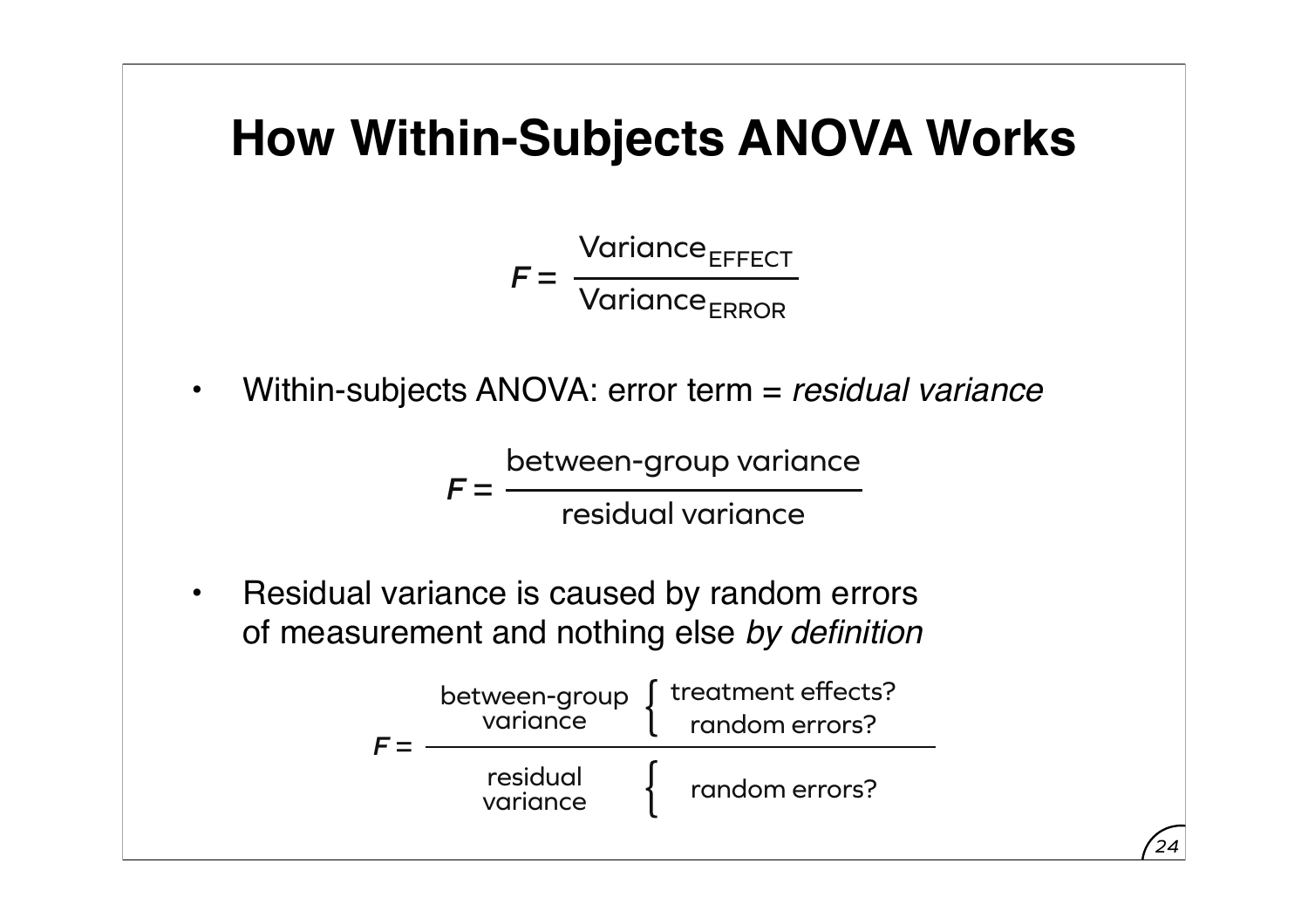- All ANOVA error terms:
	- *Subjects treated in an identical way should behave in an identical way, the less this is the case, the more error in the experiment*
- Between-subjects ANOVA: Error term is within-group variance …
	- *Subjects within a level are treated the same way and therefore should get identical scores*
- Within-subjects ANOVA: Error term is residual variance …
	- *Subjects given two tasks are treated the same way and everyone should get larger scores for task x than task y*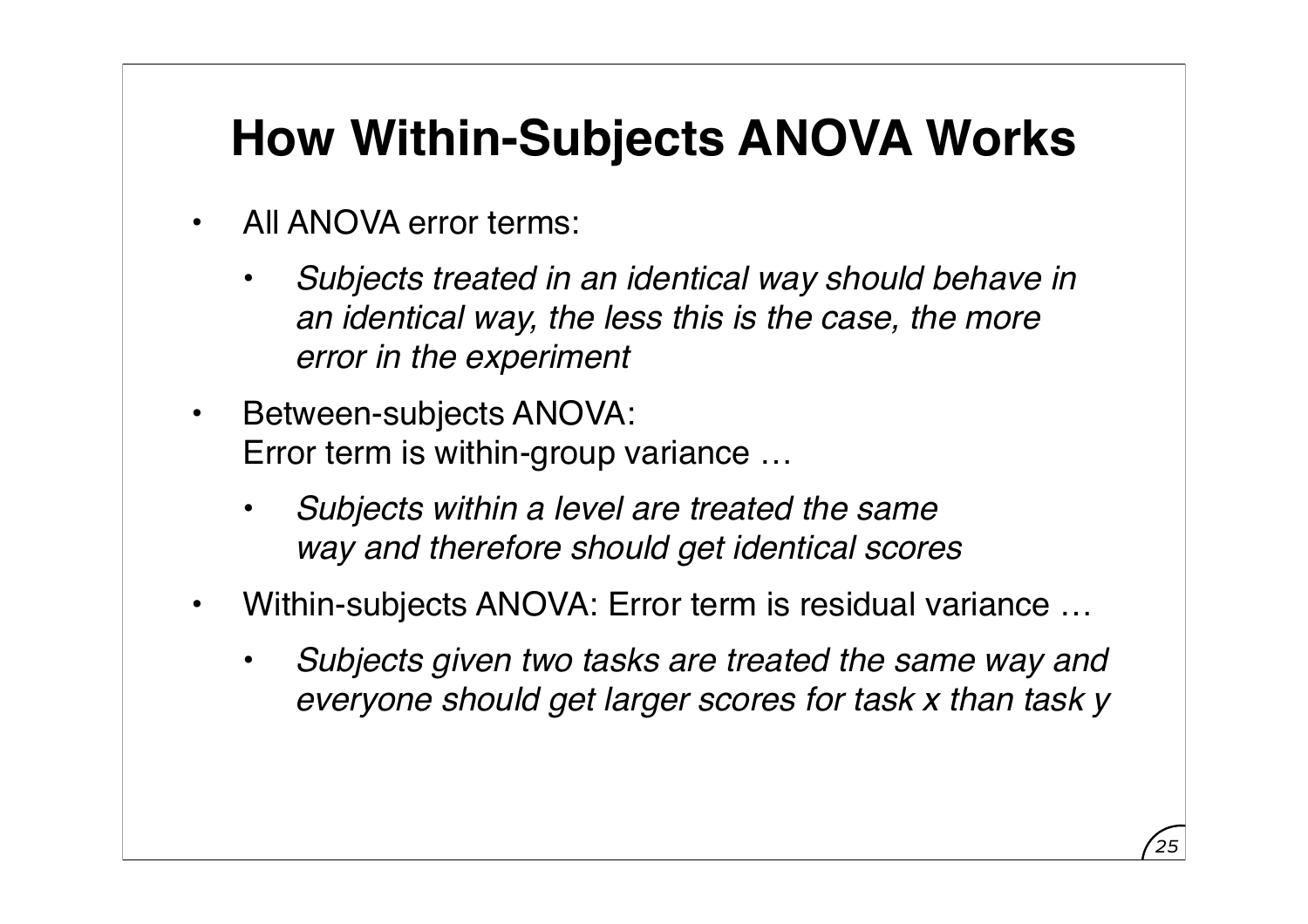- Within-group variability =
	- Individual-differences variability

• Residual (random error) variability



 $+$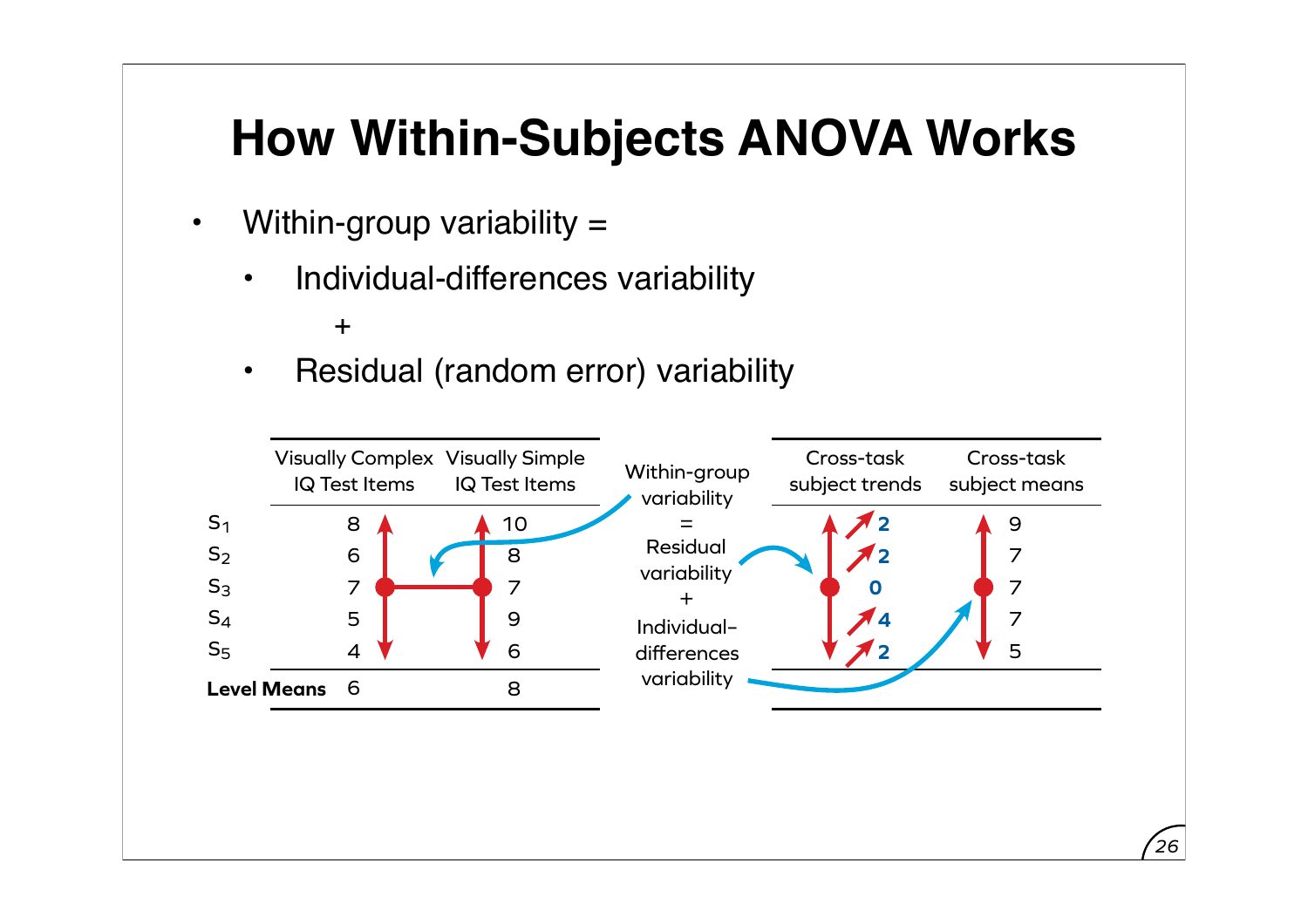• Not exactly like this but close enough ...

|                                                                |   | <b>Visually Complex Visually Simple</b><br>IQ Test Items IQ Test Items | <b>Cross-Task</b><br><b>Subject Means</b> |  |  |
|----------------------------------------------------------------|---|------------------------------------------------------------------------|-------------------------------------------|--|--|
| S <sub>1</sub>                                                 | 8 | 10                                                                     | 9                                         |  |  |
| S <sub>2</sub>                                                 | 6 | 8                                                                      |                                           |  |  |
| $S_3$                                                          | 7 | 7                                                                      |                                           |  |  |
| $S_4$                                                          | 5 | 9                                                                      |                                           |  |  |
| S <sub>5</sub>                                                 | 4 | 6                                                                      | 5                                         |  |  |
| <b>Level Means</b>                                             | 6 | 8                                                                      |                                           |  |  |
| Between-group variance $= 10$<br>Within-group variance $= 2.5$ |   |                                                                        |                                           |  |  |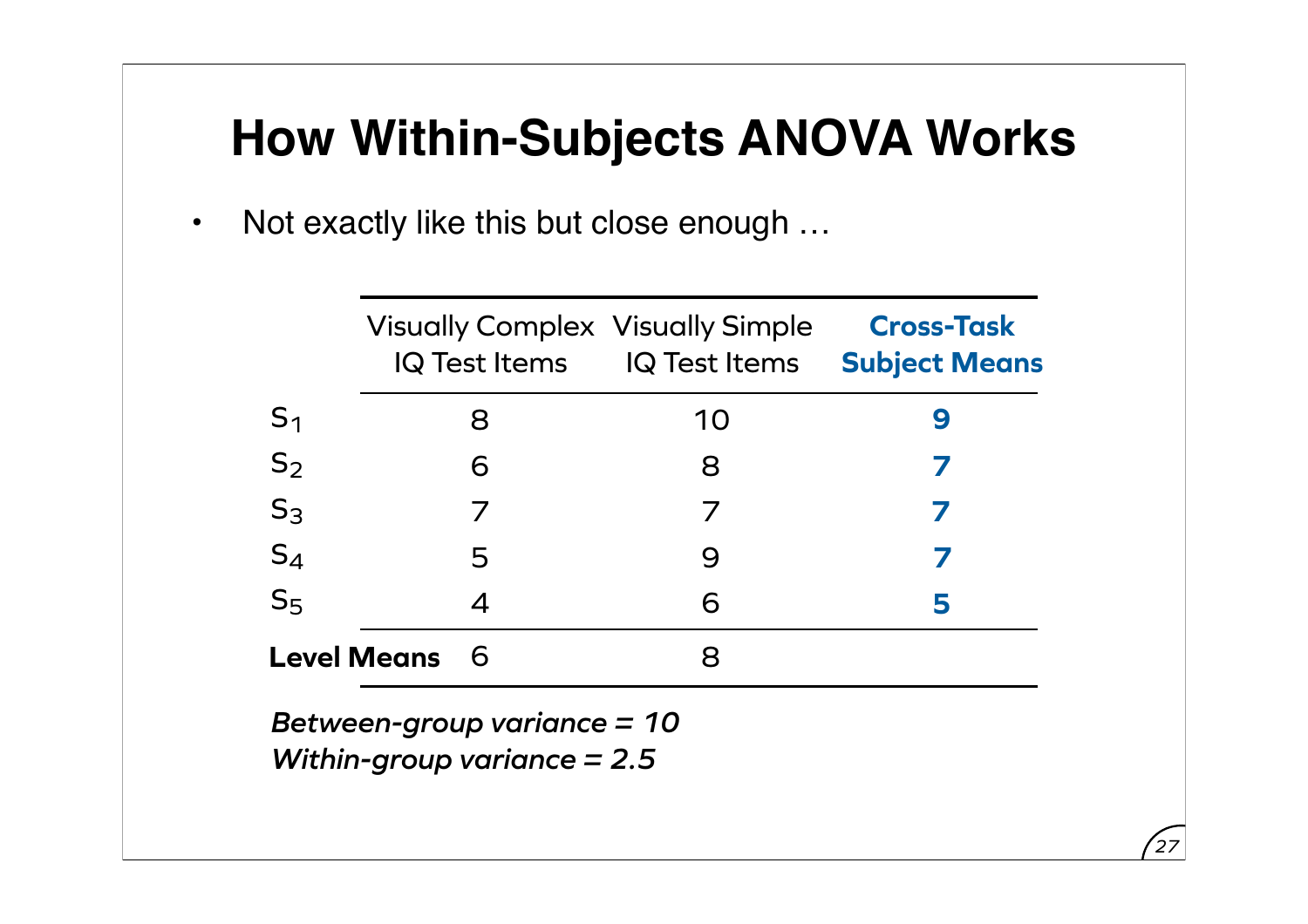- Calculate the cross-task mean for each subject *(components of individual differences variability)*
- Subtract each subject's own cross-task mean from that subject's own scores *(removes individual differences variability)*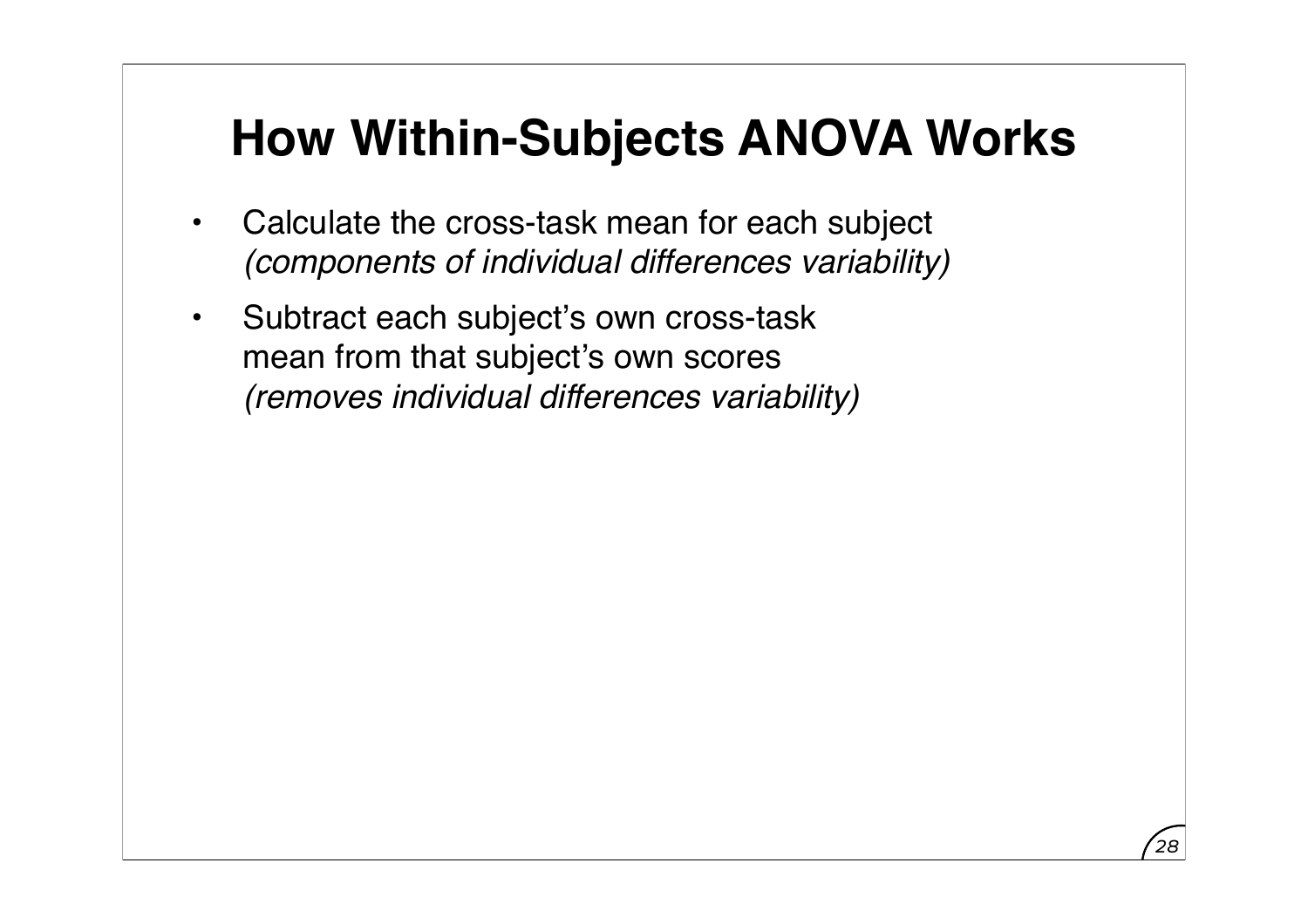- Individual differences variability (via cross task means) has gone but residual variability (cross-task trends) untouched
- Within-group variability much smaller, it now only contains residual variability, therefore it *is* the residual variability
- Between-group variability (difference in means) untouched

|                                                                | <b>Visually Complex Visually Simple</b> | IQ Test Items IQ Test Items | <b>Cross-Task</b><br><b>Subject Means</b> |  |
|----------------------------------------------------------------|-----------------------------------------|-----------------------------|-------------------------------------------|--|
| S <sub>1</sub>                                                 | $-1$                                    | $+1$                        | O                                         |  |
| $S_2$                                                          | $-1$                                    | $+1$                        | O                                         |  |
| $S_3$                                                          | O                                       | O                           | O                                         |  |
| $S_4$                                                          | $-2$                                    | $+2$                        | 0                                         |  |
| S <sub>5</sub>                                                 | $-1$                                    | $+1$                        | O                                         |  |
|                                                                | Level Means $-1$                        | $+1$                        |                                           |  |
| Between-group variance $= 10$<br>Within-group variance $= 0.5$ |                                         |                             |                                           |  |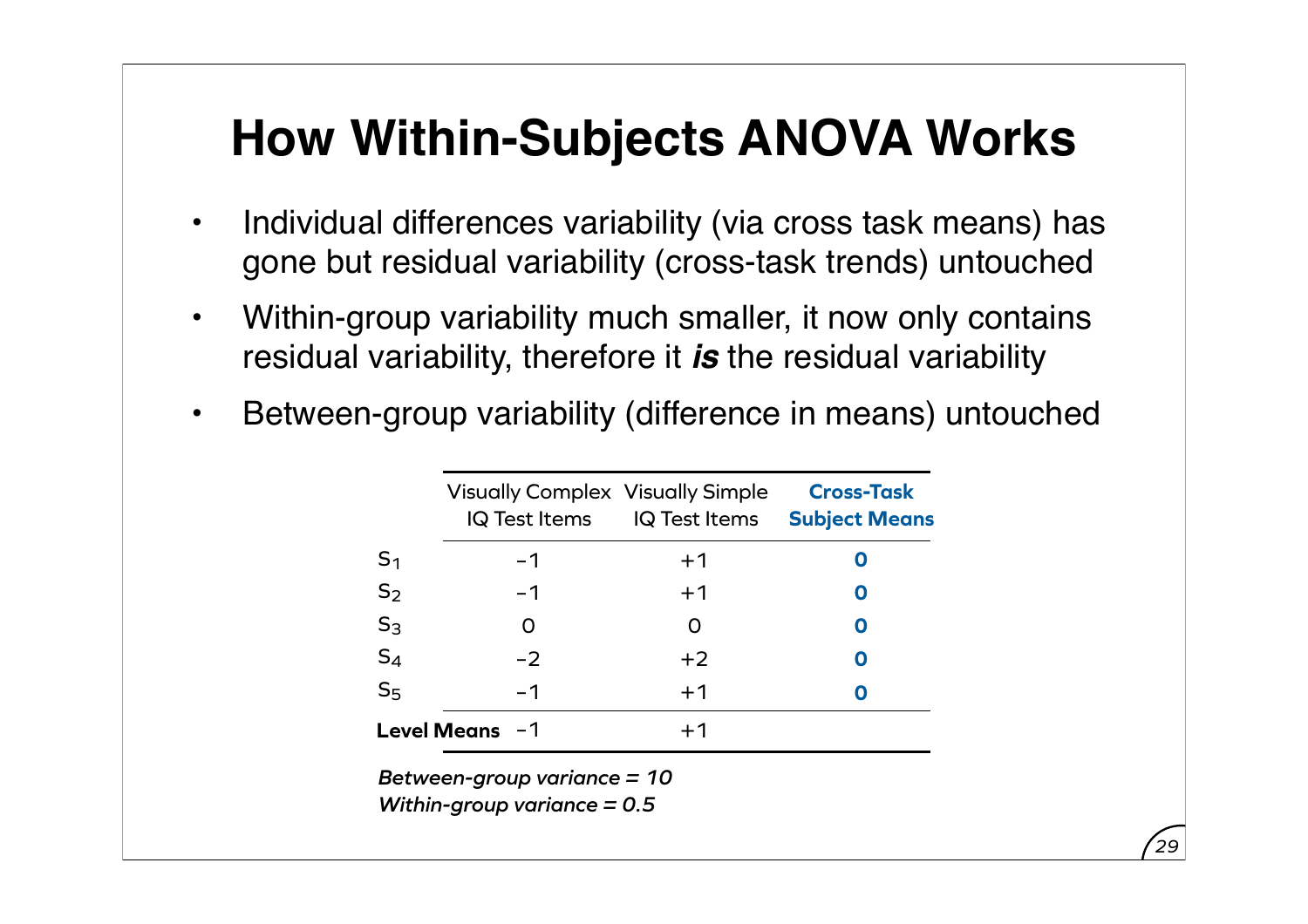- Error term becomes smaller: *within-group variance has become depolluted, pure random errors of measurement*
- *F* ratio (almost always) becomes larger
- *F* ratio is (almost always) more likely to be significant
- Hence *increased statistical power*

|                               | <b>Visually Complex Visually Simple</b> | IQ Test Items IQ Test Items | <b>Cross-Task</b><br><b>Subject Means</b> |  |  |
|-------------------------------|-----------------------------------------|-----------------------------|-------------------------------------------|--|--|
| S <sub>1</sub>                | $-1$                                    | $+1$                        | O                                         |  |  |
| $S_2$                         | $-1$                                    | $+1$                        | O                                         |  |  |
| $S_3$                         | O                                       | O                           | O                                         |  |  |
| $S_4$                         | $-2$                                    | $+2$                        | O                                         |  |  |
| S <sub>5</sub>                | -1                                      | $+1$                        | Ω                                         |  |  |
|                               | Level Means $-1$                        | $+1$                        |                                           |  |  |
| Between-group variance $= 10$ |                                         |                             |                                           |  |  |

*Within-group variance = 0.5*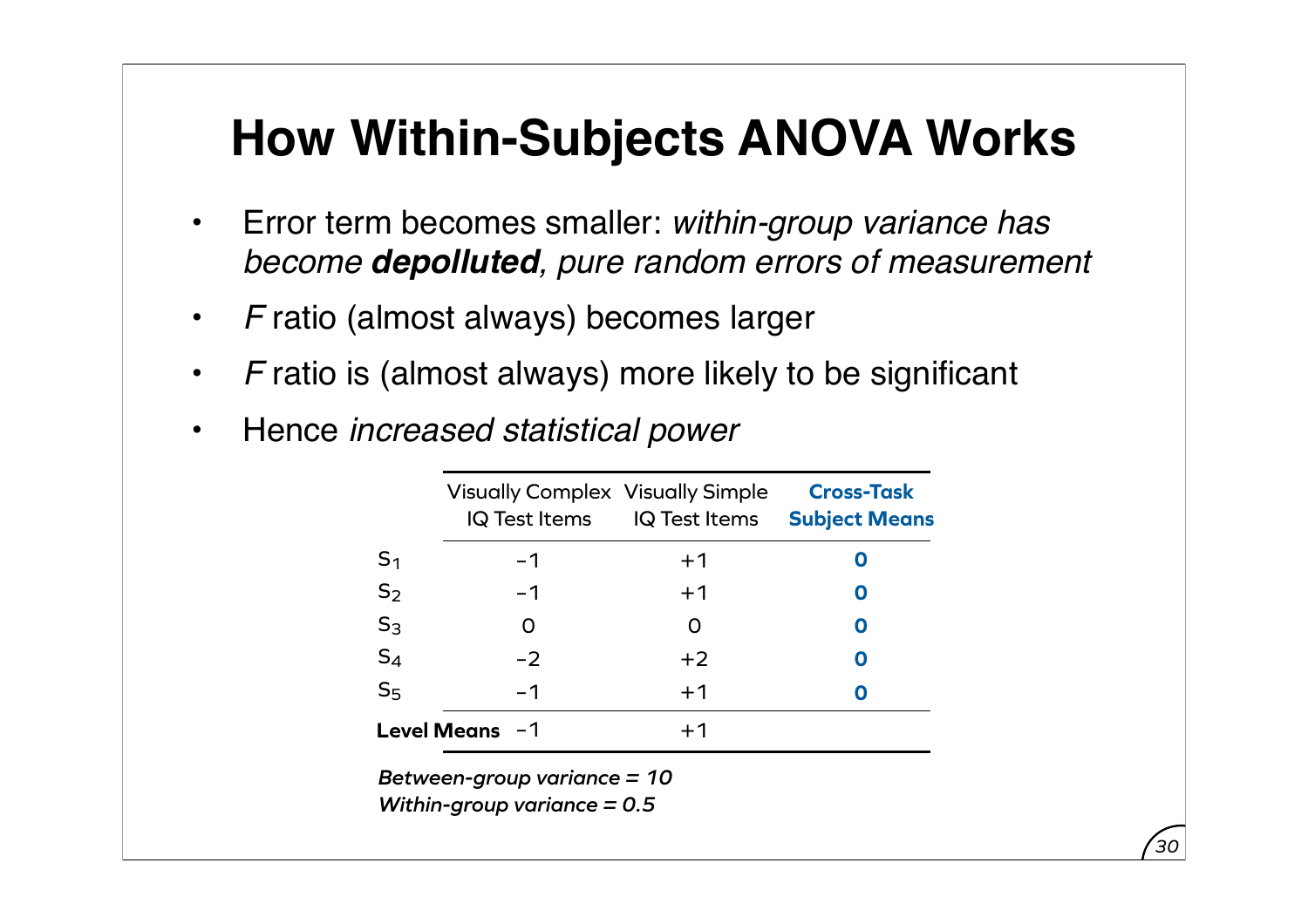- New Basic Ratio: *Basic Ratio of the Subject Totals*
- Calculating Sums of Squares and degrees of freedom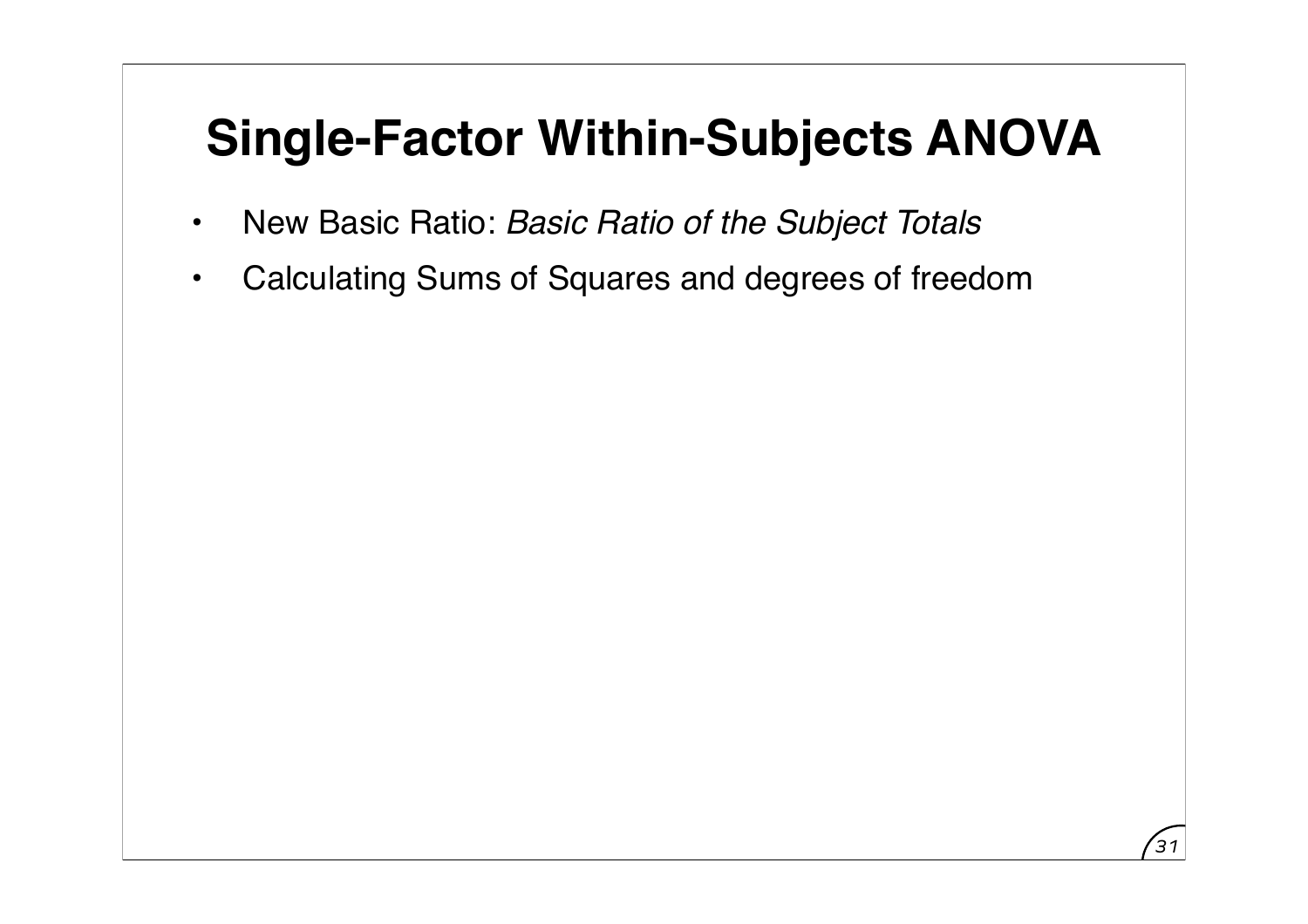• One new basic ratio needed for calculation

[*A*] = The Basic Ratio of the level totals [*S*] = The Basic Ratio of the subject totals compare **a**  $(\Sigma S_1)^2 + (\Sigma S_2)^2 + (\Sigma S_3)^2 + (\Sigma S_4)^2 + (\Sigma S_5)^2$  etc. s  $(\Sigma A_1)^2 + (\Sigma A_2)^2$  etc.

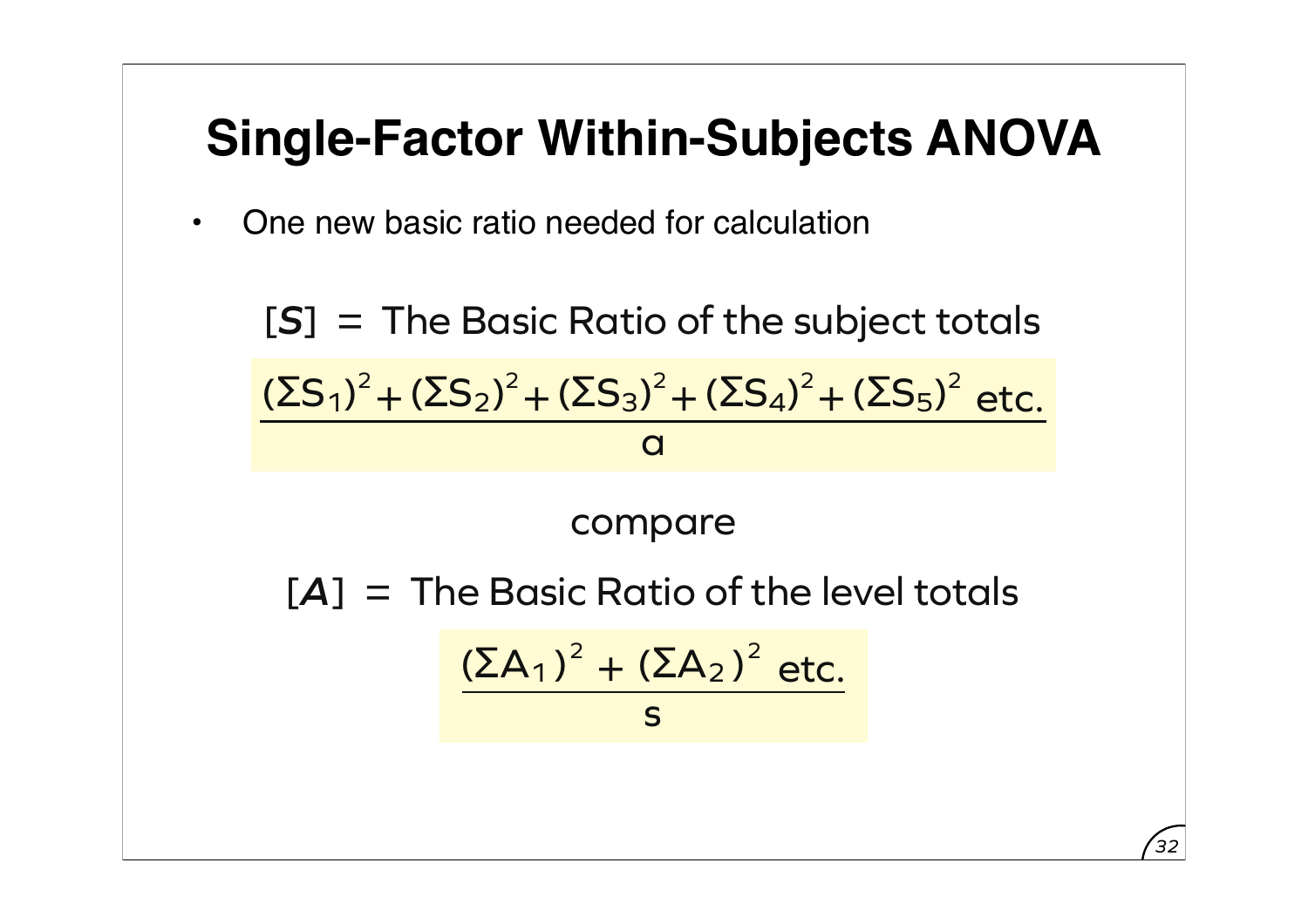• One new basic ratio needed for calculation

[*S*] = The Basic Ratio of the subject totals

 $( S_1$  Total)<sup>2</sup> +  $( S_2$  Total)<sup>2</sup> +  $( S_3$  Total)<sup>2</sup> +  $( S_4$  Total)<sup>2</sup> +  $( S_5$  Total)<sup>2</sup> etc.

the number of scores that make up EACH **subject** total

#### compare

[*A*] = The Basic Ratio of the level totals

 $($ Level Total A<sub>1</sub> $)^2$  + (Level Total A<sub>2</sub> $)^2$  etc.

the number of scores that make up EACH **level** total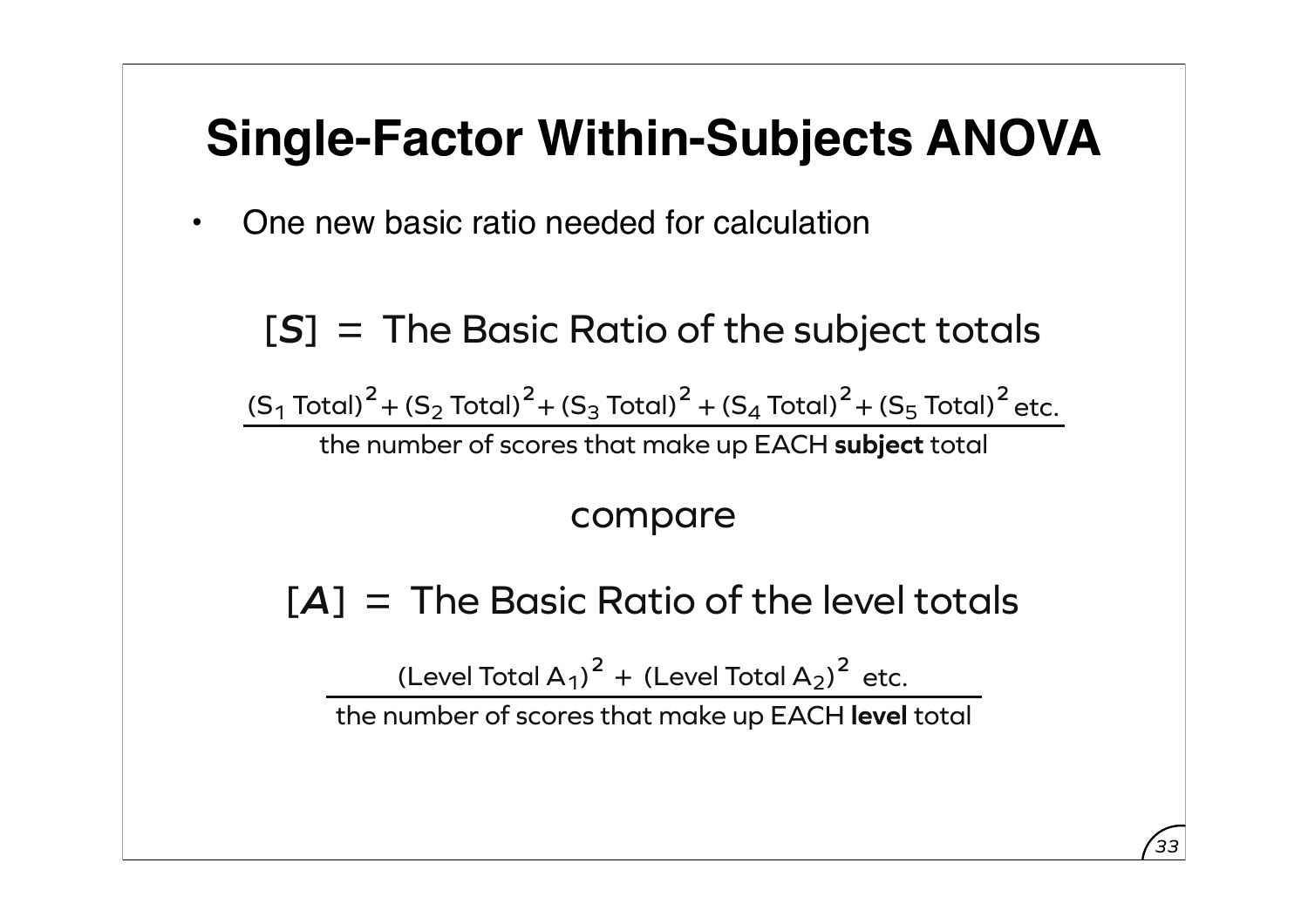• Plus the two other basic ratios, same as before

## [*T*] = The Basic Ratio of the grand total

**<sup>2</sup>** (Grand Total)

the number of scores that make up the grand total

### and

[*Y*] = The Basic Ratio of the individual scores

1  $(Y_1)^2 + (Y_2)^2 + (Y_3)^2 + (Y_4)^2 + (Y_5)^2 + (Y_6)^2 + (Y_7)^2 + (Y_8)^2 + (Y_9)^2$  etc.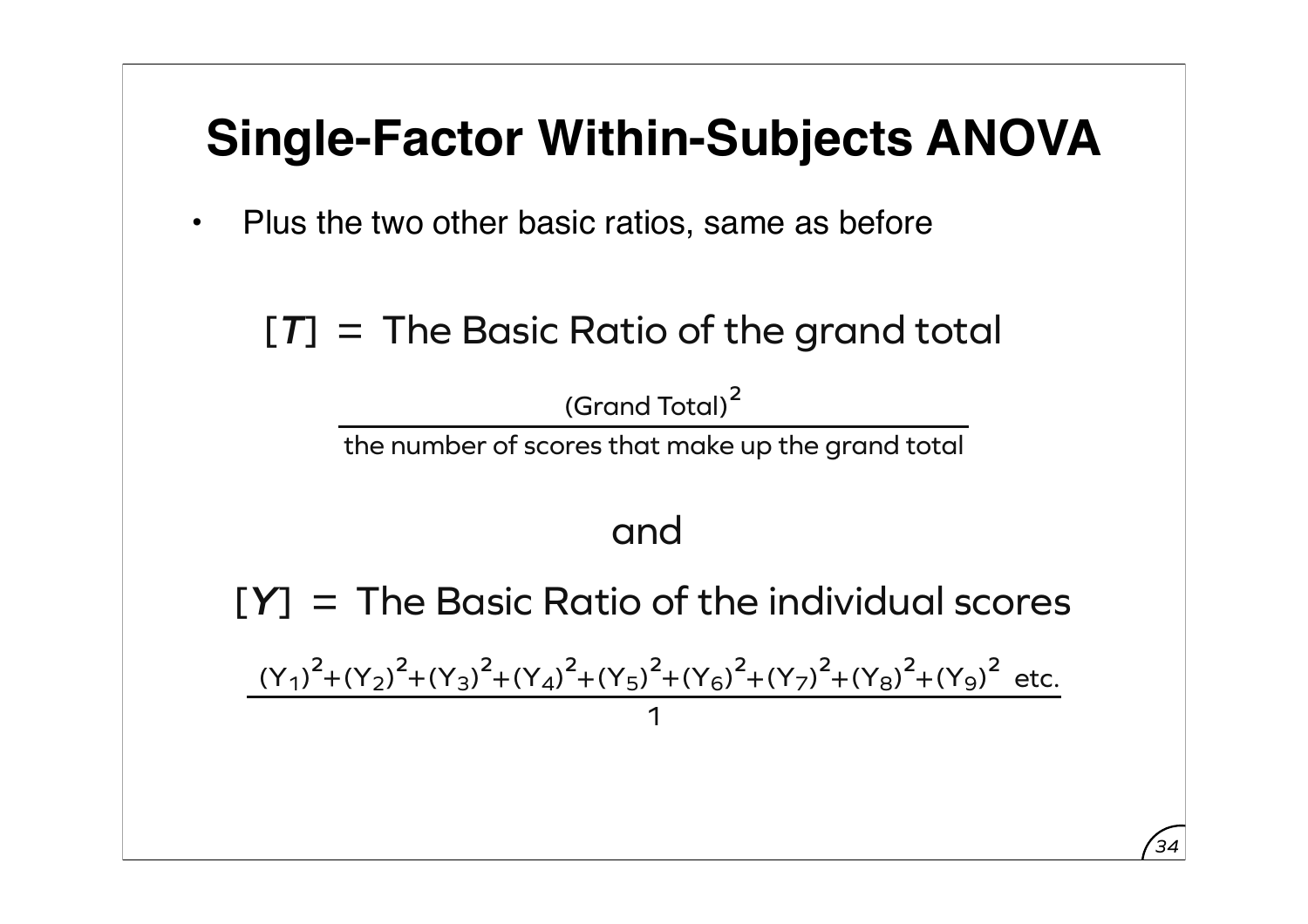| Four basic ratios to calculate |  |
|--------------------------------|--|
|--------------------------------|--|

|                | <b>Visually Complex Visually Simple</b><br>IQ Test Items IQ Test Items |                   | <b>Cross-Task</b><br><b>Subject Totals</b> |
|----------------|------------------------------------------------------------------------|-------------------|--------------------------------------------|
| $\mathsf{S}_1$ | 8                                                                      | 10                | 18                                         |
| $\mathsf{S}_2$ | 6                                                                      | 8                 | 14                                         |
| $\mathsf{S}_3$ |                                                                        | 7                 | 14                                         |
| $\mathsf{S}_4$ | 5                                                                      | 9                 | 14                                         |
| $S_5$          | 4                                                                      | 6                 | 10                                         |
|                | <b>Level Totals 30</b>                                                 | 40 Grand Total 70 |                                            |

*35*

[*Y*] = The Basic Ratio of the individual scores

- [*A*] = The Basic Ratio of the level totals
- [*S*] = The Basic Ratio of the subject totals
- [*T*] = The Basic Ratio of the grand total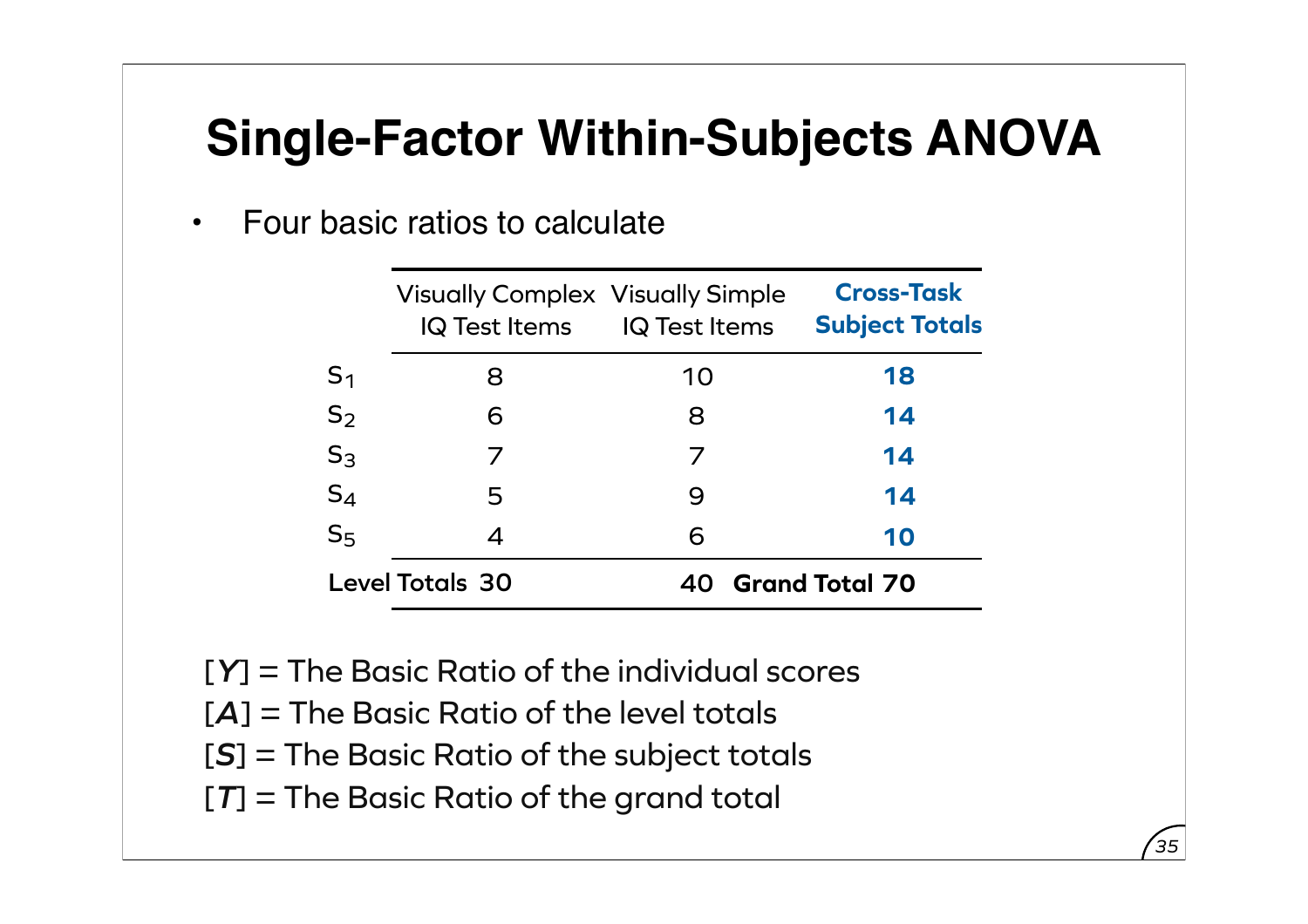• Four basic ratios to calculate

|                        | <b>Visually Complex Visually Simple</b><br>IQ Test Items | <b>IQ Test Items</b>        | <b>Cross-Task</b><br><b>Subject Totals</b> |
|------------------------|----------------------------------------------------------|-----------------------------|--------------------------------------------|
| S <sub>1</sub>         | 8                                                        | 10                          | 18                                         |
| $S_2$                  | 6                                                        | 8                           | 14                                         |
| $S_3$                  | 7                                                        | 7                           | 14                                         |
| $S_4$                  | 5                                                        | 9                           | 14                                         |
| S <sub>5</sub>         | 4                                                        | 6                           | 10                                         |
| <b>Level Totals 30</b> |                                                          | <b>Grand Total 70</b><br>40 |                                            |

$$
[Y] =
$$

$$
[A] =
$$

$$
[S] =
$$

$$
[T] =
$$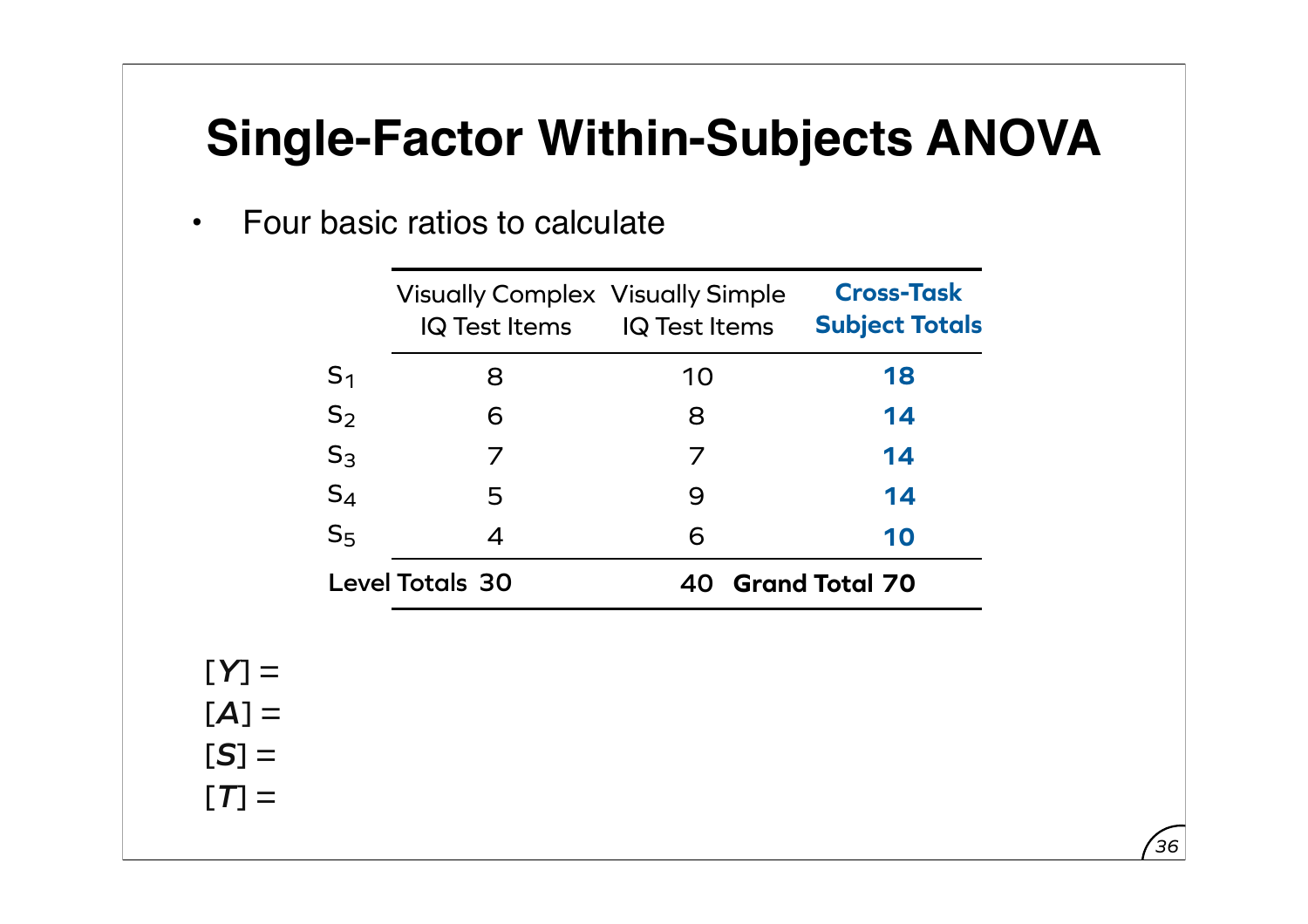- We will need to calculate the components of the individual-differences variance to calculate the error term
- Calculation is analogous to between-group variance

|                | <b>Visually Complex Visually Simple</b> | IQ Test Items IQ Test Items | <b>Cross-Task</b><br><b>Subject Means</b> |
|----------------|-----------------------------------------|-----------------------------|-------------------------------------------|
| S <sub>1</sub> | 8                                       | 10                          | 9                                         |
| $S_2$          | 6                                       | 8                           |                                           |
| $S_3$          |                                         |                             |                                           |
| $S_4$          | 5                                       | 9                           |                                           |
| S <sub>5</sub> |                                         | 6                           | 5                                         |
| Level Means    | 6                                       | 8                           | <b>Grand Mean 7</b>                       |

*37*

Between-group variance calculated from the squared distances of the *level* means from the grand mean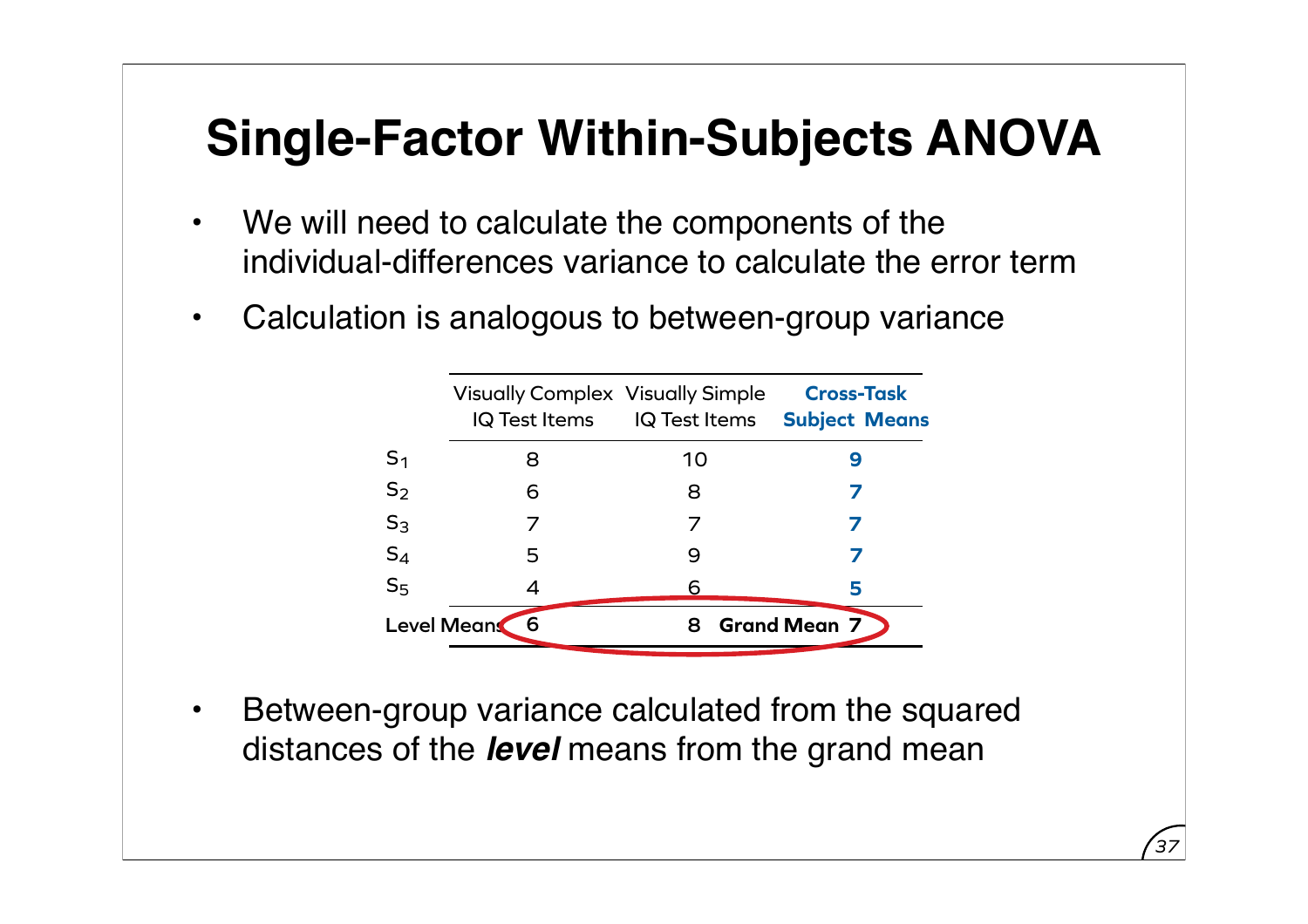• Individual-differences variance calculated from the squared distances of the (cross task) *subject* means from the grand mean

|                    | <b>Visually Complex Visually Simple</b> | IQ Test Items IQ Test Items | <b>Cross-Task</b><br><b>Subject Means</b> |
|--------------------|-----------------------------------------|-----------------------------|-------------------------------------------|
| S <sub>1</sub>     | 8                                       | 10                          | 9                                         |
| S <sub>2</sub>     | 6                                       | 8                           | 7                                         |
| $S_3$              |                                         | 7                           | 7                                         |
| $S_4$<br>$S_5$     | 5                                       | 9                           | 7                                         |
|                    |                                         | 6                           | 5                                         |
| <b>Level Means</b> | 6                                       | 8 Grand Mean                | 7                                         |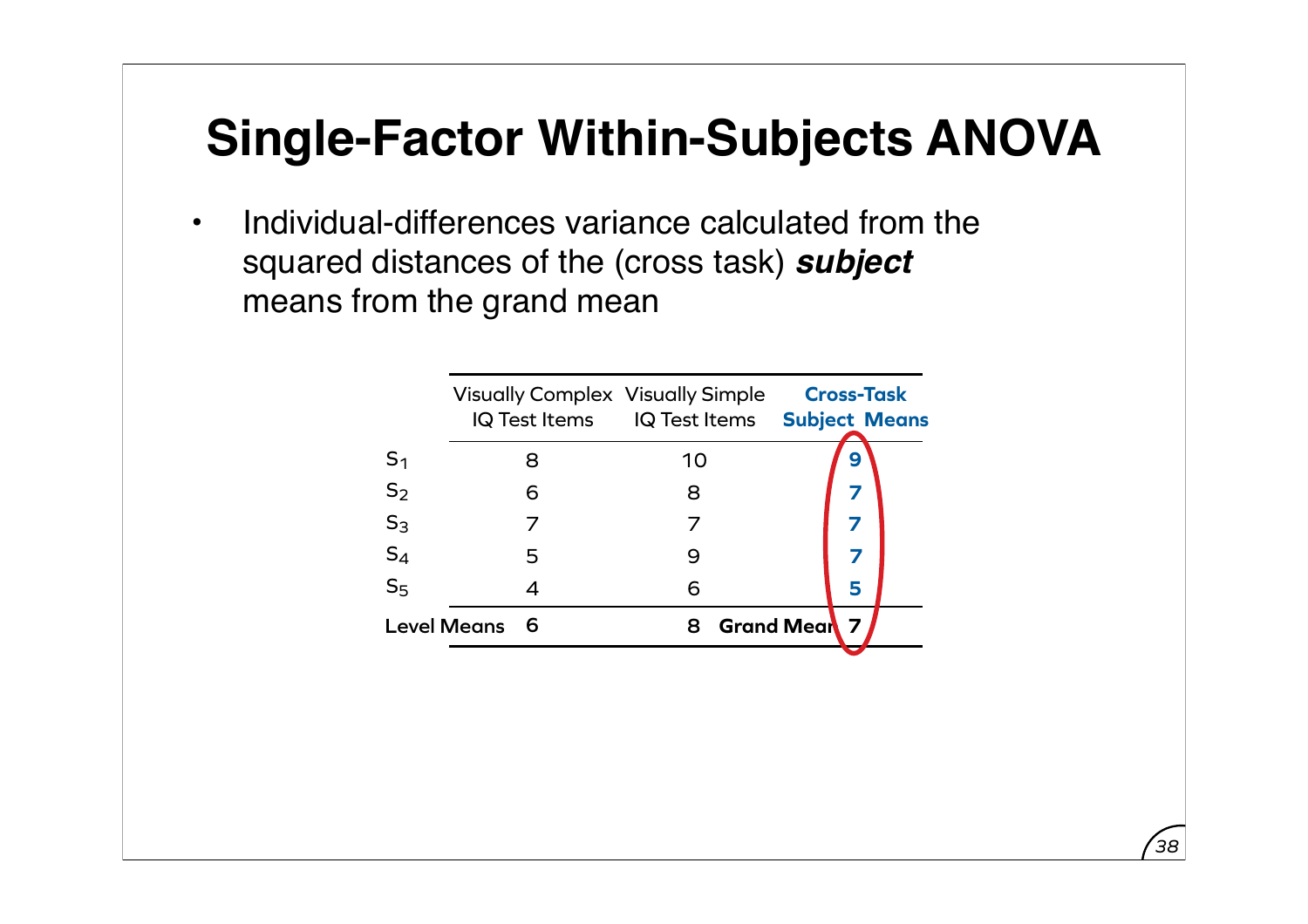

- **a** = number of levels in Factor A
- **s** = number of scores in each level of Factor A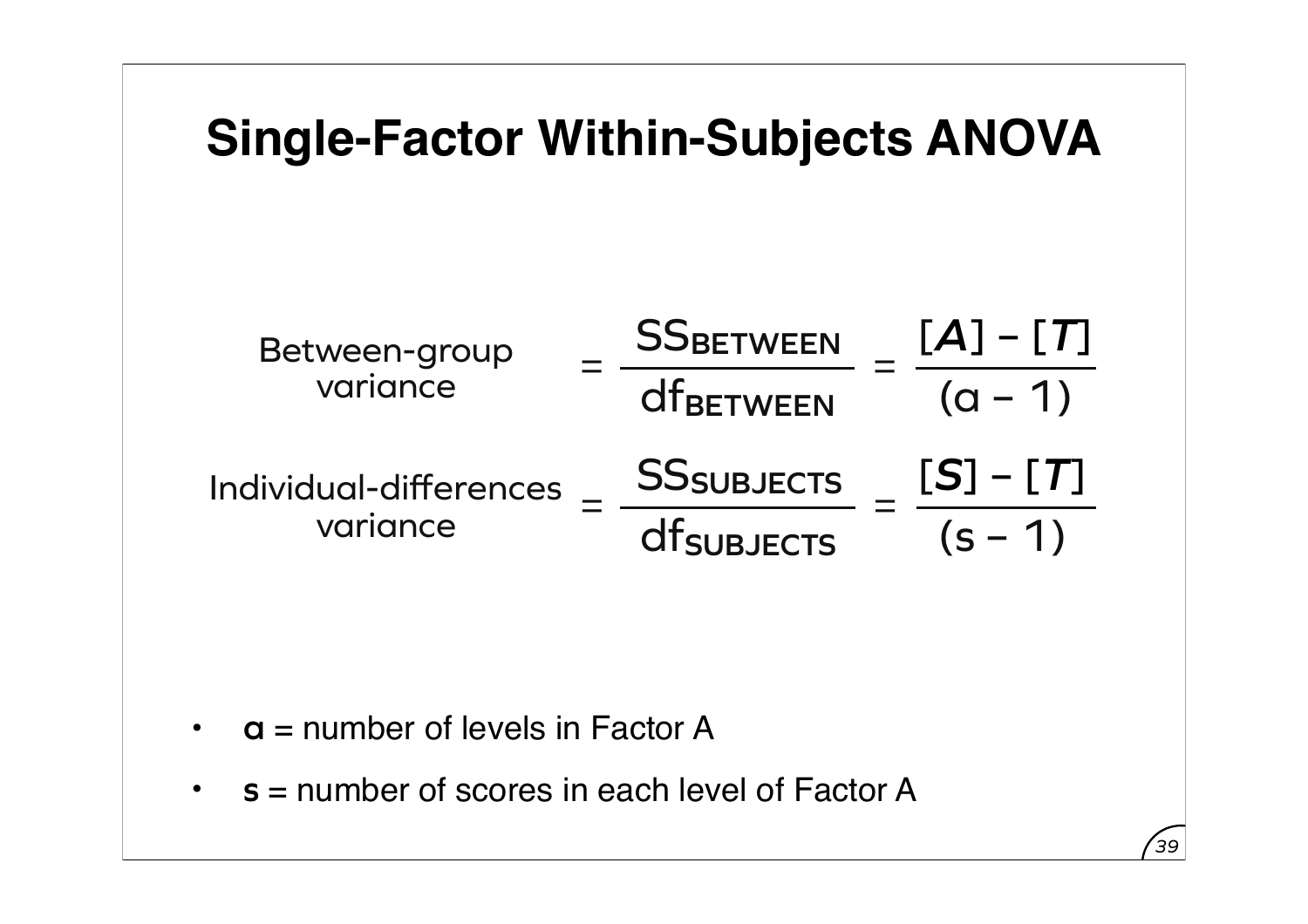• Sums of Squares are additive, can fully compartmentalise

$$
SS_{\text{TOTAL}} = SS_{\text{BETWEEN}} + SS_{\text{WITHIN}}
$$
\n
$$
= SS_{\text{SUSJECTS}} + SS_{\text{RESIDUAL}}
$$
\n
$$
SS_{\text{RESIDUAL}} = SS_{\text{WITHIN}} - SS_{\text{SUSJECTS}}
$$
\n
$$
SS_{\text{RESIDUAL}} = [Y] - [A] - ([S] - [T])
$$
\n
$$
SS_{\text{RESIDUAL}} = [Y] - [A] - [S] + [T]
$$
\n
$$
= \text{for the error term}
$$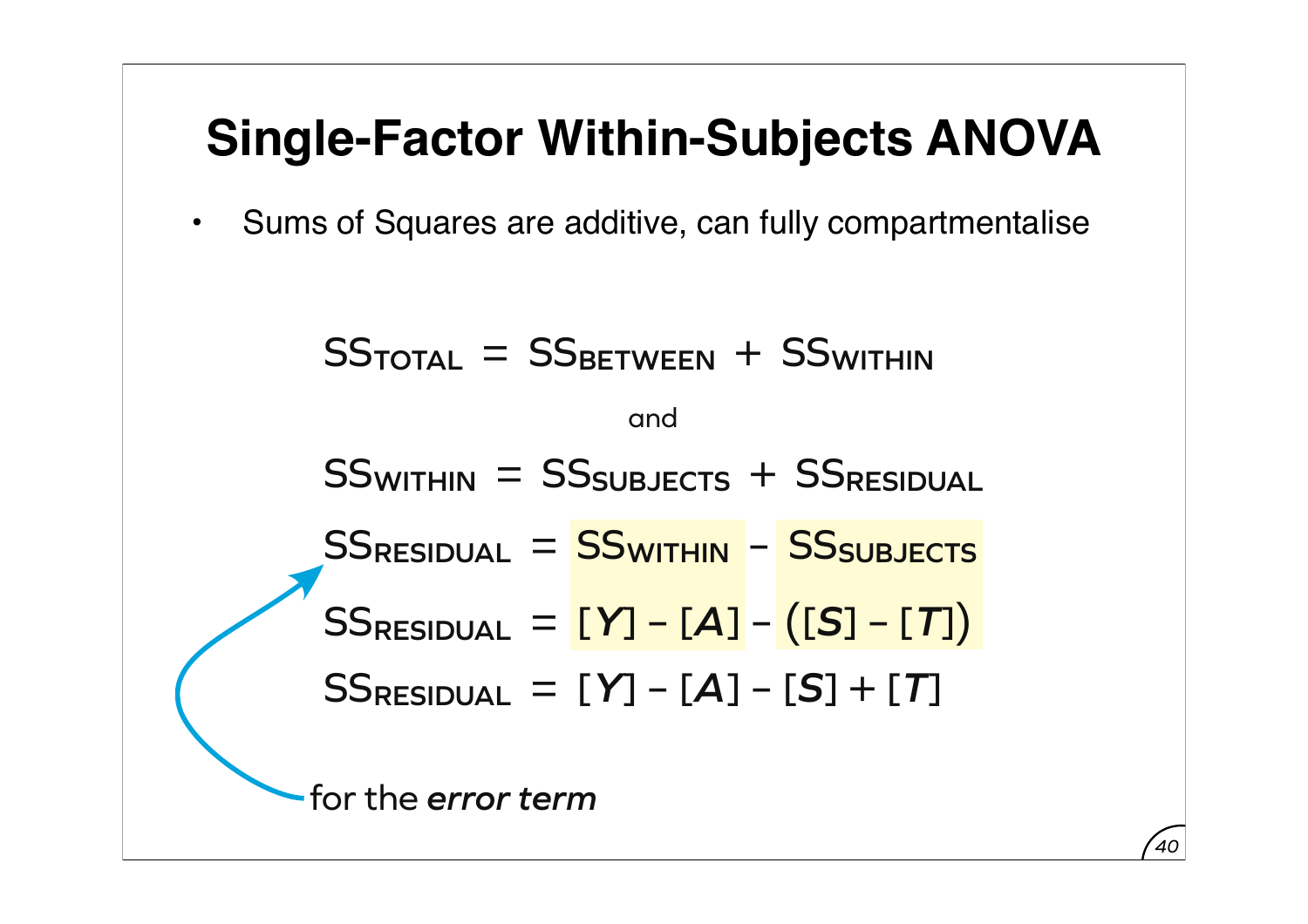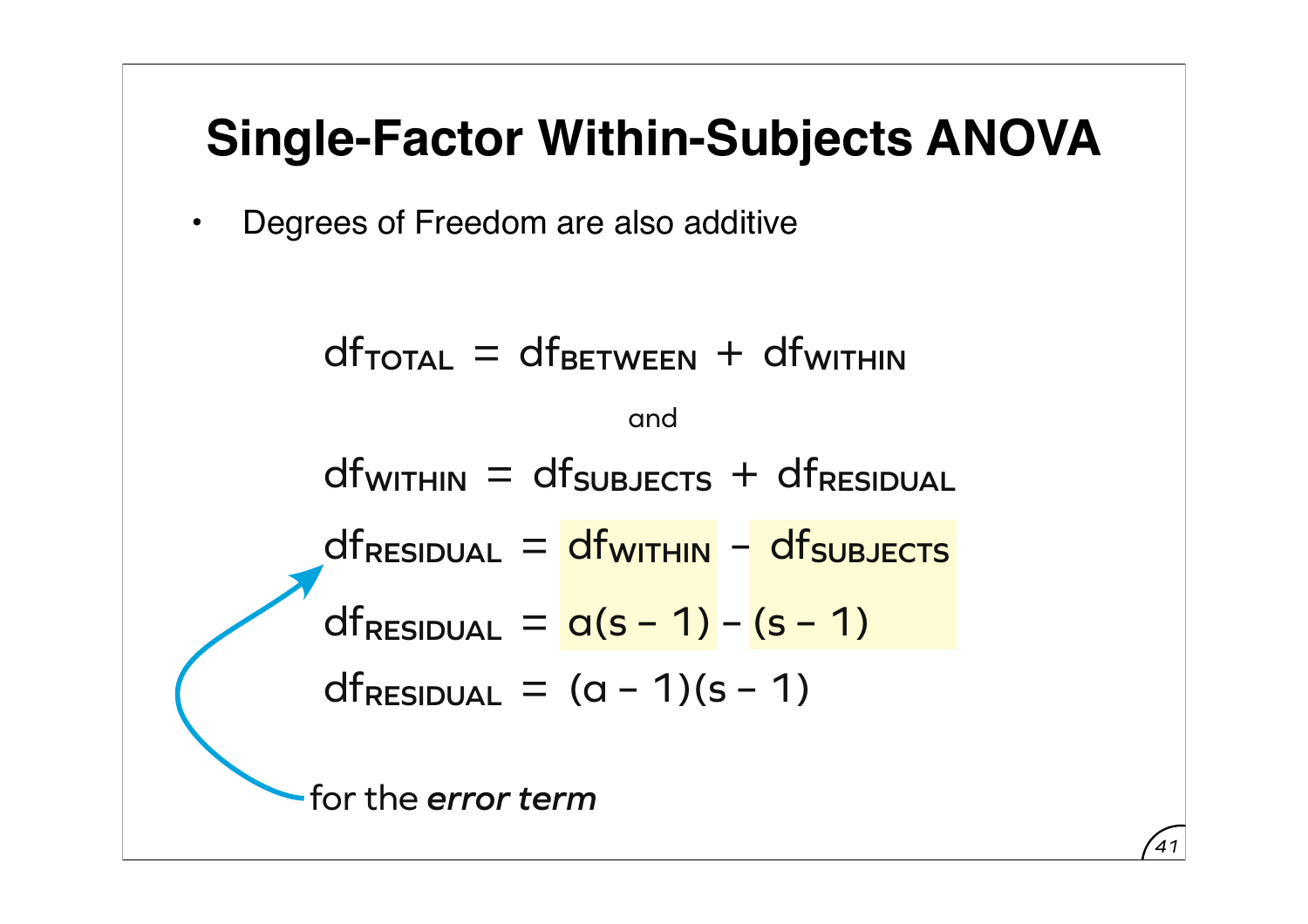$SS<sub>BETWEEN</sub> = [A] - [T]$ 

```
SSSSSUBJECTS = [S] – [T]
```
 $SS$ RESIDUAL =  $[Y] - [A] - [S] + [T]$ 

 $[Y] = 520$ ,  $[A] = 500$ ,  $[S] = 506$ ,  $[T] = 490$ 

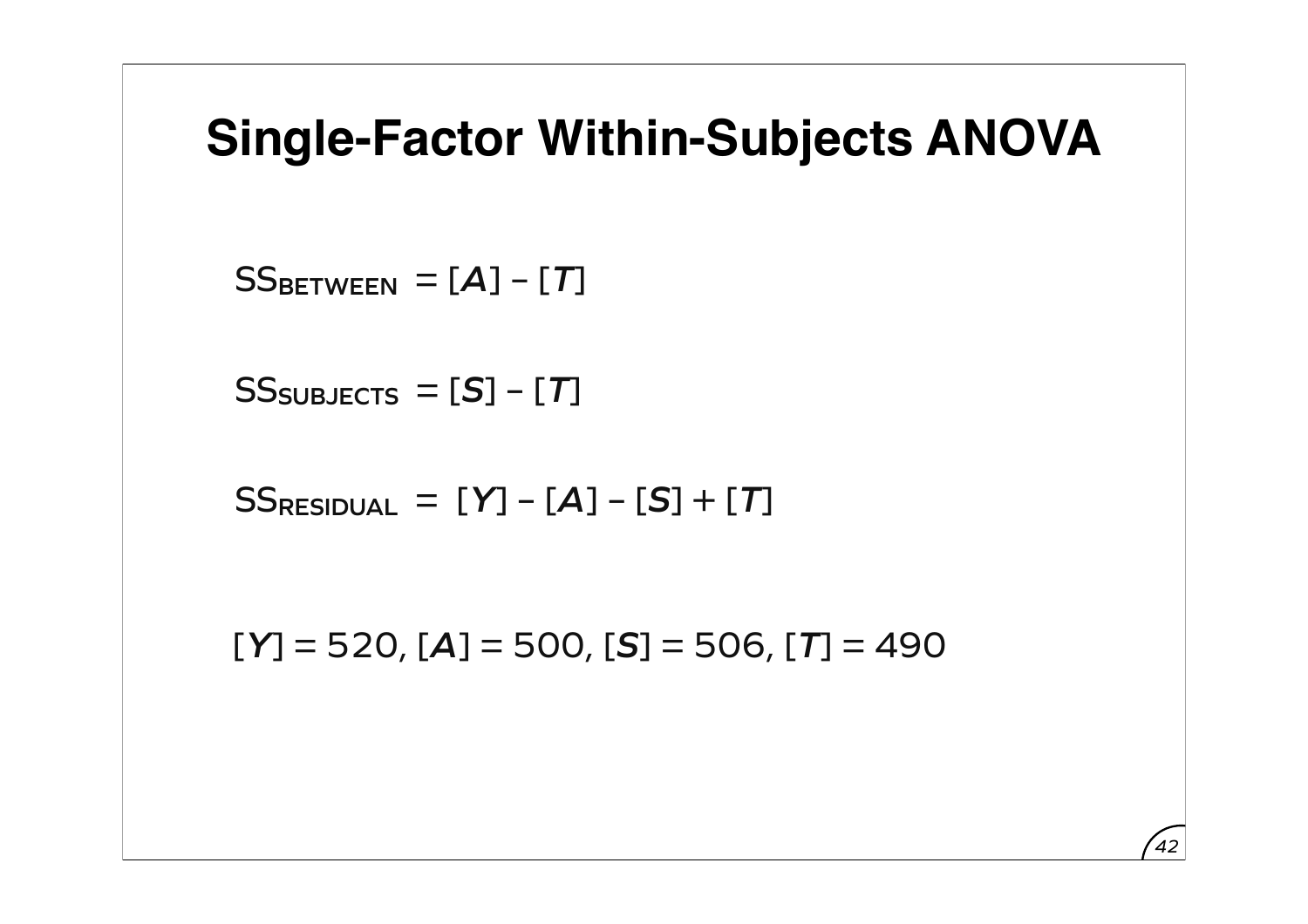SS**BETWEEN** = df**BETWEEN** = (a – 1)

df<sub>subJECTS</sub> = (s - 1)

SS**TOTAL** = df**RESIDUAL** = (a – 1)(s – 1)

 $a = 2, s = 5$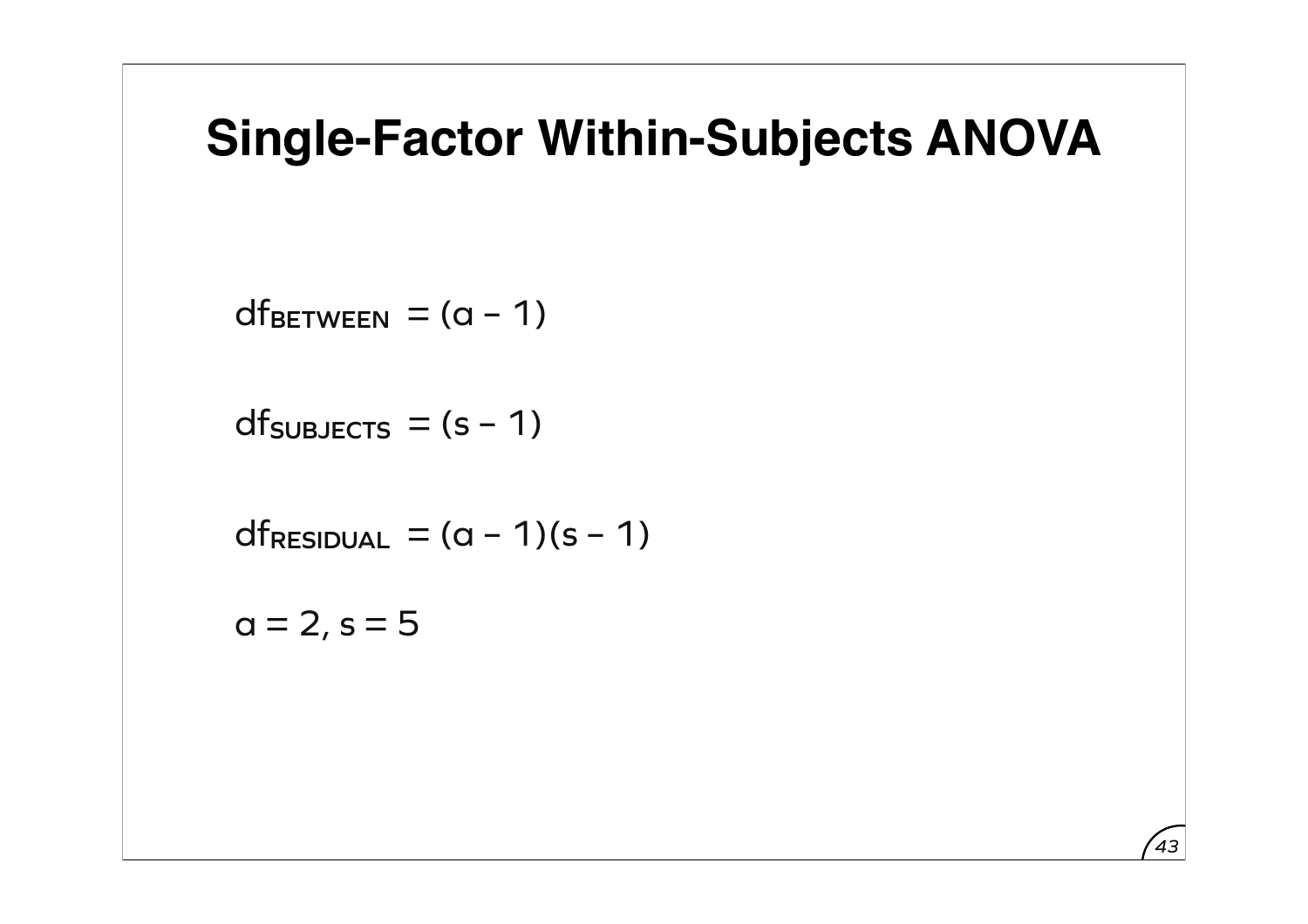• Extra row added to ANOVA table

| Source                        | Sum of<br><b>Squares</b> | Degrees of<br>Freedom | Variance<br>(Mean<br>Square) | $F$ -value | p-value<br>(sig. level) |
|-------------------------------|--------------------------|-----------------------|------------------------------|------------|-------------------------|
| <b>BETWEEN-GROUP</b>          |                          |                       |                              |            |                         |
| S<br>INDIVIDUAL-DIFFS.        |                          |                       |                              |            |                         |
| <b>AxS</b><br><b>RESIDUAL</b> |                          |                       |                              |            |                         |
| <b>TOTAL</b>                  |                          |                       |                              |            |                         |

- Within-group variance replaced with its two components
	- **SS**SUBJECTS abbreviated to SS<sub>S</sub> and df<sub>SUBJECTS</sub> to dfs
	- **SS**RESIDUAL abbreviated to SS<sub>AxS</sub> and df<sub>RESIDUAL</sub> to df<sub>AxS</sub>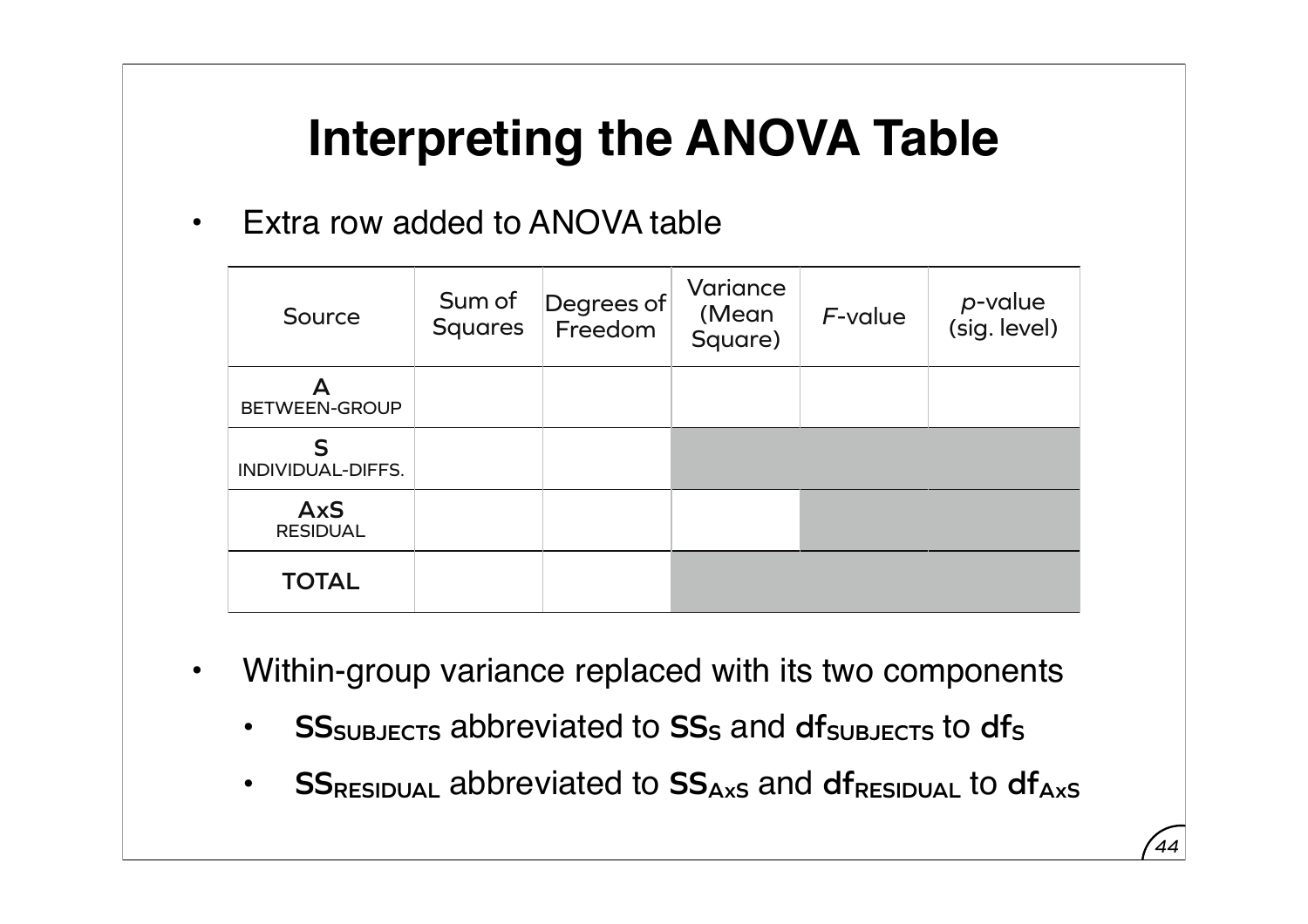• *Error term* is the measure of the experimental error

| Source                                                                   | Sum of<br><b>Squares</b> | Degrees of<br>Freedom | Variance<br>(Mean<br>Square) | F-value | p-value<br>(sig. level) |  |
|--------------------------------------------------------------------------|--------------------------|-----------------------|------------------------------|---------|-------------------------|--|
| A<br><b>BETWEEN-GROUP</b>                                                | 10                       | 1                     | 10                           | 10      |                         |  |
| S<br>INDIVIDUAL-DIFFS.                                                   | 16                       | 4                     |                              |         |                         |  |
| <b>AxS</b><br><b>RESIDUAL</b>                                            | $\boldsymbol{4}$         | 4                     |                              |         |                         |  |
| <b>TOTAL</b>                                                             | 30                       | 9                     |                              |         |                         |  |
| $\frac{\text{Variance}_{\text{EFFECT}}}{\text{Variance}_{\text{ERROR}}}$ |                          |                       |                              |         |                         |  |
| Residual variance for a within-subjects ANOVA                            |                          |                       |                              |         |                         |  |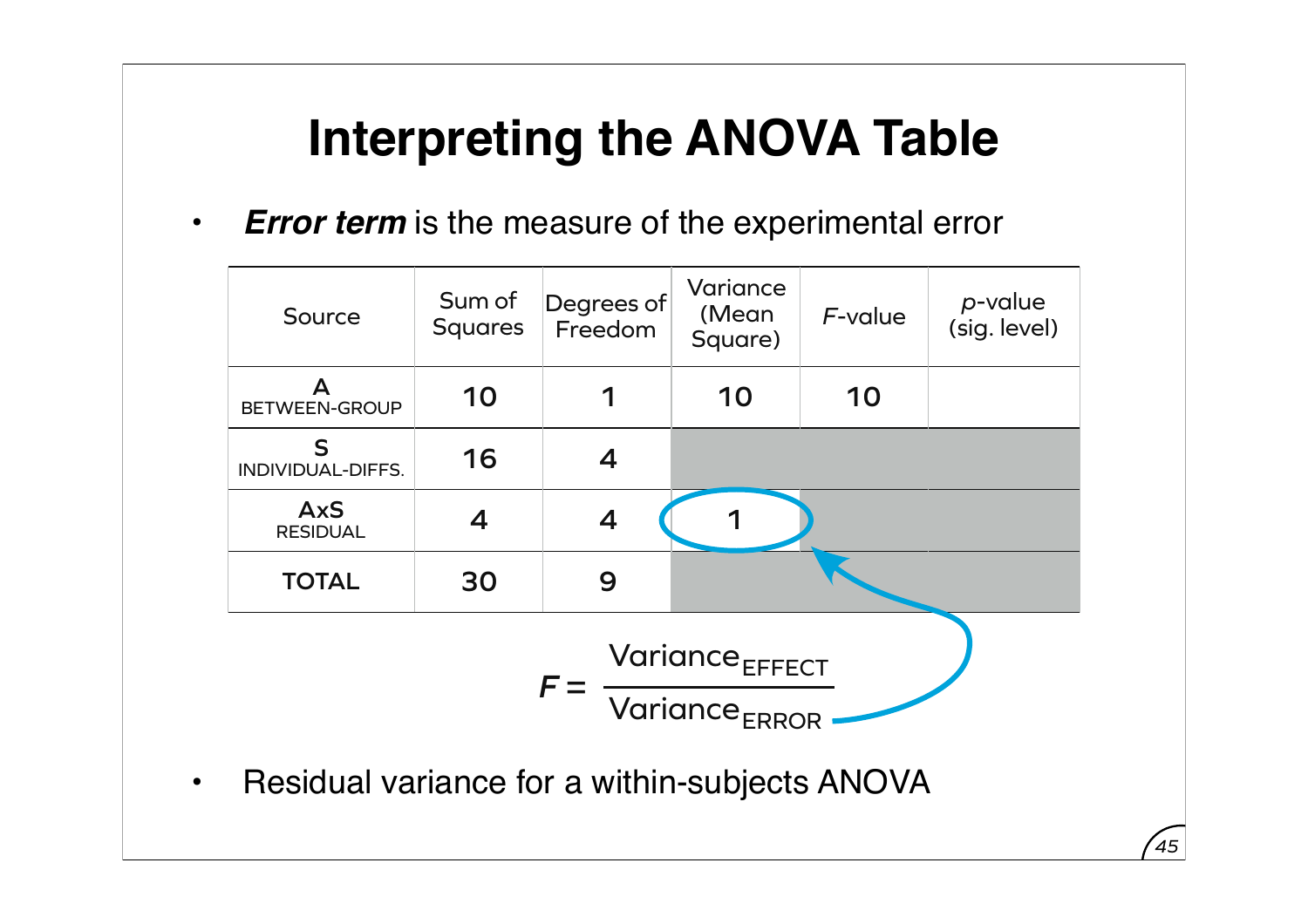• Is the *F* value large enough to be significant?

| Source                        | Sum of<br><b>Squares</b> | Degrees of<br>Freedom | Variance<br>(Mean<br>Square) | $F$ -value | p-value<br>(sig. level) |
|-------------------------------|--------------------------|-----------------------|------------------------------|------------|-------------------------|
| А<br><b>BETWEEN-GROUP</b>     | 10                       | 1                     | 10                           | 10         |                         |
| S<br>INDIVIDUAL-DIFFS.        | 16                       |                       |                              |            |                         |
| <b>AxS</b><br><b>RESIDUAL</b> | 4                        |                       | 1                            |            |                         |
| <b>TOTAL</b>                  | 30                       | 9                     |                              |            |                         |

- $F$  value has Degrees of Freedom  $= (1,4)$
- Check with computer or tables of critical values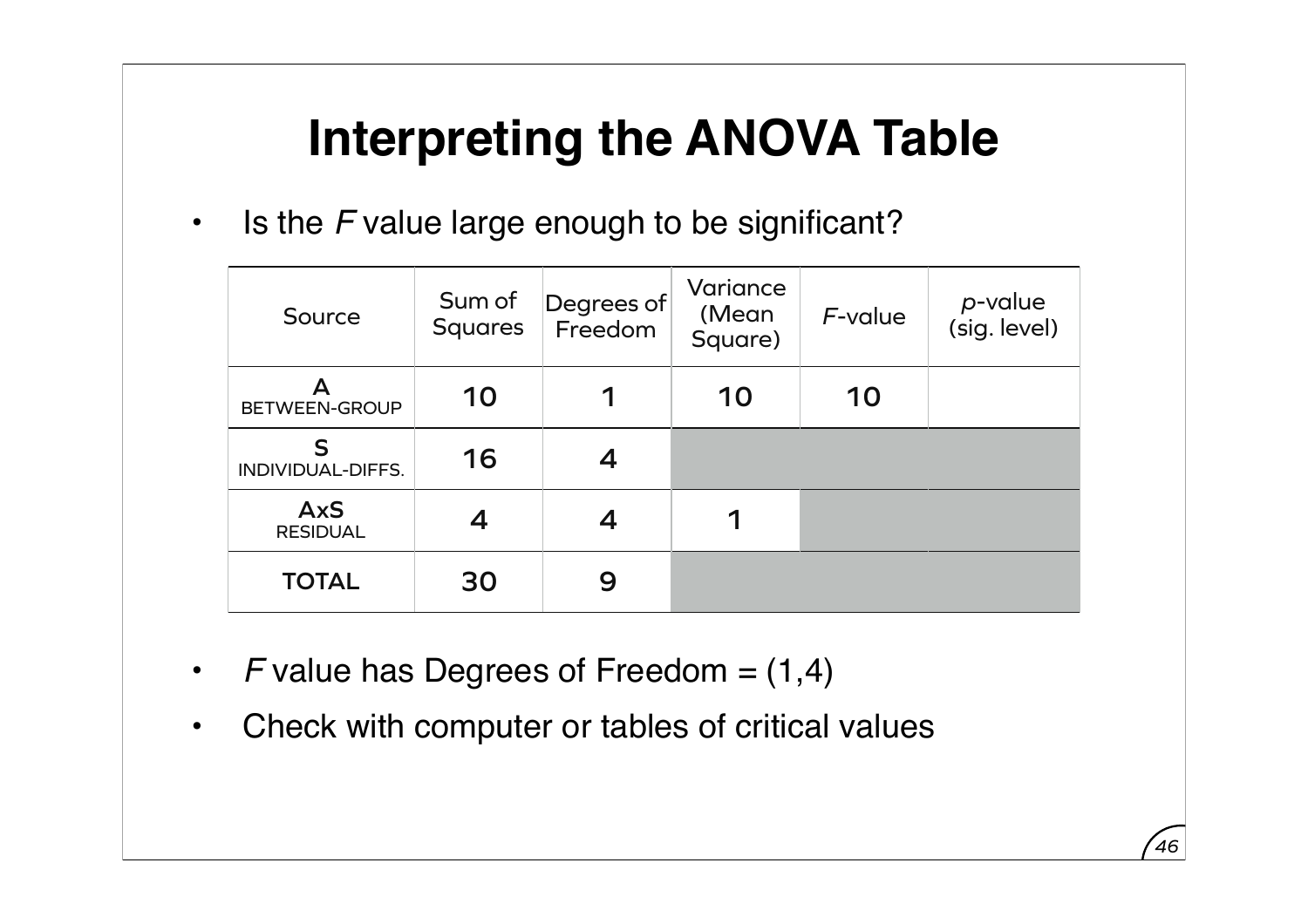• ACROSS 1 then DOWN 4

*Critical Values of the* F *Distribution*

**.05 significance level in bold type**

.01 significance level in plain type

*degrees of freedom of numerator*

PS908 Test 2 [Specimen]

|                         | 1     | 2    | 3        | 4    | 5           |
|-------------------------|-------|------|----------|------|-------------|
| 1                       | 161   | 200  | 216      | 225  | 230         |
|                         | 4052  | 4999 | 5403     | 5625 | 5764        |
| $\boldsymbol{2}$        | 18.5  | 19.0 | 19.2     | 19.2 | 19.3        |
|                         | 98.5  | 99.0 | 99.2     | 99.2 | 99.3        |
| 3                       | 10.1  | 9.55 | 9.28     | 9.12 | 9.01        |
|                         | 34.1  | 30.8 | 29.5     | 28.7 | 28.2        |
| $\overline{\mathbf{4}}$ | 7.71  | 6.94 | 6.59     | 6.39 | 6.26        |
|                         | 21.2  | 18.0 | 16.7     | 16.0 | 15.5        |
| 5                       | 6.61  | 5.79 | 5.41     | 5.19 | 5.05        |
|                         | 16.3  | 13.3 | 12.1     | 11.4 | 11.0        |
| 6                       | 5.99  | 5.14 | 4.76     | 4.53 | 4.39        |
|                         | 13.8  | 10.9 | 9.78     | 9.15 | 8.75        |
| $\overline{7}$          | 5.59  | 4.74 | 4.35     | 4.12 | 3.97        |
|                         | 12.2  | 9.55 | 8.45     | 7.85 | 7.46        |
| 8                       | 5.32  | 4.46 | 4.07     | 3.84 | 3.69        |
|                         | 11.3  | 8.65 | 7.59     | 7.01 | 6.63        |
| $\boldsymbol{9}$        | 5.12  | 4.26 | 3.86     | 3.63 | 3.48        |
|                         | 10.6  | 8.02 | 6.99     | 6.42 | 6.06        |
| 10                      | 4.96  | 4.10 | 3.71     | 3.48 | 3.33        |
|                         | 10.0  | 7.56 | 6.55     | 5.99 | 5.64        |
| 11                      | 4.84  | 3.98 | 3.59     | 3.36 | 3.20        |
|                         | 9.65  | 7.21 | 6.22     | 5.67 | 5.32        |
|                         | $-75$ | പ്പ  | <u>n</u> | مہ ہ | <b>O</b> 44 |
|                         | 9.33  | 6.93 | 5.95     | 5.41 | 5.06        |
| 13                      | 4.67  | 3.81 | 3.41     | 3.18 | 3.03        |
|                         |       |      |          |      |             |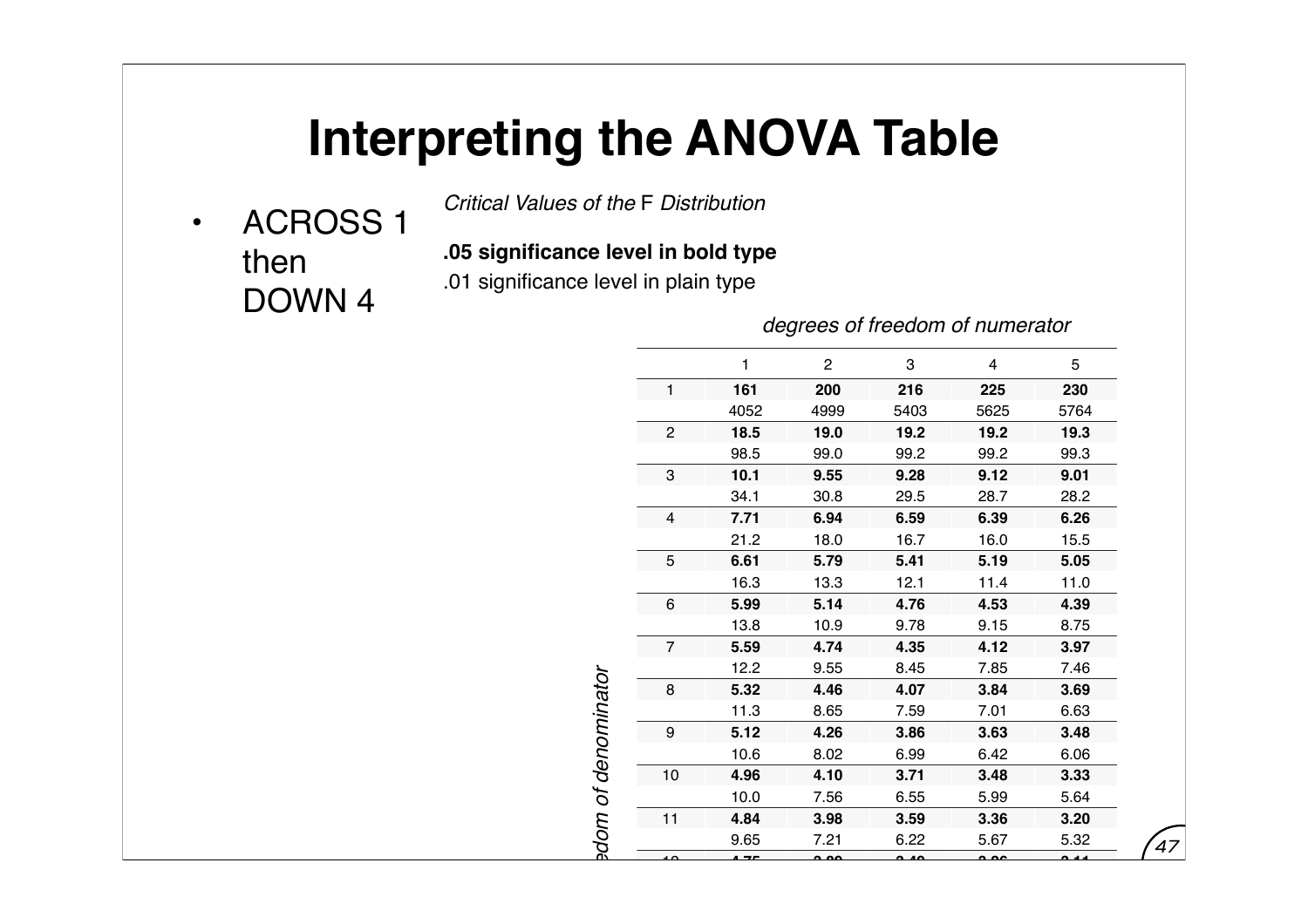• Critical *F*, df = (1,4), at  $p < .05$  significance level = 7.71

| Source                        | Sum of<br><b>Squares</b> | Degrees of<br>Freedom | Variance<br>(Mean<br>Square) | F-value | p-value<br>(sig. level) |
|-------------------------------|--------------------------|-----------------------|------------------------------|---------|-------------------------|
| <b>BETWEEN-GROUP</b>          | 10                       |                       | 10                           | 10      | $p < .05*$              |
| S<br>INDIVIDUAL-DIFFS.        | 16                       |                       |                              |         |                         |
| <b>AxS</b><br><b>RESIDUAL</b> | 4                        |                       |                              |         |                         |
| <b>TOTAL</b>                  | 30                       | 9                     |                              |         |                         |

- Observed  $F(1,4) = 10$
- Significant effect of item type, *p* < .05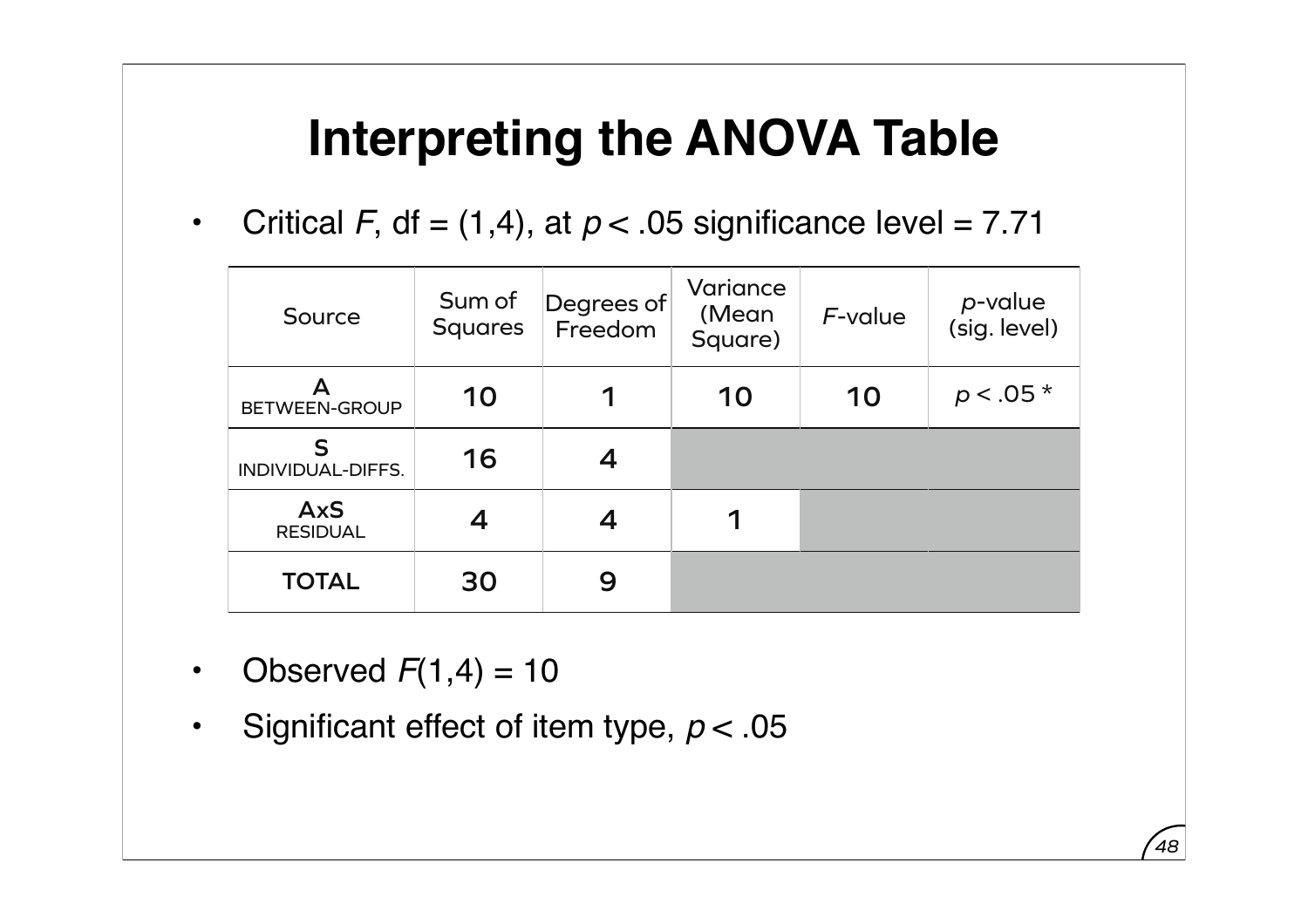• Mean for Visually Simple items significantly greater than mean for Visually Complex items

|                    | <b>Visually Complex Visually Simple</b><br>IQ Test Items IQ Test Items |    |
|--------------------|------------------------------------------------------------------------|----|
| $S_1$              | 8                                                                      | 10 |
| S <sub>2</sub>     | 6                                                                      | 8  |
| $S_3$<br>$S_4$     | 7                                                                      | 7  |
|                    | 5                                                                      | 9  |
| S <sub>5</sub>     | 4                                                                      | 6  |
| <b>Level Means</b> |                                                                        |    |

*DV: Number of items correct*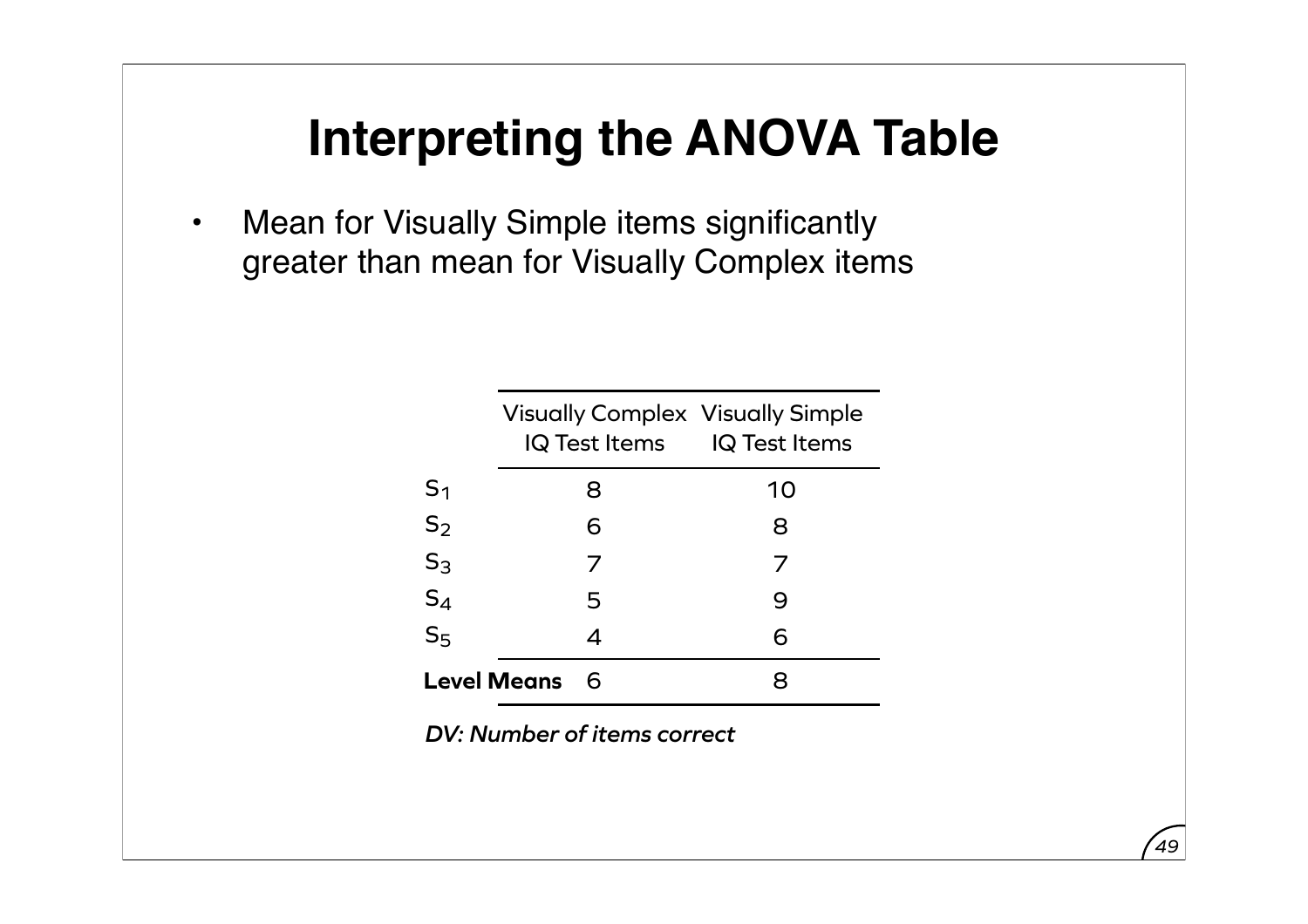- Once ANOVA is calculated, interpretation is similar *whatever the design*
- Same *problem of multiple comparisons* and same solution strategies as for between-subjects designs
	- Correct/Protect/Select
	- *Post-hoc* tests versus Planned Comparisons
- Same formulae and methods as before
- Simply use the appropriate error term from the ANOVA table where needed

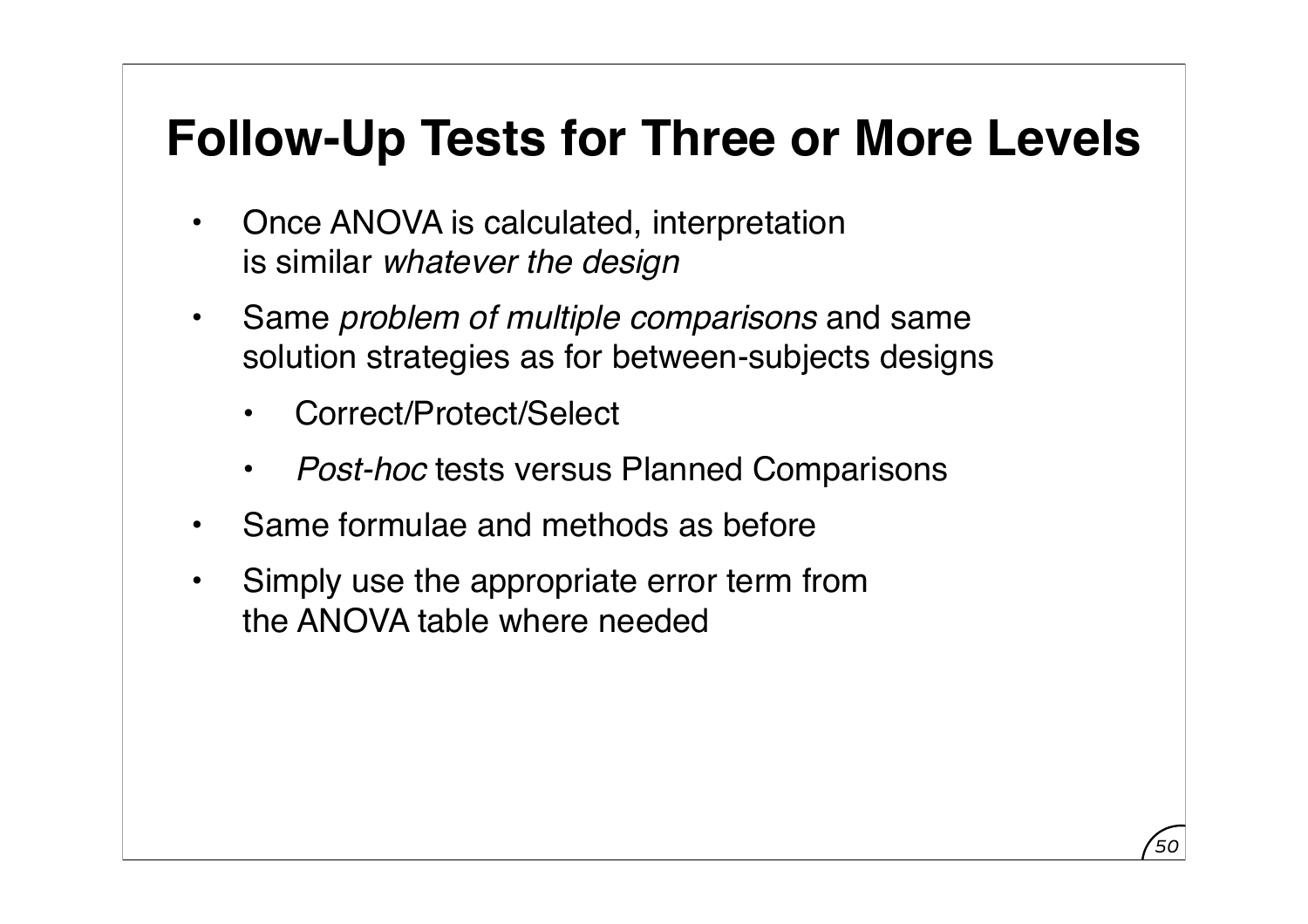- Once ANOVA is calculated, interpretation is similar *whatever the design*
- Same *problem of multiple comparisons* and same solution strategies as for between-subjects designs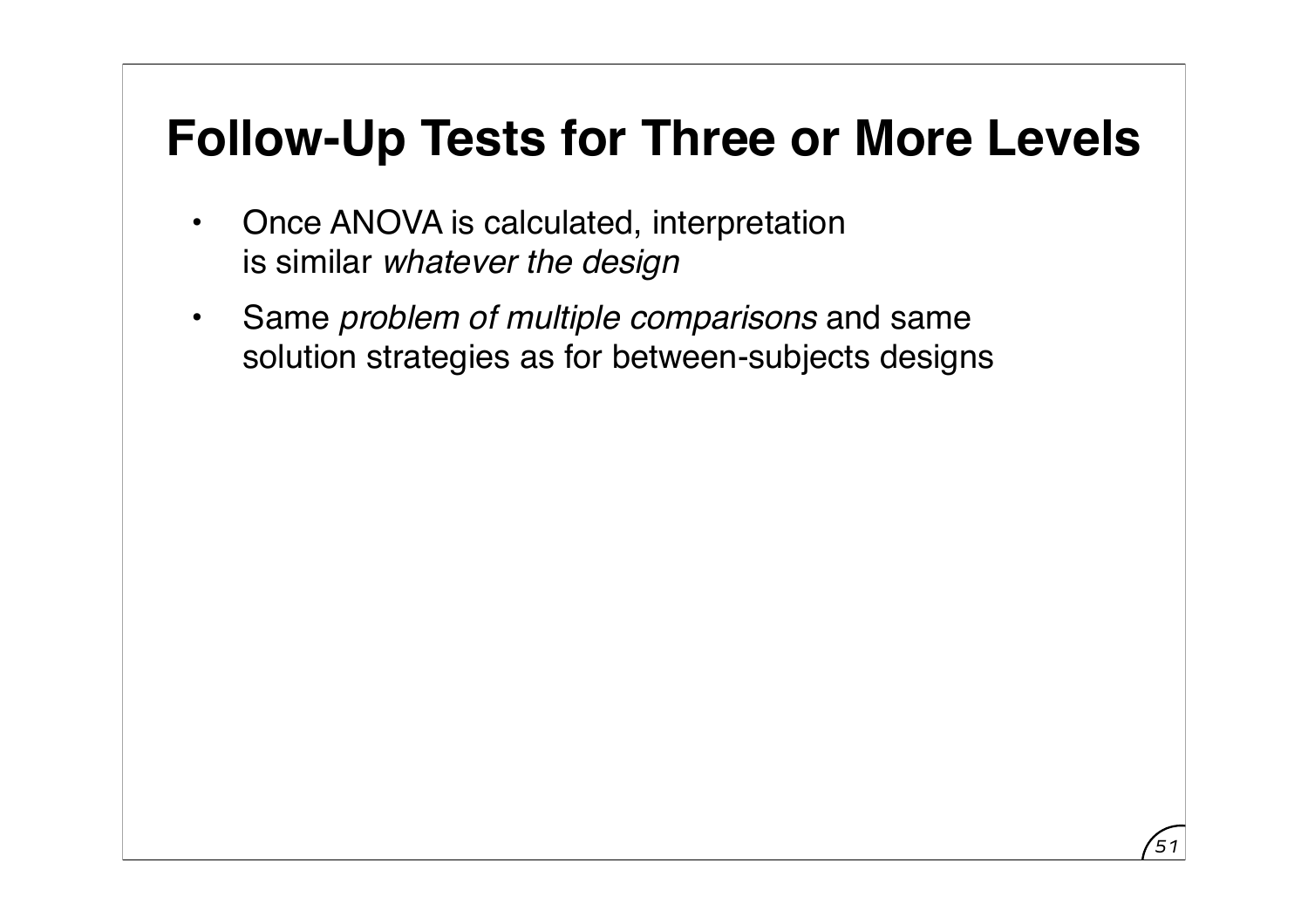# **The Problem of Multiple Comparisons**

- Two levels in a factor
	- Significant *difference* is unambiguous
	- The two means *must* differ significantly

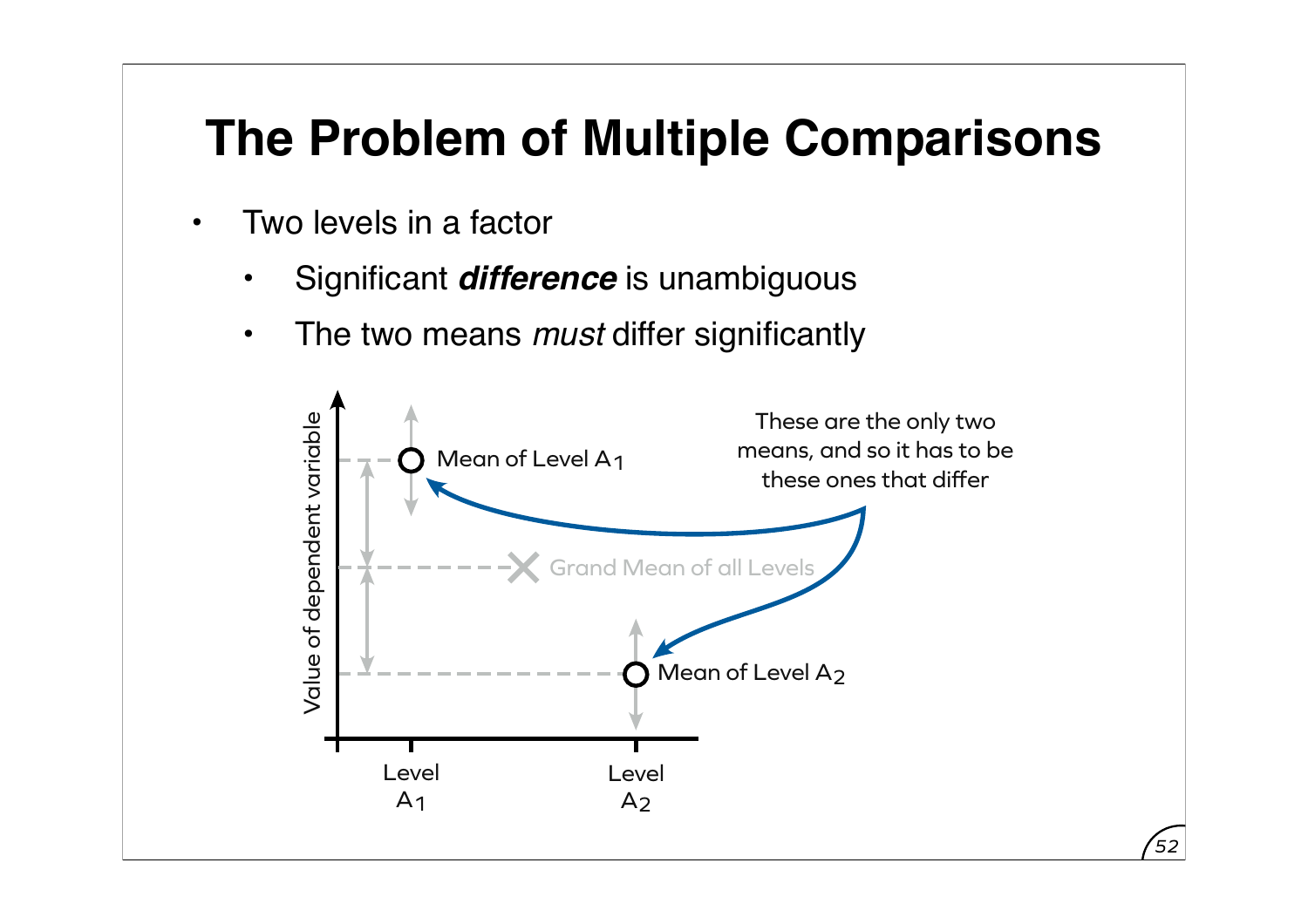## **The Problem of Multiple Comparisons**

- Three or more levels in a factor
	- Significant *effect* is ambiguous
	- Which exact pairs of means differ significantly?

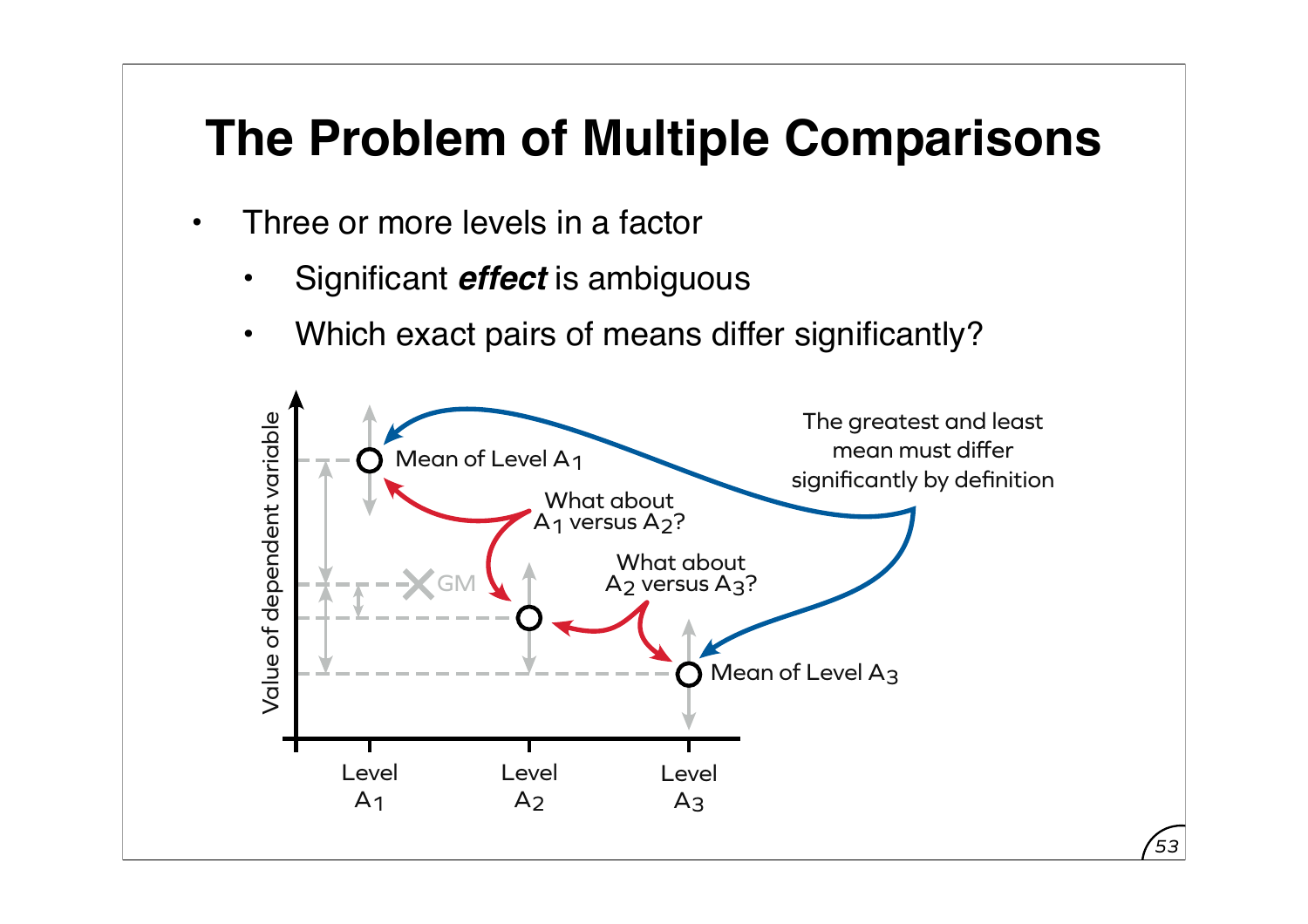- Once ANOVA is calculated, interpretation is similar *whatever the design*
- Same *problem of multiple comparisons* and same solution strategies as for between-subjects designs
	- Correct/Protect/Select
	- *Post-hoc* tests versus Planned Comparisons
- Same formulae and methods as before
- Simply use the appropriate error term from the ANOVA table where needed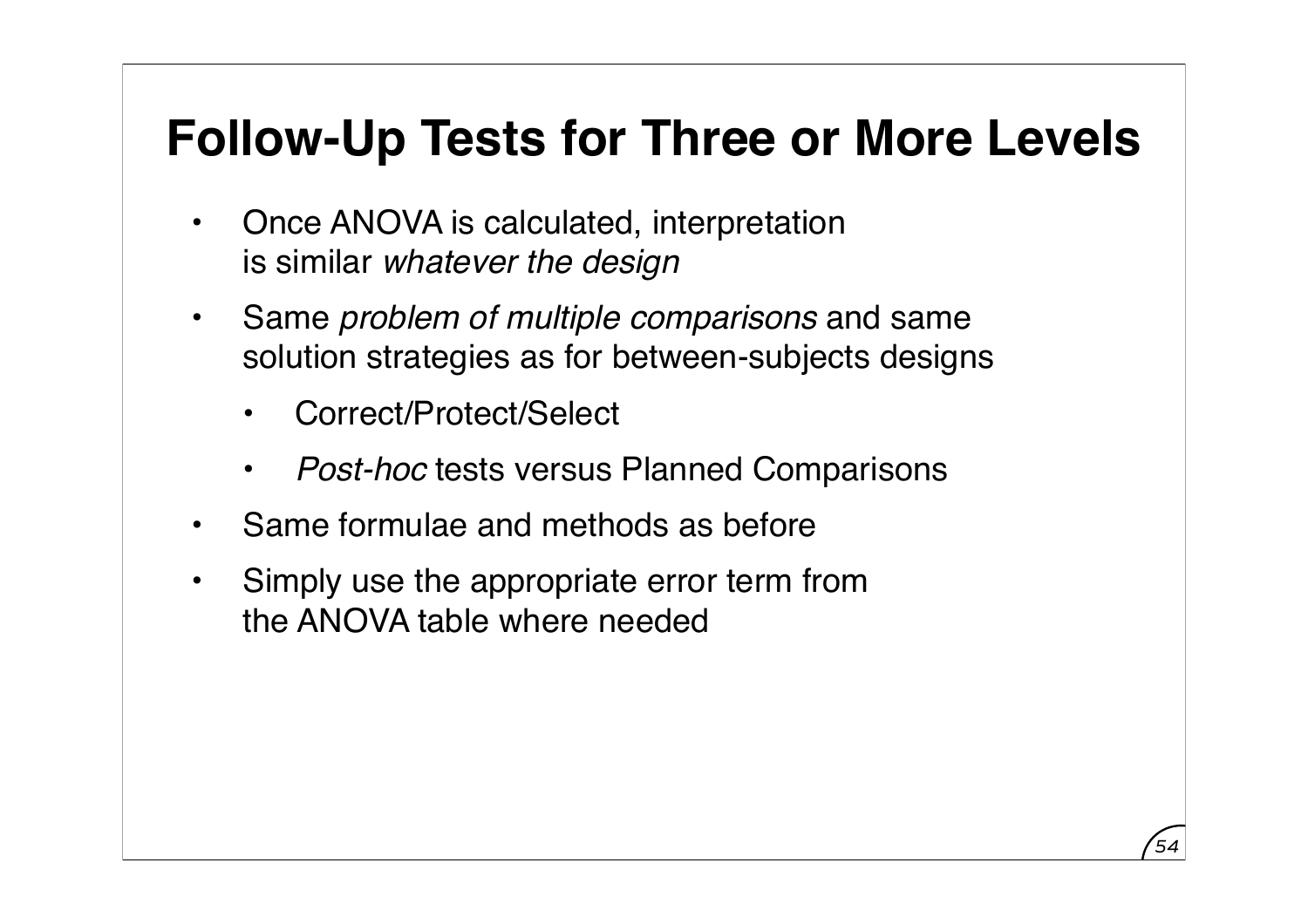• Example experiment

**Sam is taller than James**

**Peter is taller than Dave**

**Dave is taller than Sam**

**Who is taller? James or Dave?**

• Suggestion: these are represented as a mental ʻladder'

**Peter Dave Sam James**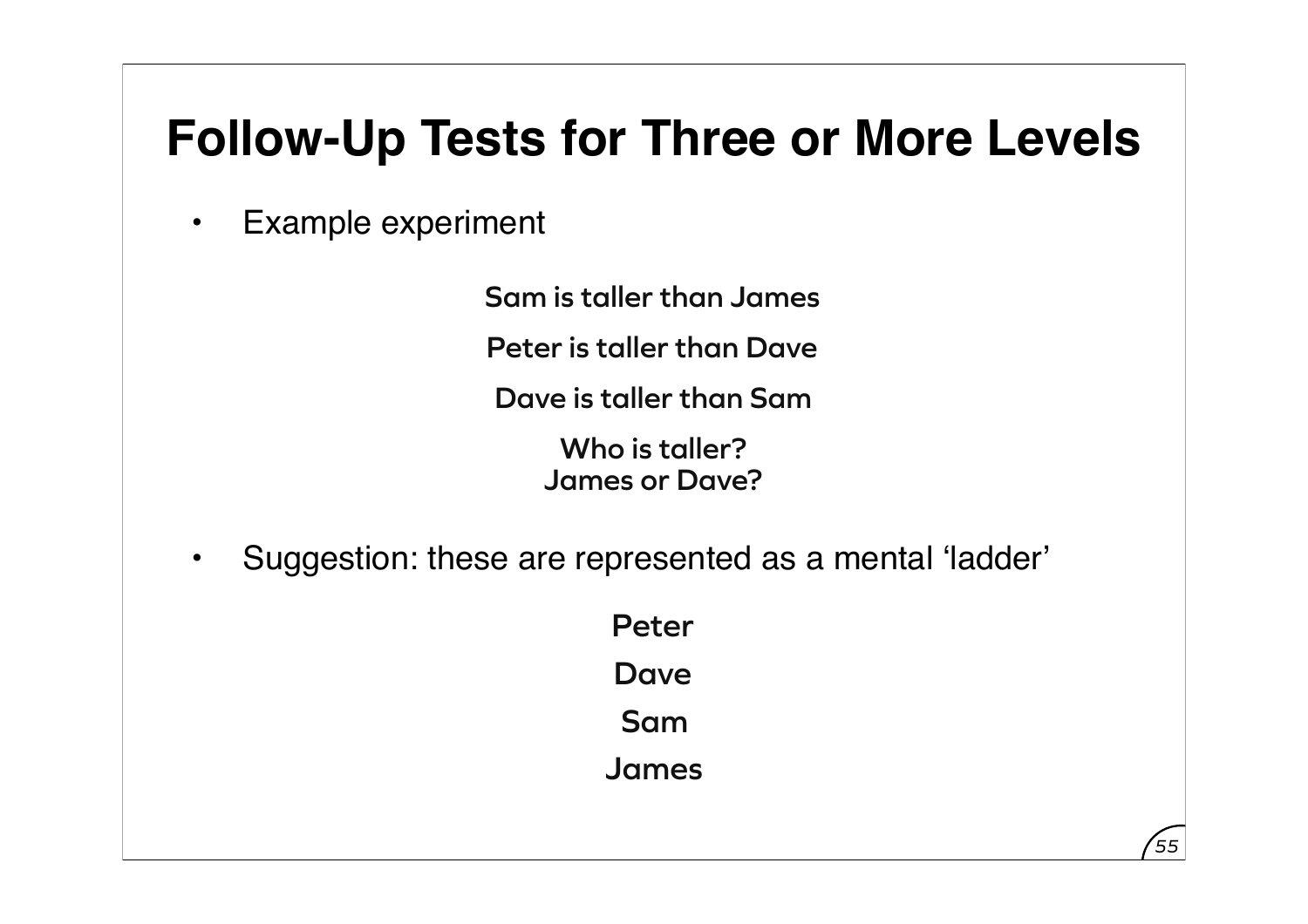• Predicts an *inferential distance effect*



- FAR items should be easiest: P?J
- MID items harder: P?S, D?J
- NEAR items hardest: P?D, D?S, S?J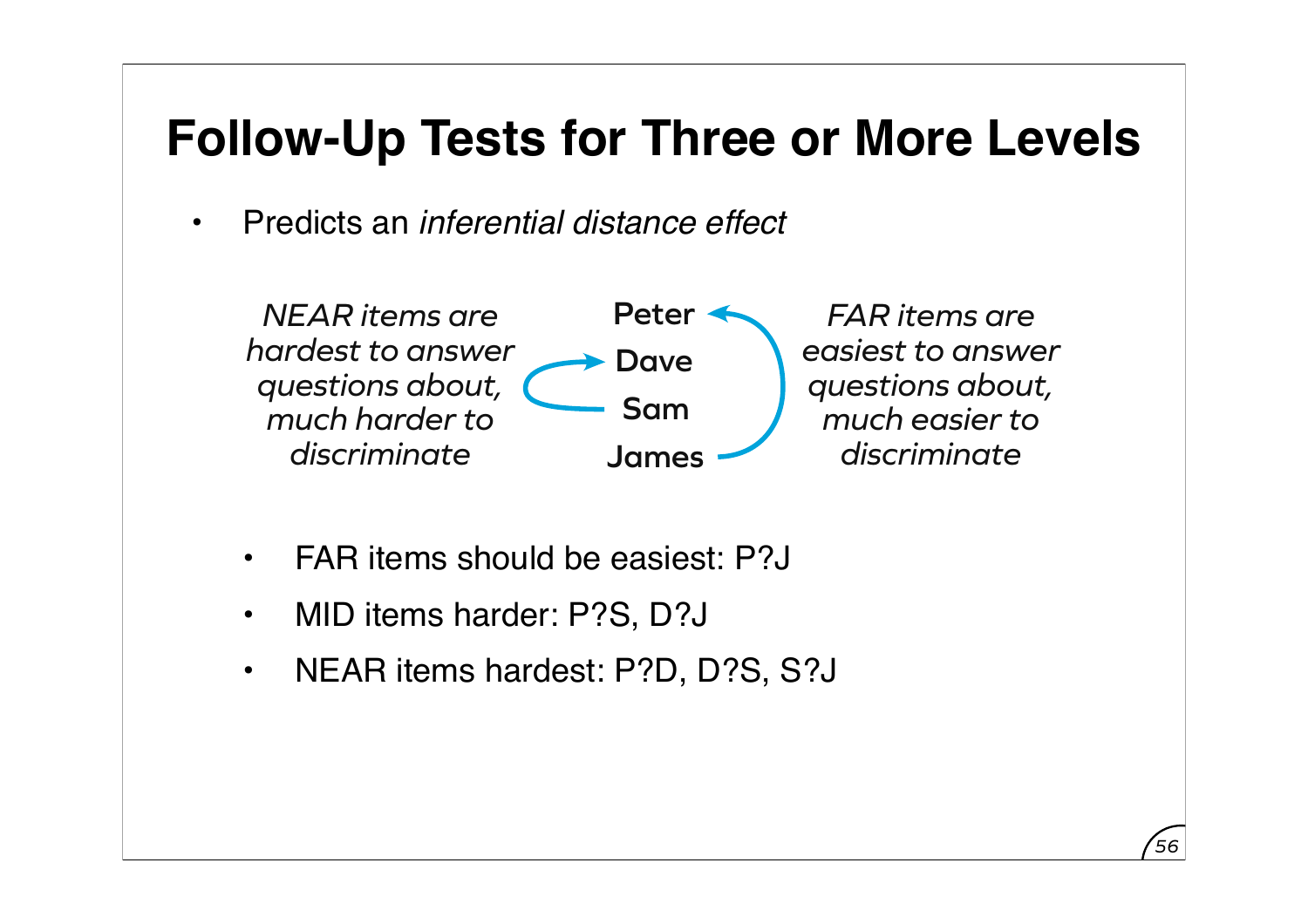|                         | FAR<br>trials | <b>MID</b><br>trials | <b>NEAR</b><br>trials |  |
|-------------------------|---------------|----------------------|-----------------------|--|
| <b>Level Means</b> 87.0 |               | 83.0                 | 81.0                  |  |

*57*

Dependent Variable: % correct trials

- $\cdot$  3 levels in the factor:  $a = 3$
- 8 scores per level: **s = 8**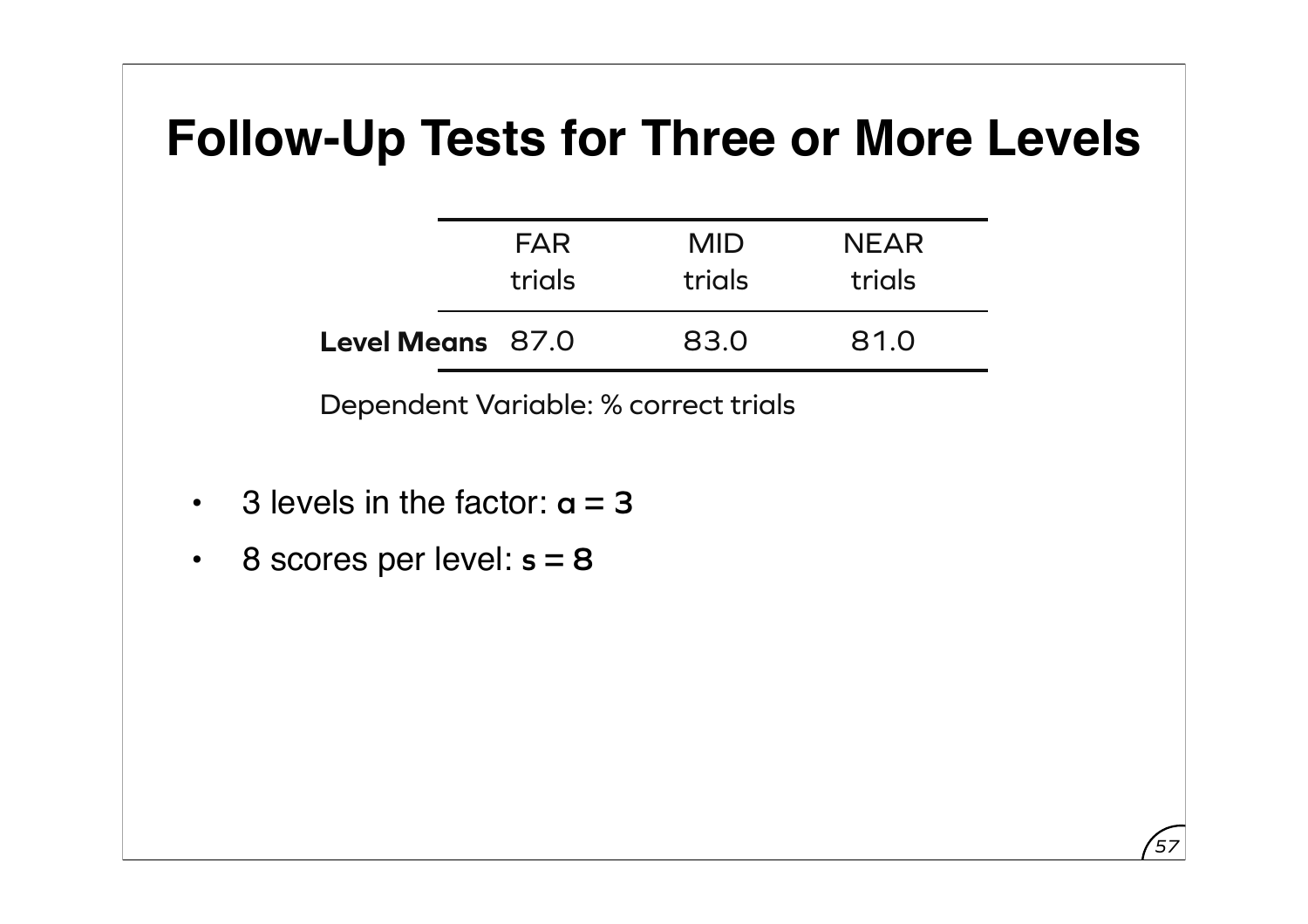| Source                        | Sum of<br><b>Squares</b> | Degrees of<br>Freedom | Variance<br>(Mean<br>Square) | $F$ -value | p-value<br>(sig. level) |
|-------------------------------|--------------------------|-----------------------|------------------------------|------------|-------------------------|
| А<br><b>BETWEEN-GROUP</b>     | 149.3                    | $\overline{2}$        | 74.667                       | 12.16      | $p < .01**$             |
| S<br><b>BETWEEN-SUBJECT</b>   | 740.0                    |                       |                              |            |                         |
| <b>AxS</b><br><b>RESIDUAL</b> | 86.0                     | 14                    | 6.143                        |            |                         |
| <b>TOTAL</b>                  | 975.3                    | 23                    |                              |            |                         |

- Obtained value:  $F(2, 14) = 12.16$
- Critical value:  $F_{\text{CRIT}} = 3.74$
- Good statistical evidence for treatment effects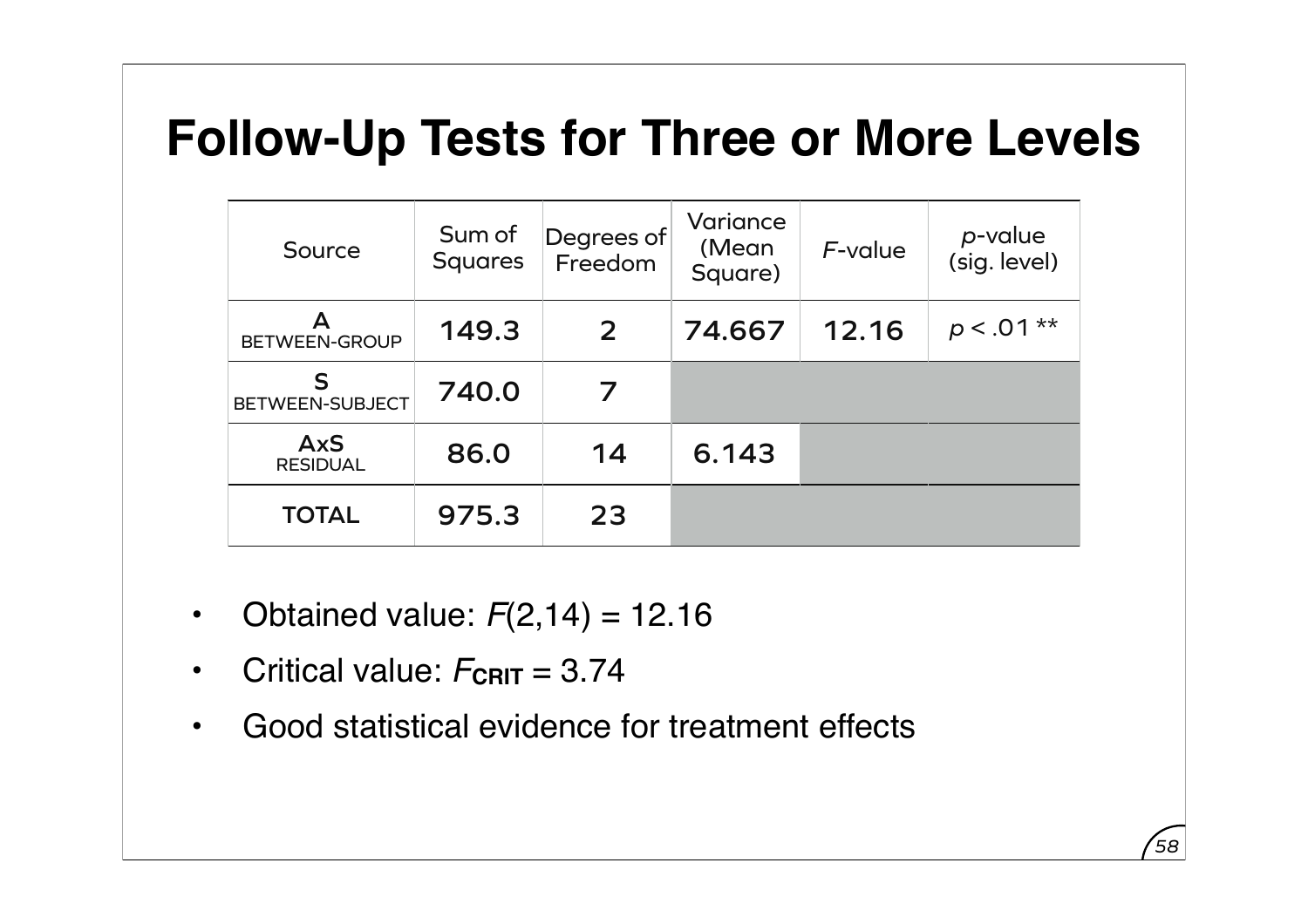- No clear predictions *or* every possible comparison necessary/informative
	- 2) *Post-hoc* comparisons using the *Tukey test*

**Correct:** but less stringent than Bonferroni correction

- **Protect:** ANOVA must be significant before proceeding
- **Select:** all possible comparisons intended to be made

*[Newman-Keuls is similar, less stringent than Tukey]*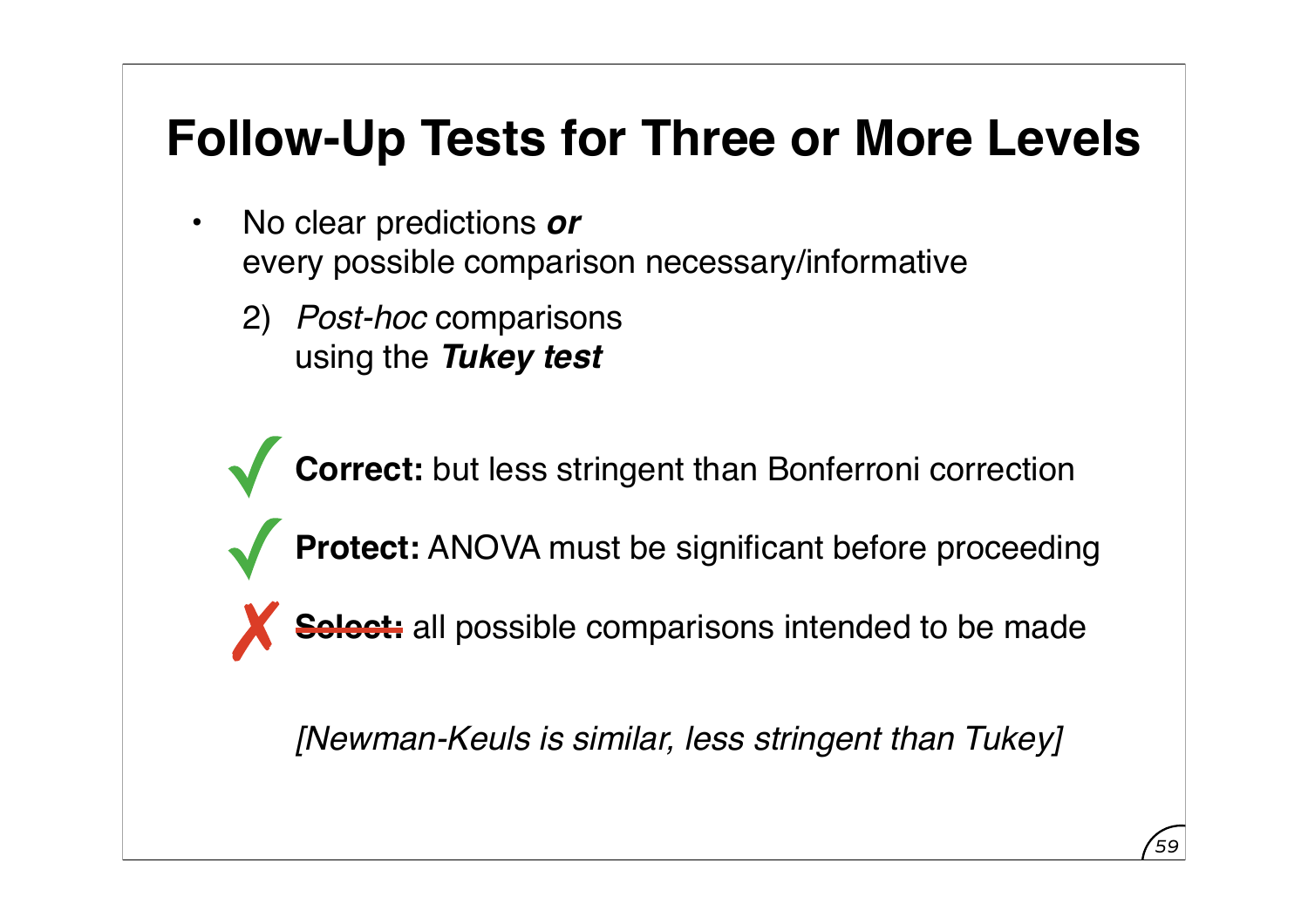- Need significant *F* value from main ANOVA table
- Test is designed to make all possible pairwise comparisons between means
- Special formula corrects according to number of comparisons and gives a *critical difference*
- Less stringent than Bonferroni correction once the initial ANOVA protection has been satisfied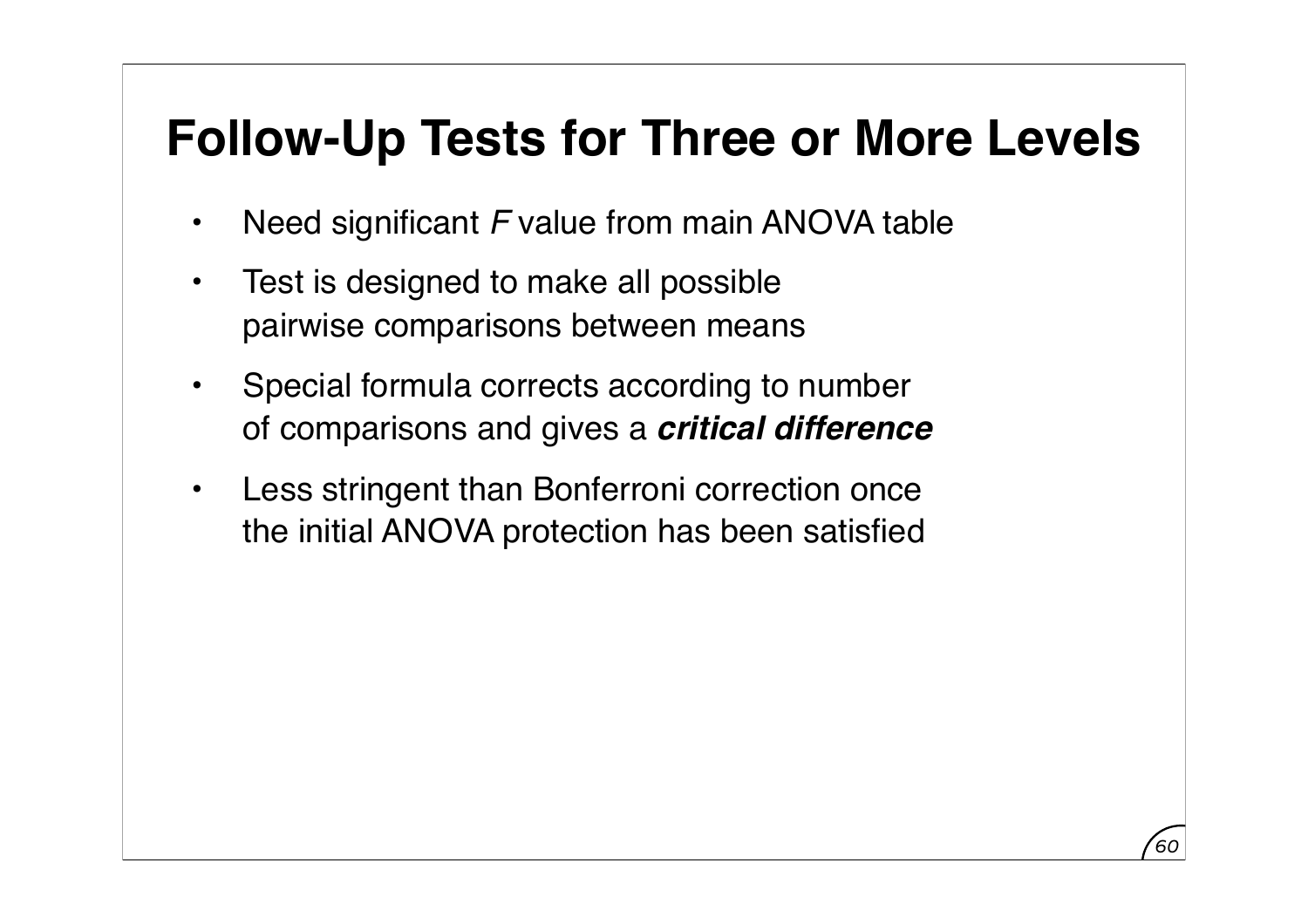|                         | FAR<br>trials | MID<br>trials | <b>NEAR</b><br>trials |  |
|-------------------------|---------------|---------------|-----------------------|--|
| <b>Level Means</b> 87.0 |               | 83.0          | 81.0                  |  |

Dependent Variable: % correct trials

| Source                        | Sum of<br><b>Squares</b> | Degrees of<br>Freedom | Variance<br>(Mean<br>Square) | $F$ -value | p-value<br>(sig. level) |
|-------------------------------|--------------------------|-----------------------|------------------------------|------------|-------------------------|
| А<br><b>BETWEEN-GROUP</b>     | 149.3                    | $\overline{2}$        | 74.667                       | 12.16      | $p < .01**$             |
| S<br>INDIVIDUAL-DIFFS.        | 740.0                    | 7                     |                              |            |                         |
| <b>AxS</b><br><b>RESIDUAL</b> | 86.0                     | 14                    | 6.143                        |            |                         |
| <b>TOTAL</b>                  | 975.3                    | 23                    |                              |            |                         |

- *• F* on main ANOVA table is significant
- *•* Sound evidence for treatment effects
- *•* Apply Tukey test to investigate the effects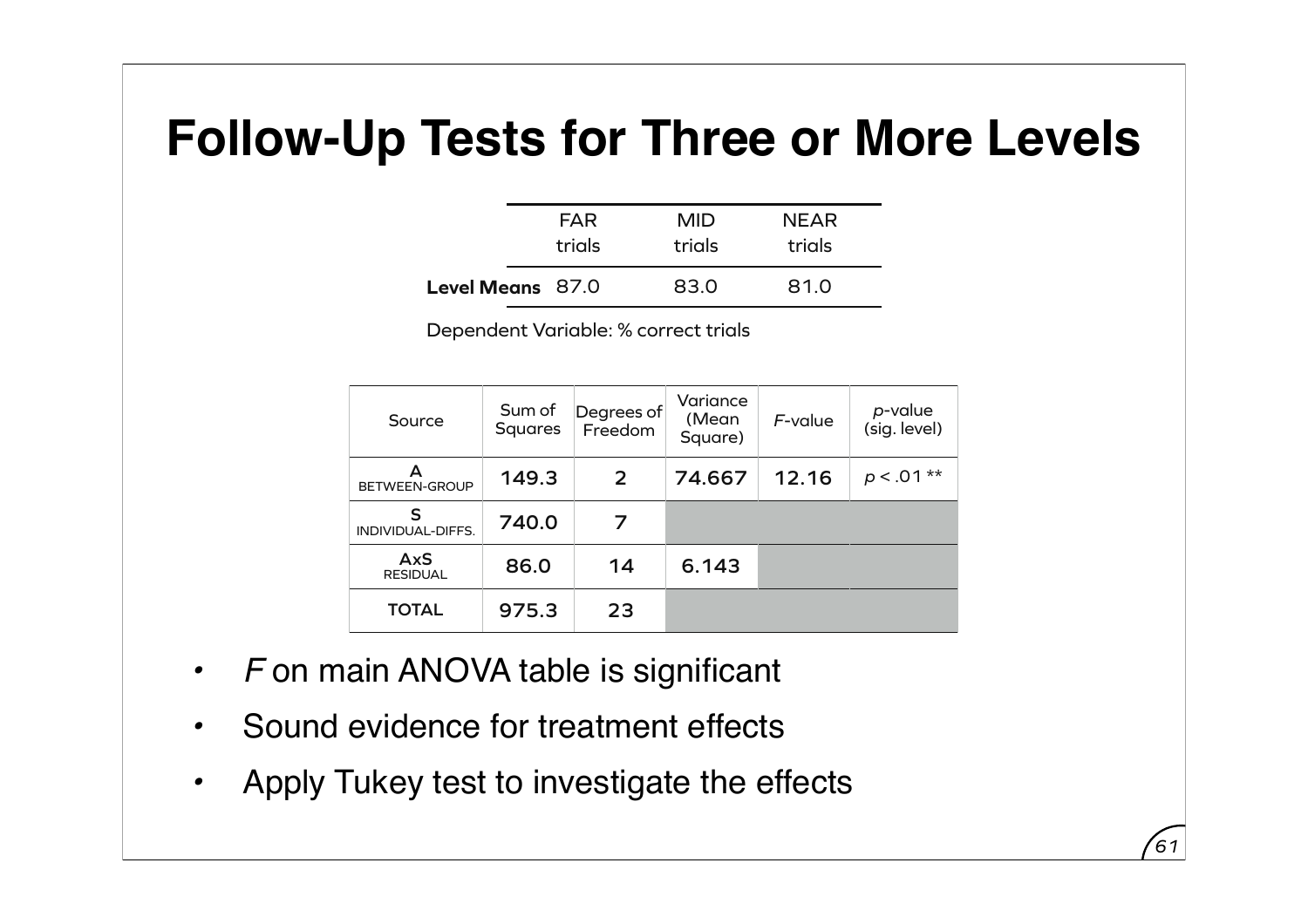$$
Critical difference, W = \Gamma \sqrt{\frac{Variance_{ERROR}}{S}}
$$

- *• r* is obtained from *studentised range statistic* tables
	- **•** Depends on number of levels  $(a = 3)$  and  $df_{ERROR}$  (14)
	- *• r* **= 3.70** for this experiment
	- *•* You will never need to use the table/equation, ever!

$$
W = 3.70 \sqrt{\frac{6.14}{8}} = 3.24
$$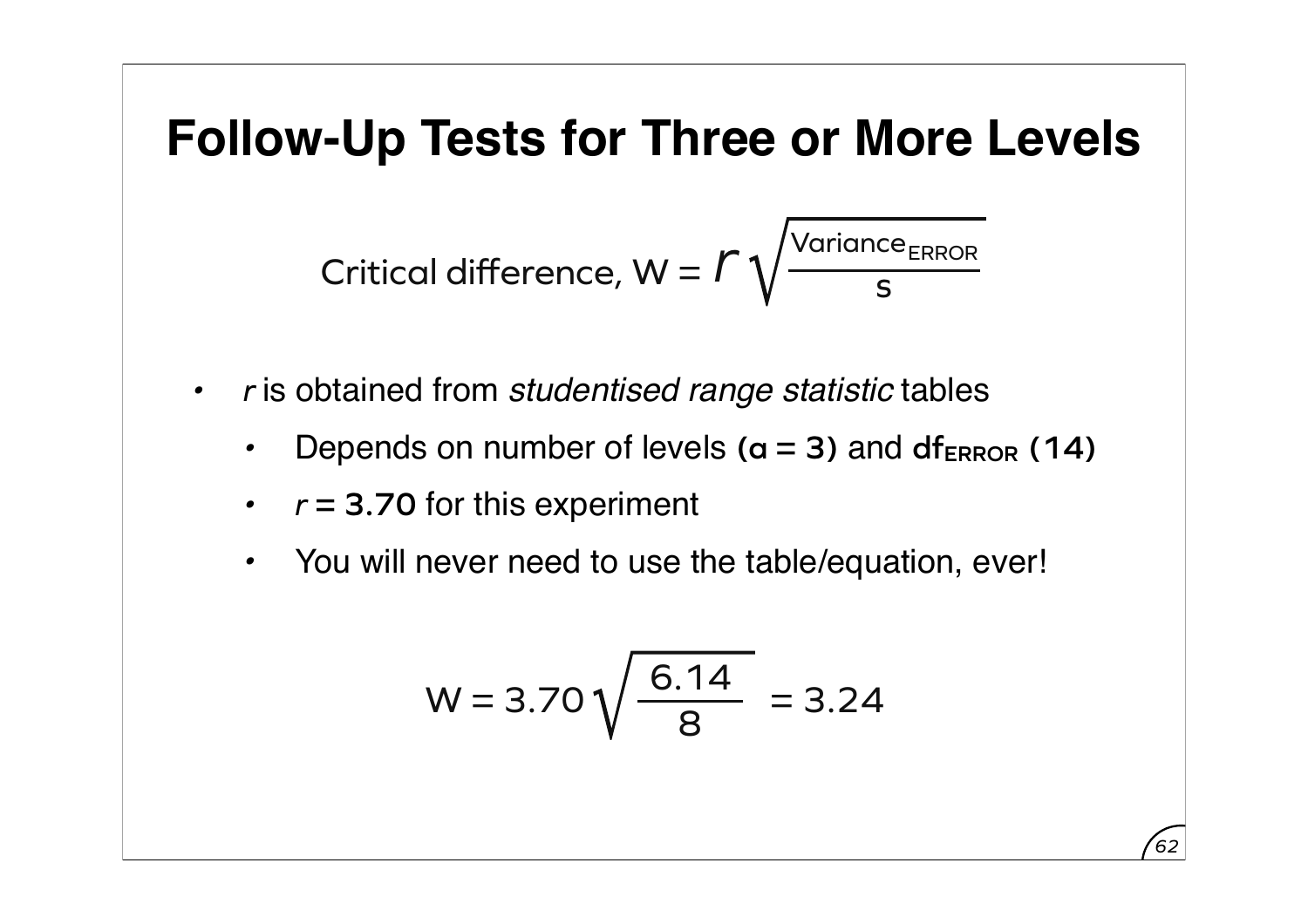|                         | FAR<br>trials | <b>MID</b><br>trials | <b>NEAR</b><br>trials |
|-------------------------|---------------|----------------------|-----------------------|
|                         |               |                      |                       |
| <b>Level Means</b> 87.0 |               | 83.0                 | 81.0                  |

- Critical difference  $= 3.24$ 
	- FAR vs. MID
	- FAR vs. NEAR
	- MID vs. NEAR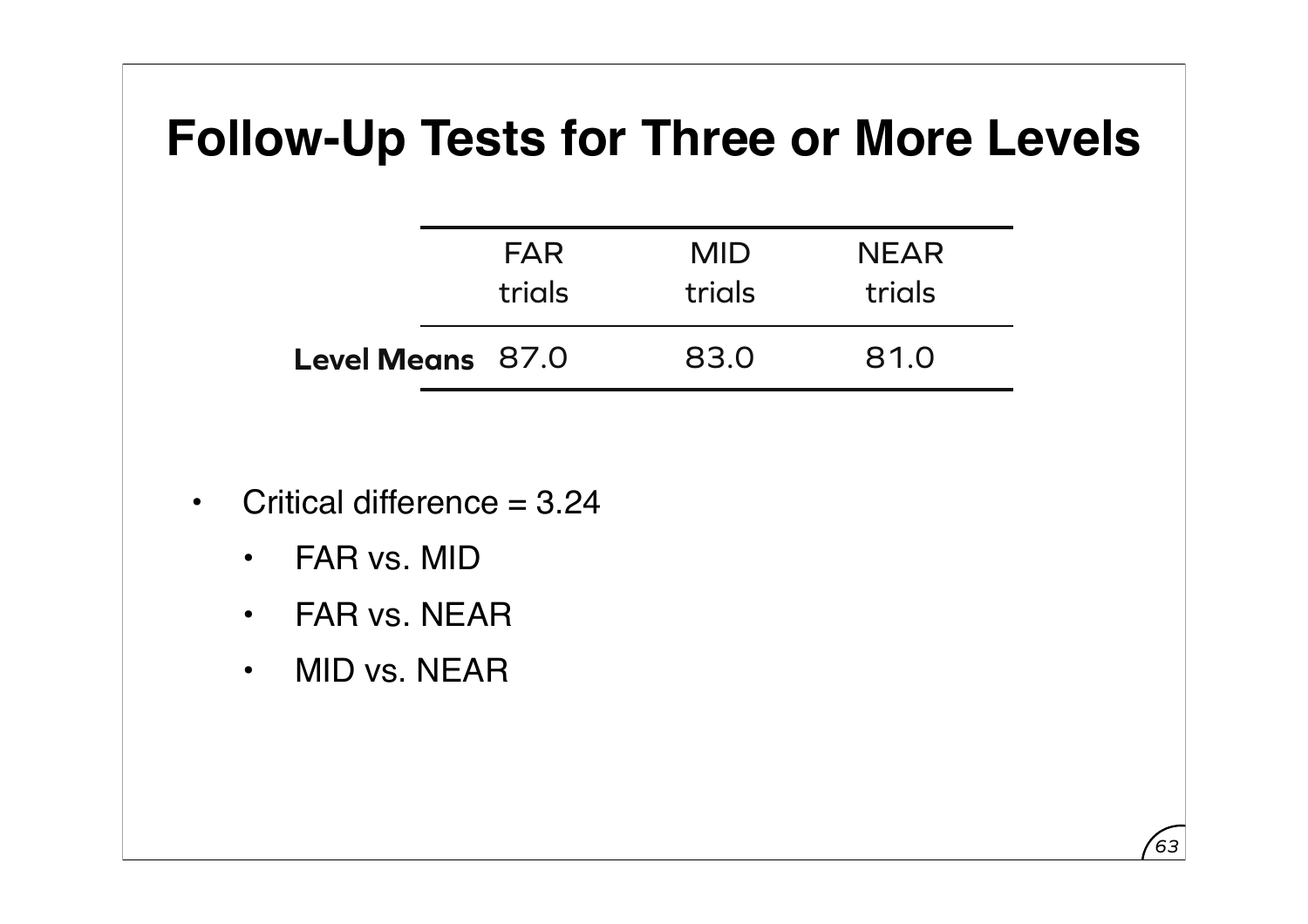|                         | <b>FAR</b> | <b>MID</b> | <b>NEAR</b> |  |
|-------------------------|------------|------------|-------------|--|
|                         | trials     | trials     | trials      |  |
| <b>Level Means</b> 87.0 |            | 83.0       | 81.0        |  |

- Two significant differences:
	- FAR vs. MID *p* < .05 \*
	- FAR vs. NEAR *p* < .05 \*
	- MID vs. NEAR *p* > .05 NS

• Not quite evidence for a *sequential* difficulty progression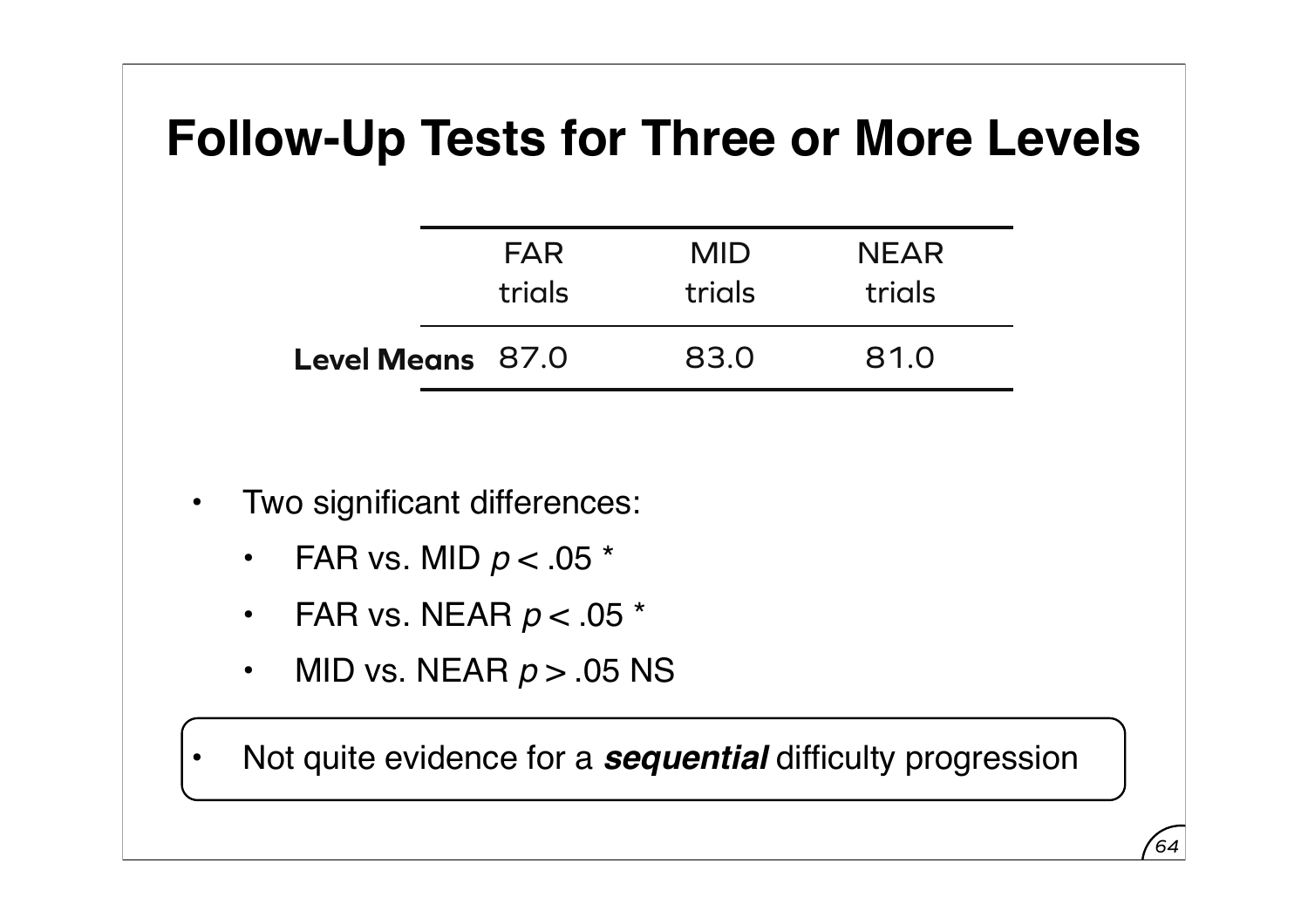- Only some of the possible comparisons will be targetted
	- 3) Planned comparisons using *pairwise F* **tests** and (*possibly*) the *Bonferroni correction*
	- Increase statistical power by thinking ahead
	- Use pairwise *F* tests to make only the *crucial* comparisons for a hypotheses
	- Advance planning/honesty/economy means no need to protect or correct the tests

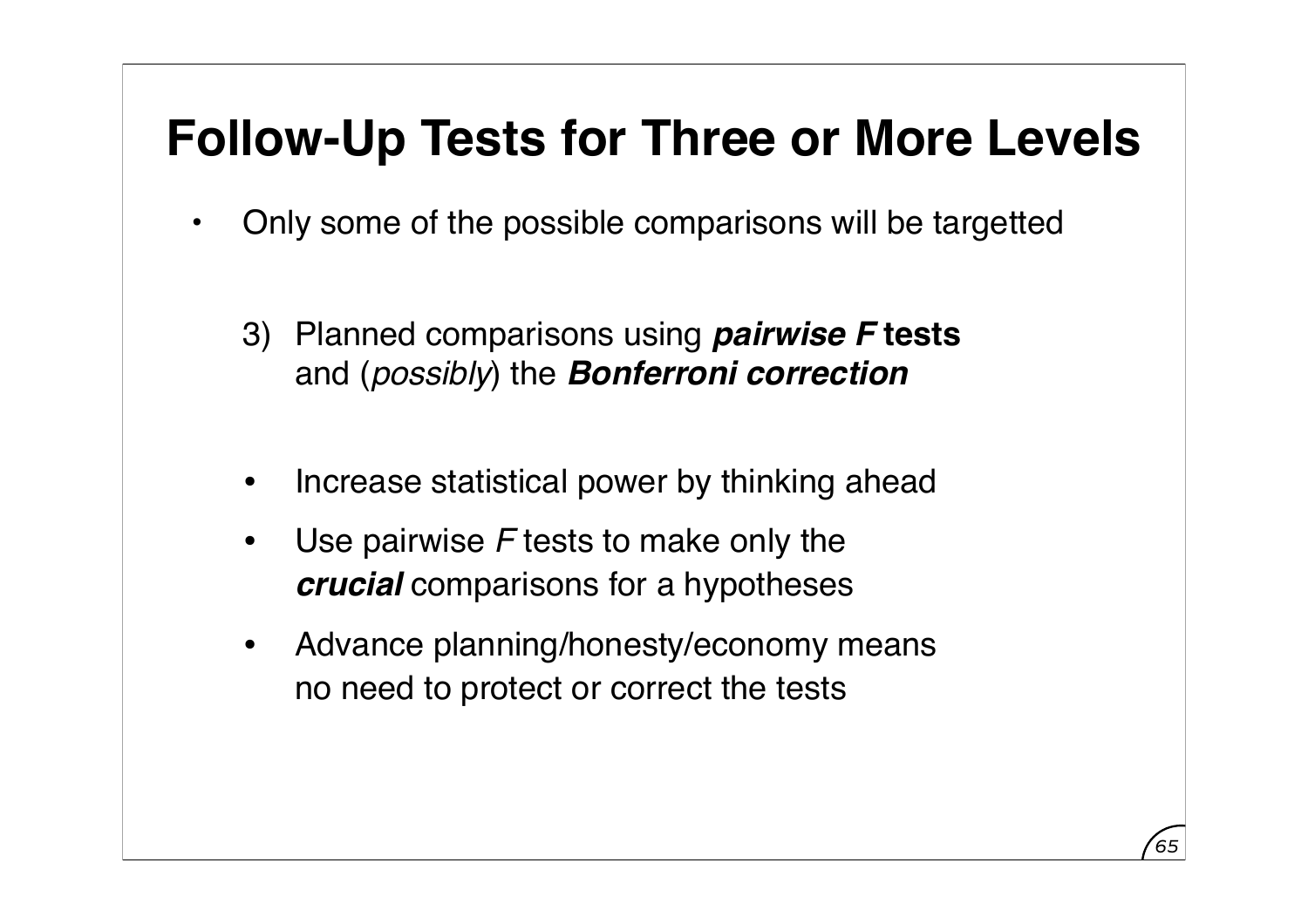- **Few comparisons**
	- **(a 1)** comparisons [number of levels minus 1]

**Correct:** no need, Type I Error is kept under control **Pretect:** no need, Type I Error is kept under control **Select:** (a - 1) comparisons

• Very powerful, always use this method if possible

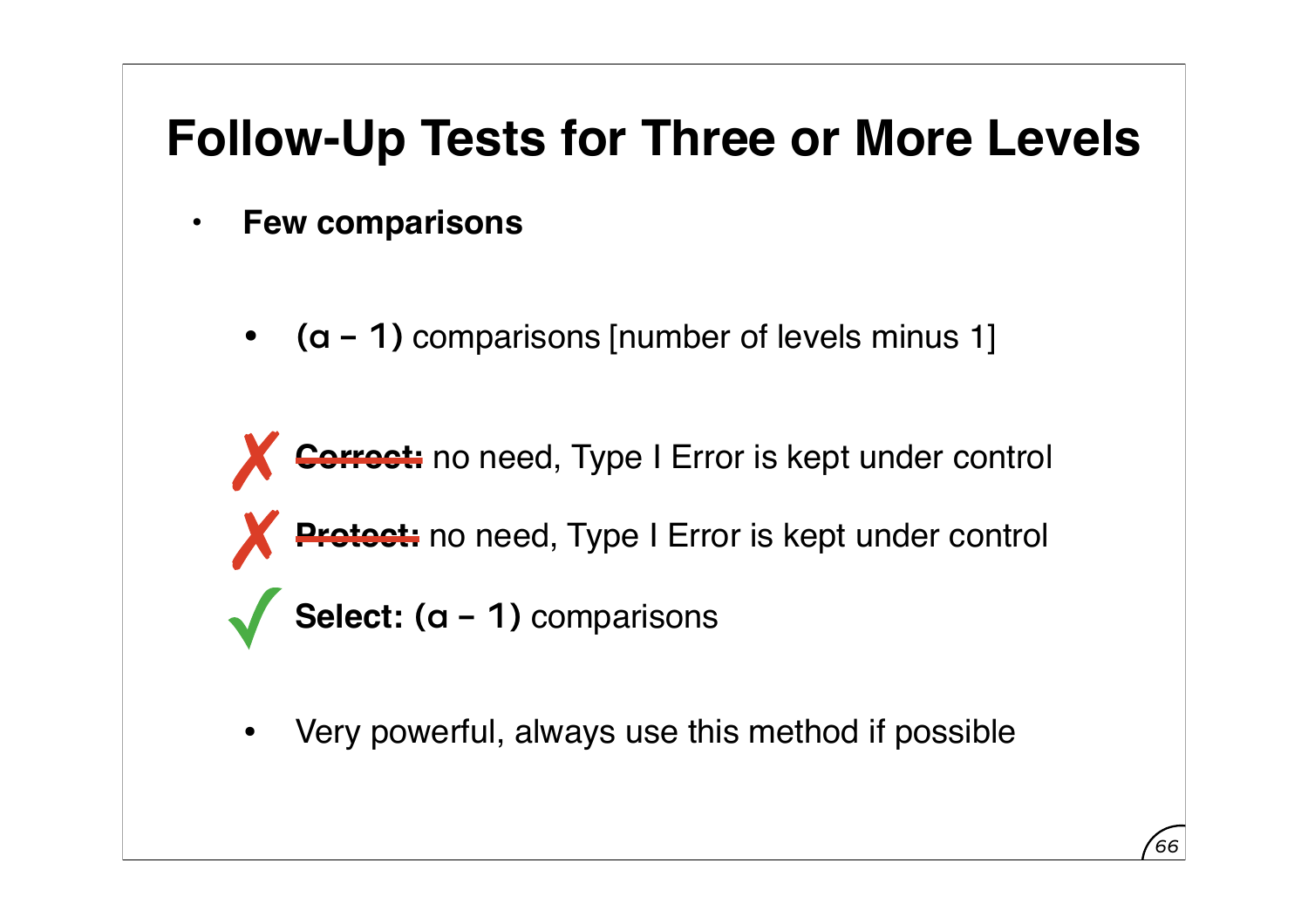|                         | FAR    | <b>MID</b> | <b>NEAR</b> |
|-------------------------|--------|------------|-------------|
|                         | trials | trials     | trials      |
| <b>Level Means</b> 87.0 |        | 83.0       | 81.0        |

- *What is the research question?*
	- Is there a *sequential difficulty progression* from FAR to MID to NEAR?
		- Only need to test *two of the pairwise comparisons*

- *Before* collecting data, planned to compare
	- FAR vs. MID trials
	- MID vs. NEAR trials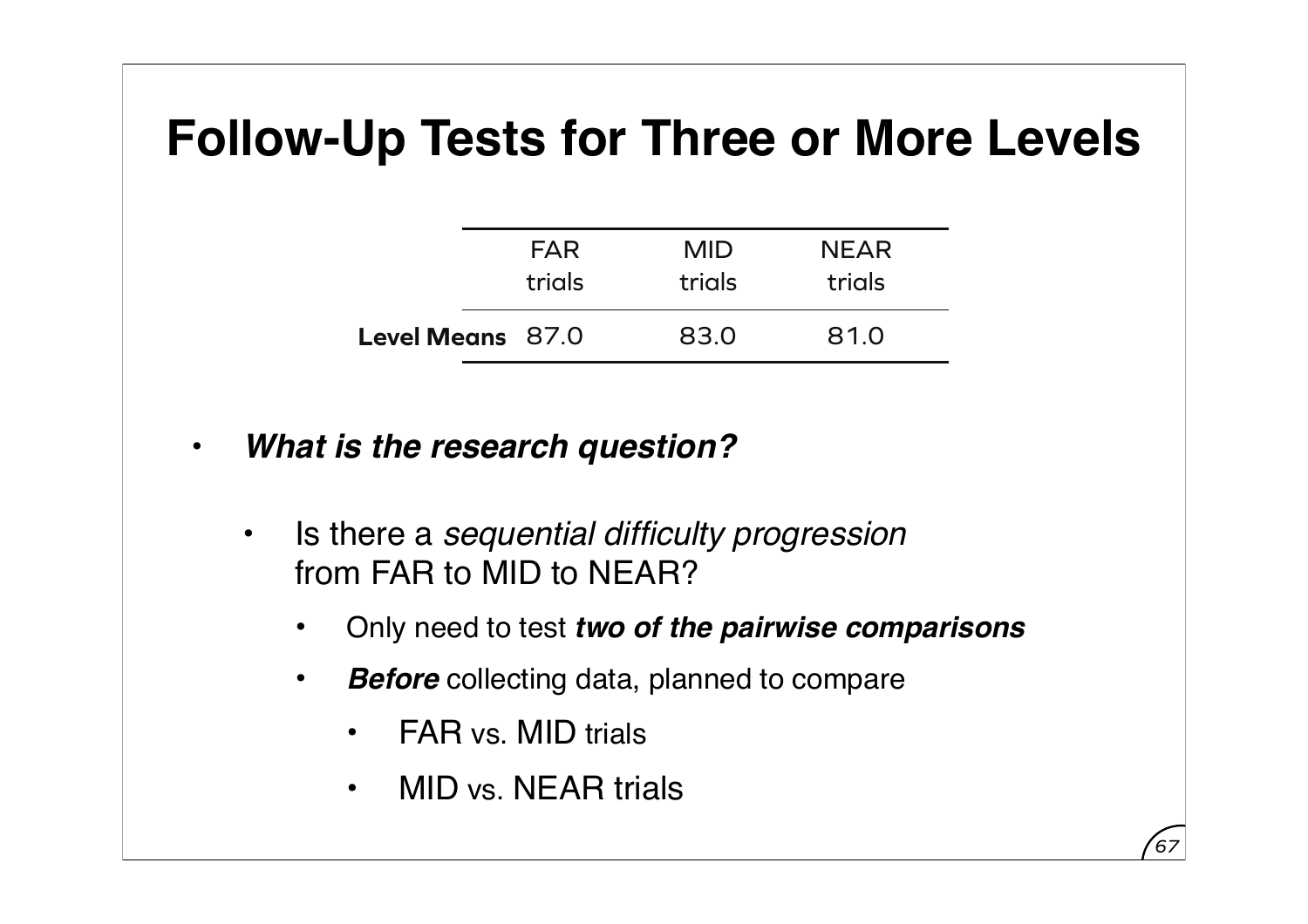• Quick formula for pairwise comparisons once main ANOVA table is computed

$$
F = \frac{S_2(\overline{A}_i - \overline{A}_j)^2}{\text{Variance}_{ERROR}}
$$

- **s =** number of scores in each level **= 8**
- Error term is from main ANOVA table **= 6.143**
- **df = 1** for between-group variance; **(a 1) df = 14** for the error term (same as original table)

*68*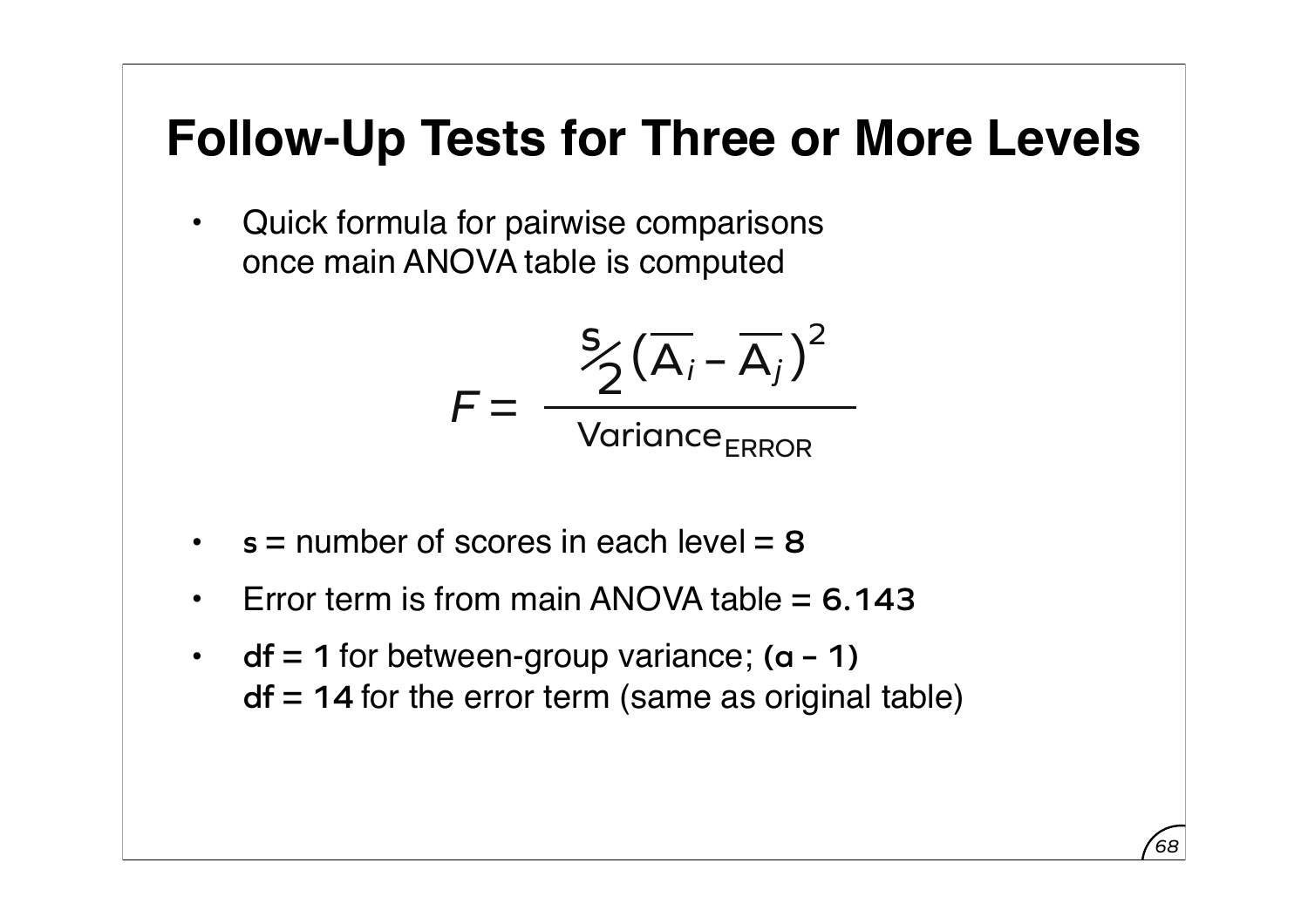|                         | <b>FAR</b> | MID    | <b>NEAR</b> |
|-------------------------|------------|--------|-------------|
|                         | trials     | trials | trials      |
| <b>Level Means</b> 87.0 |            | 83.0   | 81.0        |

*69*

Dependent Variable: % correct trials

$$
F = \frac{\sum_{i=1}^{5} (\overline{A}_{i} - \overline{A}_{j})^{2}}{\text{Variance}_{ERROR}} = \frac{4(\overline{A}_{i} - \overline{A}_{j})^{2}}{6.143}
$$

• FAR vs. MID trials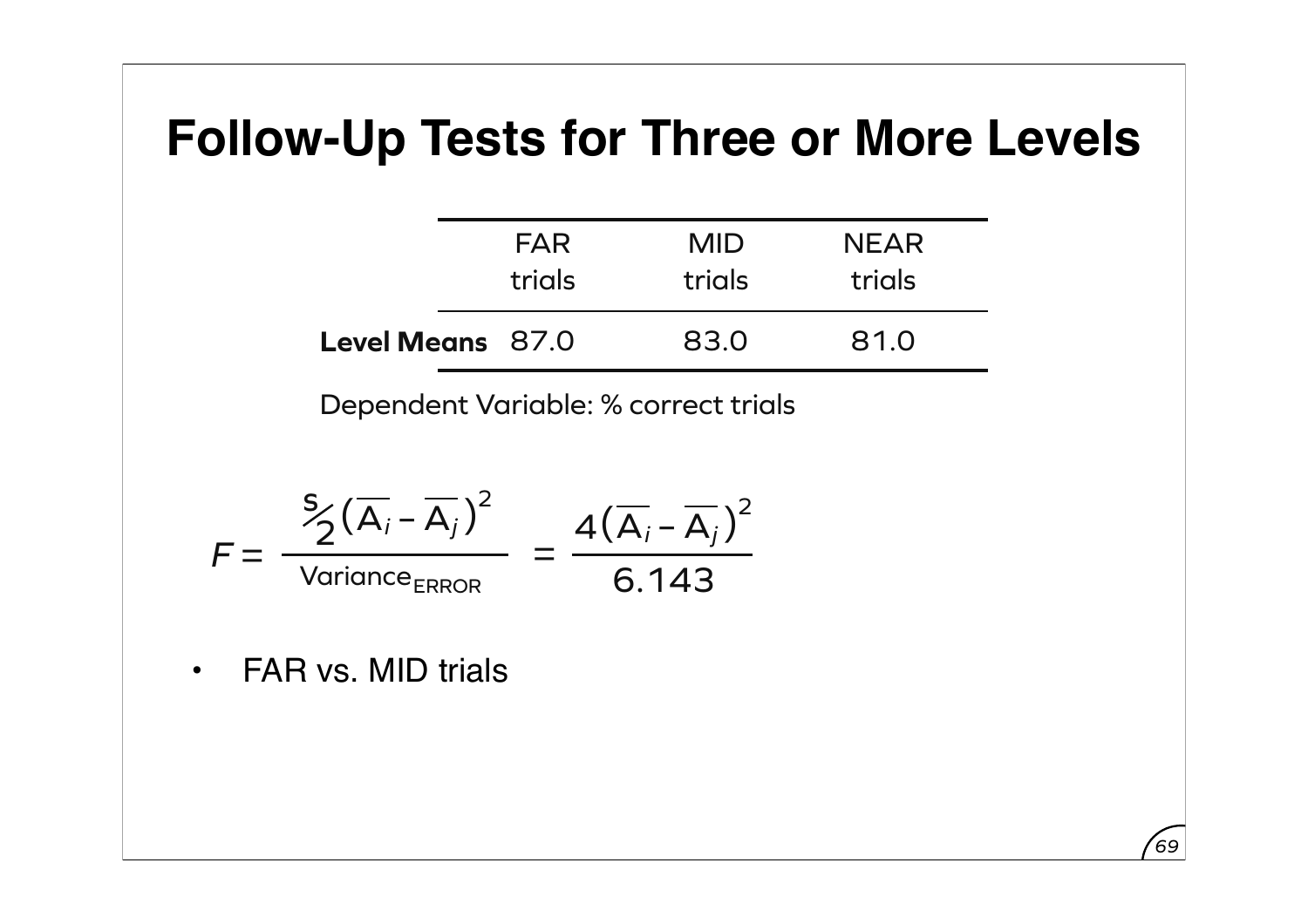|                         | <b>FAR</b> | MID.   | <b>NEAR</b> |
|-------------------------|------------|--------|-------------|
|                         | trials     | trials | trials      |
| <b>Level Means</b> 87.0 |            | 83.0   | 81.0        |

*70*

Dependent Variable: % correct trials

$$
F = \frac{\sum_{i=1}^{5} (\overline{A}_{i} - \overline{A}_{j})^{2}}{\text{Variance}_{ERROR}} = \frac{4(\overline{A}_{i} - \overline{A}_{j})^{2}}{6.143}
$$

• MID vs. NEAR trials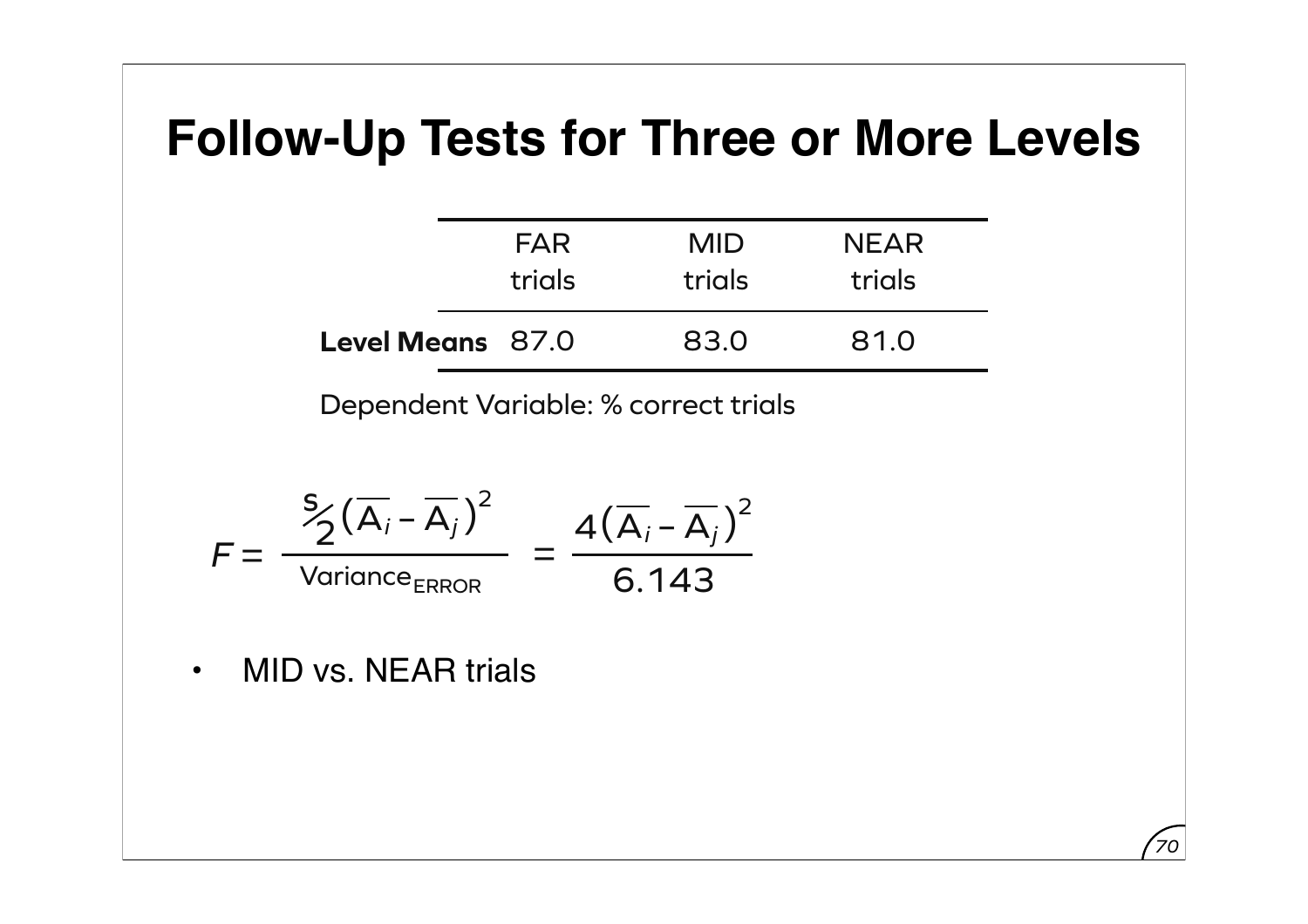- Obtained values:
	- FAR vs. MID:  $F(1, 14) = 10.4$
	- MID vs. NEAR:  $F(1,14) = 2.59$
- Critical value for  $df = (1,14)$  at **.05** sig. level:  $F_{CRIT} = 4.60$
- **(a 1)** comparisons, so no need for Bonferroni correction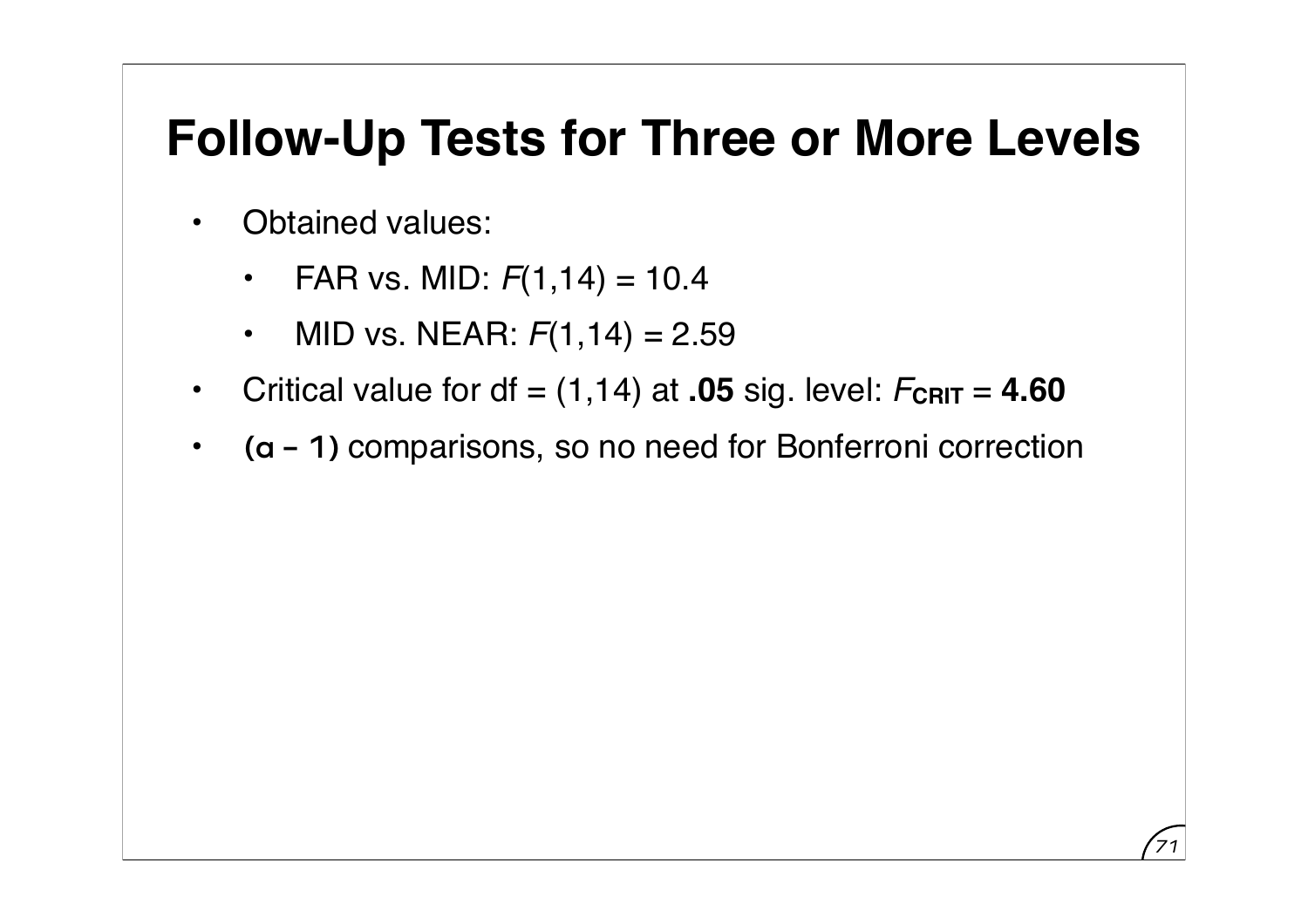|                         | <b>FAR</b> | <b>MID</b> | <b>NEAR</b> |
|-------------------------|------------|------------|-------------|
|                         | trials     | trials     | trials      |
| <b>Level Means</b> 87.0 |            | 83.0       | 81.0        |

Dependent Variable: % correct trials

- Obtained values:
	- FAR vs. MID:  $F(1,14) = 10.4$   $p < .05$ , Sig
	- MID vs. NEAR:  $F(1,14) = 2.59$   $p > .05$ , NS
- Insufficient evidence for sequential difficulty progression
- Perhaps there is something special about the FAR trials